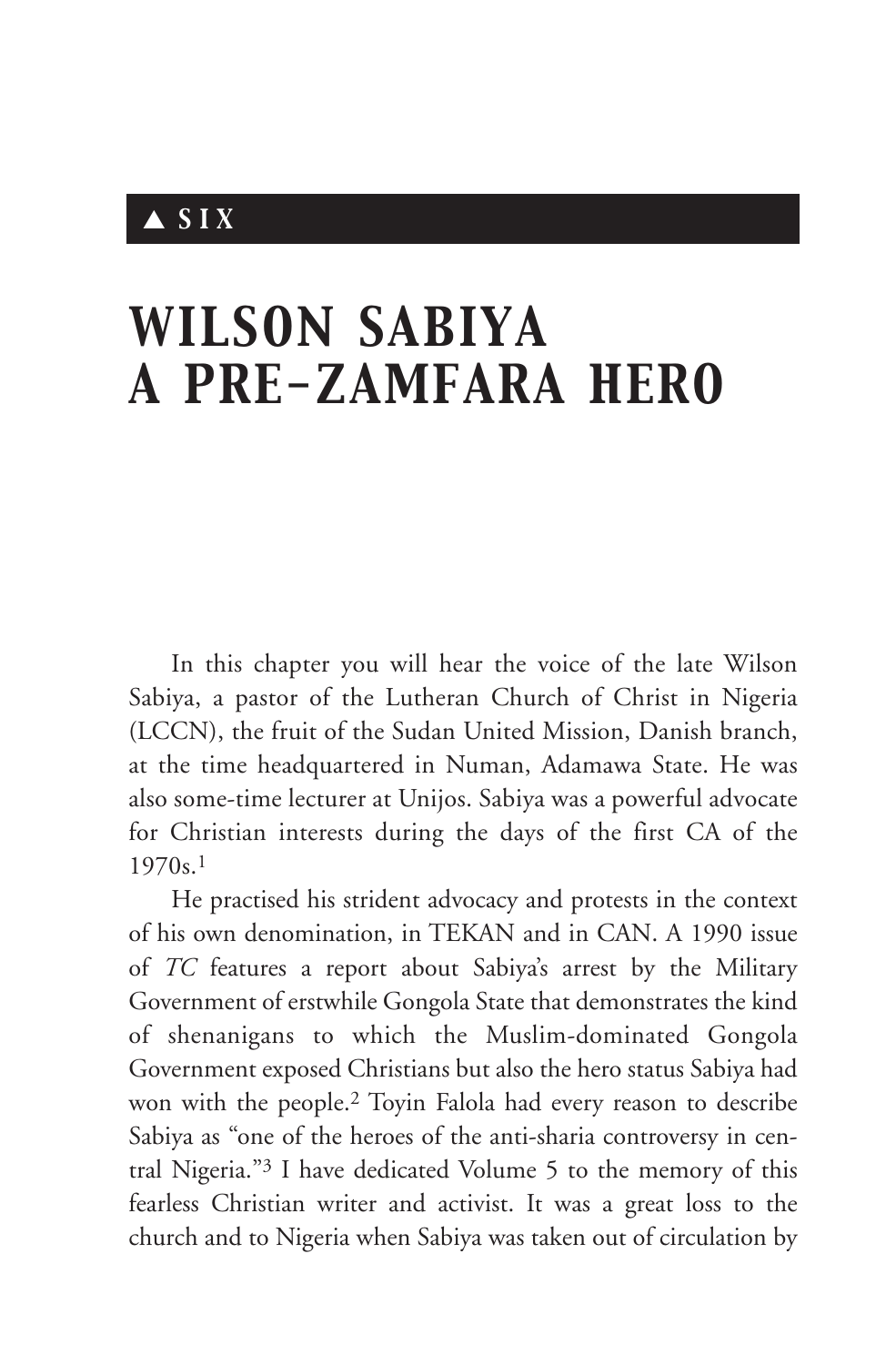a long-lasting illness to which he finally succumbed in 2004 humanly speaking, prematurely. The best, we had hoped, was yet to come.

I hereby treat you to three of Sabiya's papers on sharia and related issues—powerful, pungent, blunt. I thank God for these important contributions that retain their relevance even 30 years later. True, some of the specifics of Sabiya's papers have been overtaken by events, but the underlying issues of the BZ era such as perceived goals, attitudes and fears, are startlingly similar to those of the AZ days. I definitely could not have said it better or even as well, even though I did edit where the material deviated too far from publishing standards. These lectures were produced on the "ancient" stencil system! As stencils used to go, the wording is not always clear and so I had occasionally to resort to the imagination to determine the intended wording. I believe I have done so responsibly. Without marking them, I have also taken the liberty to italicize some of his statements to ensure you notice them. I am glad to have the opportunity to give these documents wider circulation, something for which Sabiya would have been pleased, I am sure.

Though a reading of the first two papers might result in some people dismissing him as a rabid anti-Muslim crusader, the third paper shows that he grew up in an irenic environment in which Christians and Muslims lived together not only peaceably but intimately. While that was so on his local level, at the regional and national level things were already moving in a different direction during his childhood. With hindsight, he recognized that even the Sardauna, revered by many Christians, was already putting the screws on to prepare for battle. It was, to the best of my knowledge, to be Sabiya's last publication and, thus, his final word to us.

Readers of earlier volumes and earlier chapters in this volume will recognize the many issues discussed in these papers as familiar.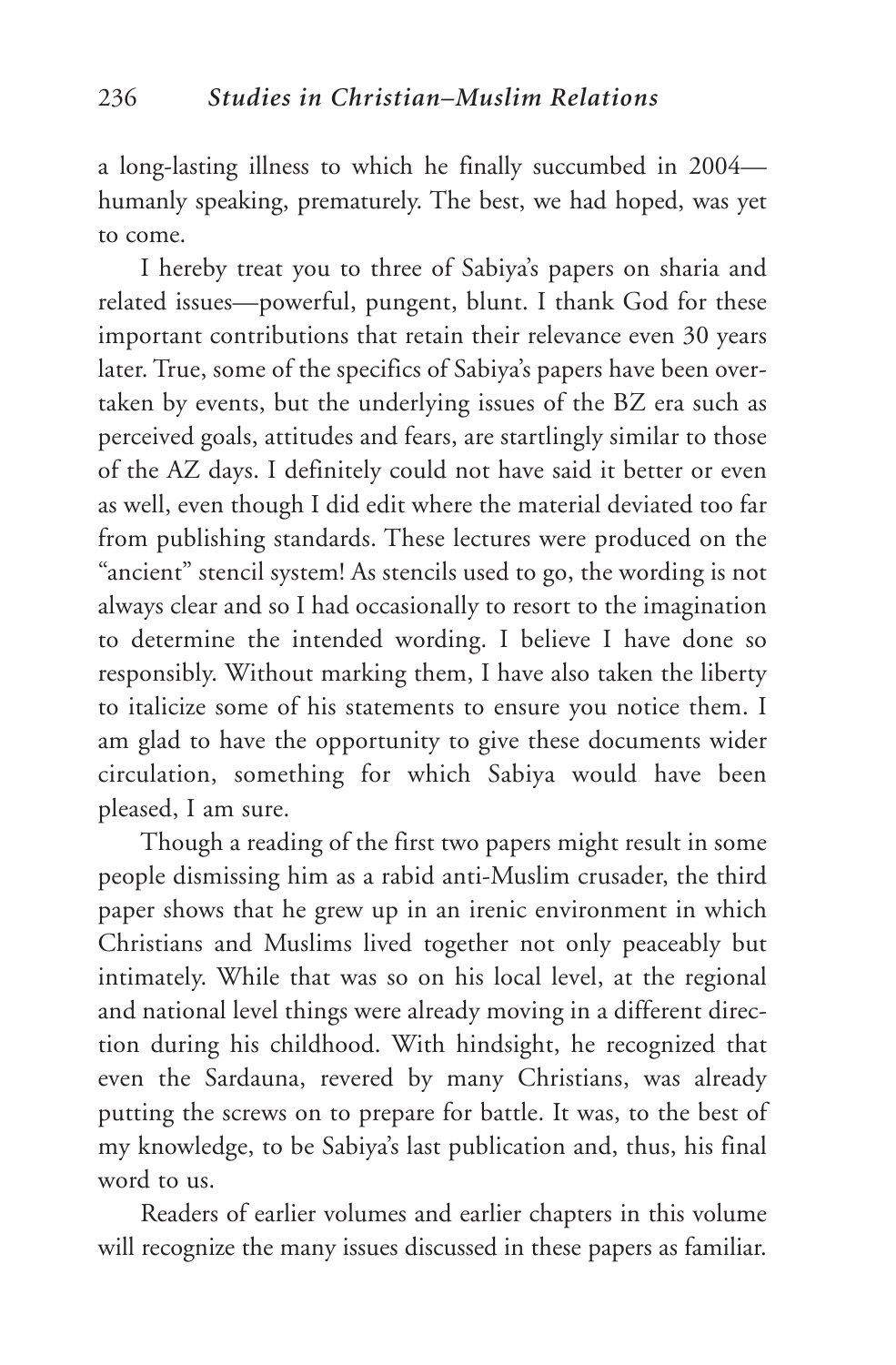I encourage you to draw from your earlier readings in order to enrich your appreciation of Sabiya's texts. When he generalizes, you should be able to fill in the details from those other volumes and chapters.

Earlier in this volume I indicated that I did not select papers on basis of my agreement with them, but, rather, on their representative nature. There is at least one important aspect of Sabiya's contributions I disagree with. I detect a strong residue of the dualism that comes with traditional Lutheran two-kingdom theology. As a Reformed theologian I cannot swallow that. That difference became almost immediately clear when we first met in 1977. Very soon into the discussion he stopped dead in his tracks to ask, "Are you of Reformed background?" Yes, I was and am. Not many Nigerians would have caught onto this at the time. Sabiya's noticing it showed an awareness well beyond that of the average seminary graduate. Readers of my Volume 5 know that I am especially enamoured with the Reformed emphasis on wholism, and especially displeased with the dualism that would separate religion and culture, two related points where the two traditions happen to deviate sharply from each other.

Another, though related, issue on which I disagree with Sabiya is his use of secularism and its derivatives. I have devoted the entire Volume 5 to that subject and thus will not repeat my objections to it. But I do serve you notice that I dislike his use of it. For one, it leads to *confusion* in the minds of both Christians and Muslims. Secondly, it represents a *residue of the dualism* I mention in the previous paragraph that carries in its wake an anti-Christian tradition that robs Christians of full enjoyment of the Christian faith. It also *trivializes* Christianity and thus plays into the hands of Muslims who ridicule Christians because of the narrow channel in which they have poured their faith. These also happen to be central points throughout this series. I am glad to acknowledge that Sabiya has largely overcome these features of his tradition, but there are occasional signs of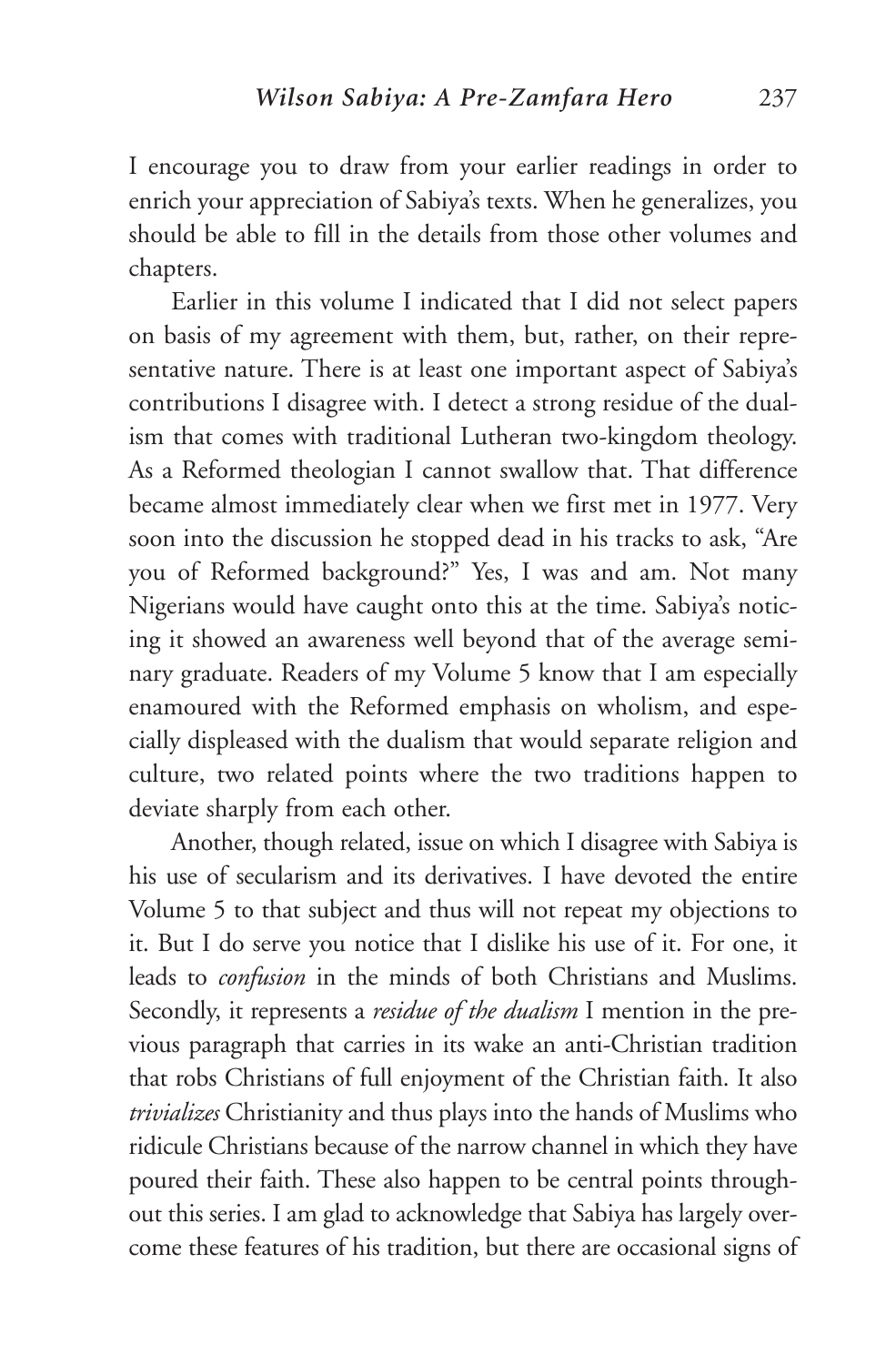their residue. While I am happy to share with you these Sabiya papers, when I run into these residues my stomach churns a bit.

I am proud to (re-)introduce my warrior brother Wilson Sabiya to succeeding generations as well as to the international community. In the meantime, may he rest in perfect peace—and smile in the knowledge that his work is hereby given wider circulation not only but also continues to contribute to the unresolved crisis.

#### $\blacktriangle$  DOCUMENT 1  $\equiv$

THE DRAFT CONSTITUTION:

THE RELIGIOUS PROVISIONS PROVIDE A STATE RELIGION AND DENY NON-MUSLIMS HIGH EXECUTIVE OFFICES<sup>4</sup>

Nigeria is a country that has experienced terrible blood sacrifices for her unity. The grief and agony of those sacrifices are still with us. We therefore do not need any more blood sacrifices. One thing is certain, *there is no alternative to Nigerian unity. Nothing can replace the unity of this country*.

In this article we intend to plead with Nigerian leaders and citizens that we do not need religious bloodshed to seal the unity we so much need. *It is our contention that the religious provisions in the Draft Constitution are nothing but a time bomb to drench and flood this country with blood. The provision is nothing short of a declaration of cold war or Jihad versus Crusade*. Certainly we would all agree we must at all costs avoid *jihad* versus crusade.

Muslims enjoy many privileges. These take the form of appointments to executive posts in almost all the ten Northern States.<sup>5</sup> Then there are the Federal appointments from Northern States and the amenities provided Muslims to enable them to fulfill their religious obligations. This stands in stark contrast to the treatment of Christians who are by-passed in terms of appointment and who have their institutions that were established to serve everybody regardless of their religious beliefs, confiscated. *All of*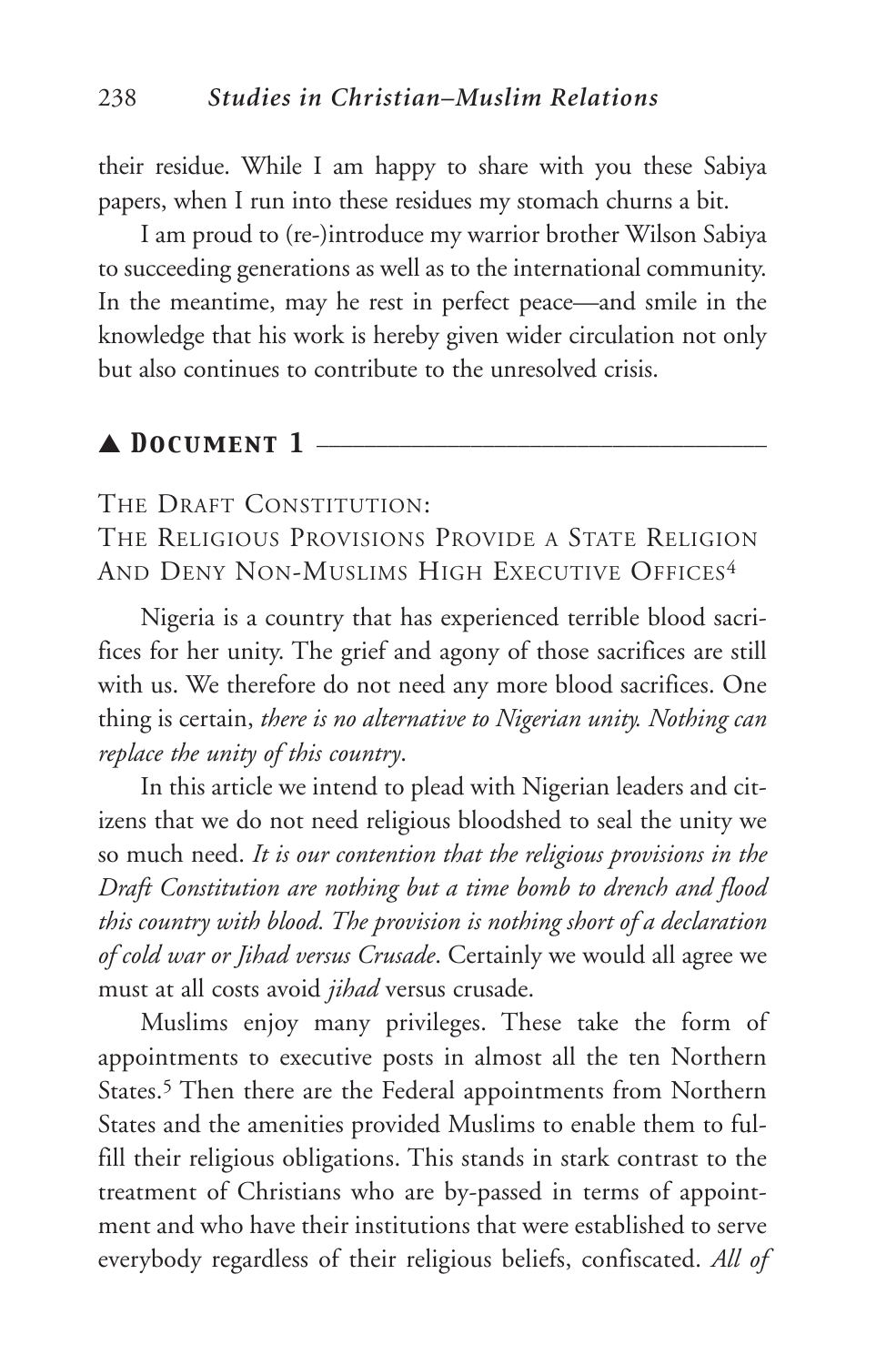*this amounts to declaring the Northern states Islamic sta*tes. Christianity is simply regarded as not wanted in the Northern states. But when a Government is given the constitutional right and obligation to enhance and promote one religion at the expense of others, religious war is inevitable. *We are strongly convinced that if we are to avoid the catastrophe, we have to discuss the issues objectively, interpret each other honestly and truthfully, and do everything out of God-fearing love for the unity and the survival of our beloved country*.6

We intend to do just that in this article. We are going to discuss the Sharia Court and the Islamic law provisions in this article. We believe the provisions regarding Islam have declared this country an Islamic state and have reserved the high executive offices at federal and state levels for Muslims only. This we intend to prove.

#### CHRISTIANITY AND THE NATIONAL LIFE

Before we discuss the issue, we need to clear some wrong impressions and misconceptions created in recent publications, notably in the *NN*. We do not have to discredit and misinterpret religions other than the one we profess to make our case. To misinterpret and discredit other religions is merely to arouse emotions and explosive sentiments in the adherents of that religion. This could easily lead to bloodshed. However in discussing religions other than our own we can help the adherents of such religions to see how others understand their religion. Our discussions must be conducted with concern for the stability, unity and faith, peace and progress of our beloved country.

Thus we view with disgust and total apprehension the way in which Ibrahim Sulaiman interpreted Christianity in the *NN* of July 15 and 22, 1977. First, *Malam Sulaiman was wrong to say that, "The controversy over the relevance of the sharia mainly centres on the meaning attached to religion*." It is very unfortunate to advance such a claim. Nobody is questioning the *relevance* of the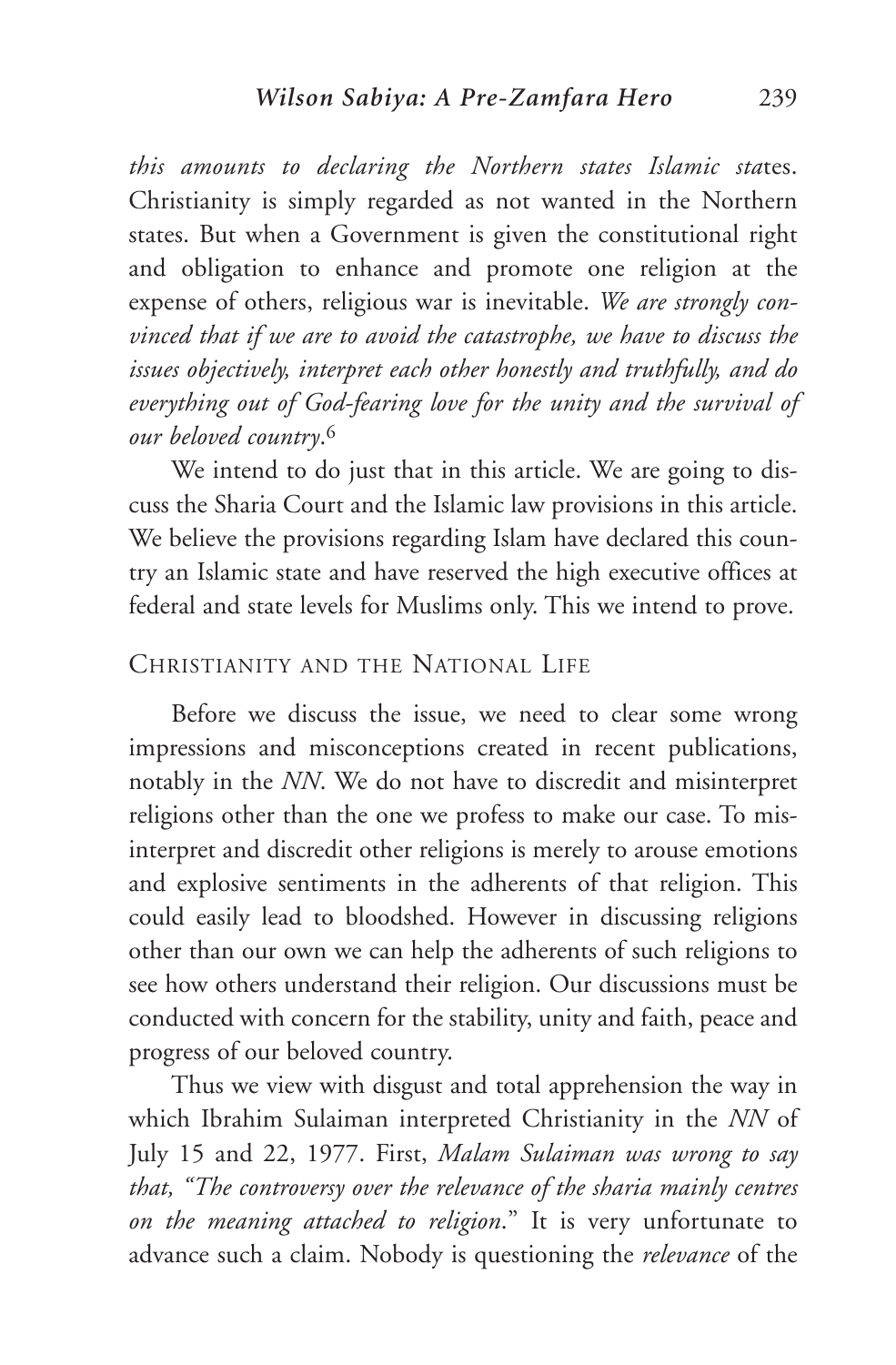sharia to a Muslim, and, we repeat, to a *Muslim*. Nor is anybody questioning the meaning a Muslim attaches to religion. The issue, put bluntly, is the *declaration of Islam as state religion to be enforced, propagated and maintained by the state* at the expense of non-Muslim taxpayers.7

It is in this light that we understand the actions taken by some state governments. These actions include the systematic confiscation of church institutions, the inauguration of Pilgrims Welfare Boards and the appointments of Grand *Khadis*. Then there is the establishment of only Islamic institutions in some of our universities, the appointment of only Islamic teachers in many of our primary and post-primary institutions, all paid and maintained by the state at the expense of non-Muslims. As Ibrahim Sulaiman put it, "Anything outside Islam is superfluous and irrelevant." But the most mischievous, spiteful and insulting is Suleiman's claim that "The Christian idea of religion is that it is a private affair between man and what he worships, and that it has nothing to do with public life. Life according to Christianity," he claims, "is separate from the state; Caesar, from God; religion, from politics."8

It is obvious—and we pitifully sympathise with Sulaiman that he does not know any better. Jesus came that we may have life and have it more abundantly. Jesus declared "I am the Truth, the Way and the Life." If this is not the total way of life, we want to know what is. When Jesus said "Give to Caesar what is Caesar's and to God the things of God" (Matthew 21:22), He was referring to a colonial situation. He was answering a question about obedience, not defining the broad concept of the entire Christian life. He did not declare the separation of the secular and the sacred, but the unity of the two in one person. His answer shows the unity of the secular and the religious in an individual Christian.<sup>9</sup>

At that time the Jews were ruled by Romans whom they considered Pagans. The Jews did not feel it right to obey a Pagan government, a government not based on the laws of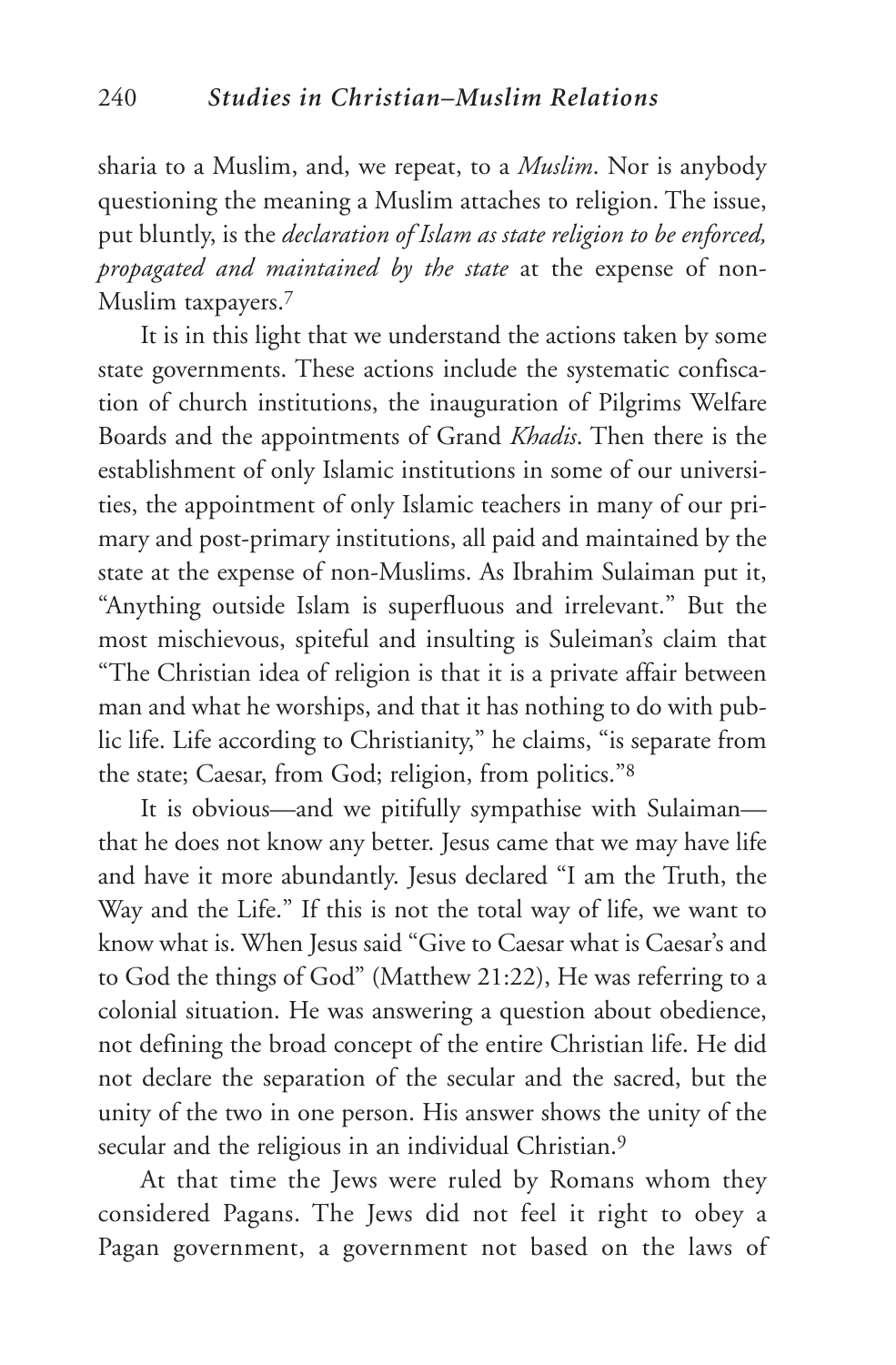Yahweh, the Torah. They came to Jesus with the question in order to obtain a license to disobey the Pagan government. They were disappointed, because Jesus told them that Caesar had authority to demand obedience though representing a colonial government.

The Holy Bible says:

*Everyone must obey the state authorities, because they have been put there by God. Whoever opposes the existing authority opposes what God has ordered; and anyone who does so will bring judgment on himself. For rulers are not to be feared by those who do good, but by those who do evil. Would you like to be unafraid of the man in authority? Then do what is good, and he will praise you, because he is God's servant working for your own good. But if you do evil then be afraid of him, because his power to punish is real. He is God's servant and carries out God's punishment on those who do evil. For this reason you must obey the authorities—not just because of God's punishment, but also as a matter of conscience. That is also why you pay taxes, because the authorities are working for God when they fulfil their duties. Pay then, what you owe them: pay them your personal and property taxes, and show respect and honour for them all* (Romans 13:1–7).

In other words, Christians are asked to regard Christian and non-Christian government leaders as ordained by God. However, obedience to such leaders does not exonerate a Christian from his Christian commitment to God. Here is a practical example. The writer of this paper comes from Gongola State. He is a committed Christian, in fact, an ordained clergyman. The governor (Caesar) of Gongola State, Colonel M.D. Jega, is a committed Muslim, in fact, more committed than some imams we know. We visited Governor Jega at the Government House and twice during our visit he went out to pray, even though we were there less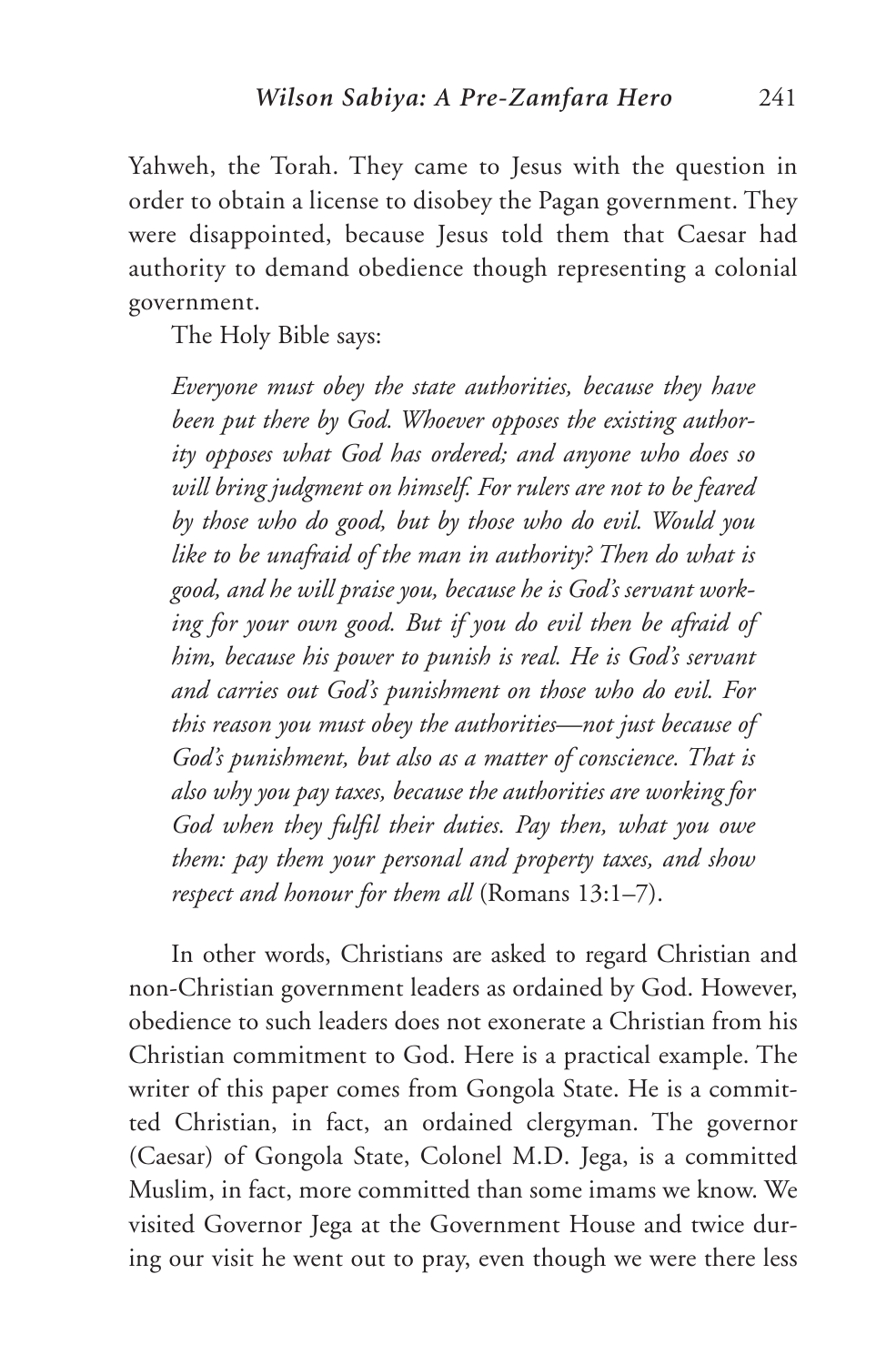than two hours. Jesus was referring to a situation where the Governor happens to be a non-Christian. As a Christian I have to accept him as ordained by God to be my Governor. I must obey him. I am enjoined by my faith to obey him "when they fulfil their duties," because he is God's ordained Governor for me. The Holy Bible says:

*Remind your people to submit to rulers and authorities, to obey them, and to be ready to do good in every way* (Titus 3:1). *For the sake of the Lord submit to every human authority: to the Emperor, who is the supreme authority, and to the governors, who have been appointed by him to punish the evildoers and to praise those who do good. For God wants you to silence the ignorant talk of foolish people by the good things you do. Live as free people; do not, however use your freedom to cover up any evil, but live as God's slaves* (1 Peter 2:13–16).

But my obedience to Governor Jega does not excuse me from fulfilling my commitment to God as a Christian. Thus Ibrahim Sulaiman is ignorant of Christians and his wrong and spiteful understanding of Christianity can only help to inflame, and hasten the doomsday.10

Christianity is not just a way of life but also a declaration of war against injustice, oppression and all forms of inhumanity of man to man. Jesus declared that He came "to bring good tidings to the afflicted, to bind up the broken-hearted, to proclaim liberty to the captives and the opening of the prison to those who are bound, to proclaim the year of the Lord's favour." He also said: "In the world you have tribulation, but be of good cheer, I have overcome the world." Where in these statements can you find the idea of the separation of the secular and the sacred? A Christian is the expression of the unity of God's government through the spiritual institution, the church, and the secular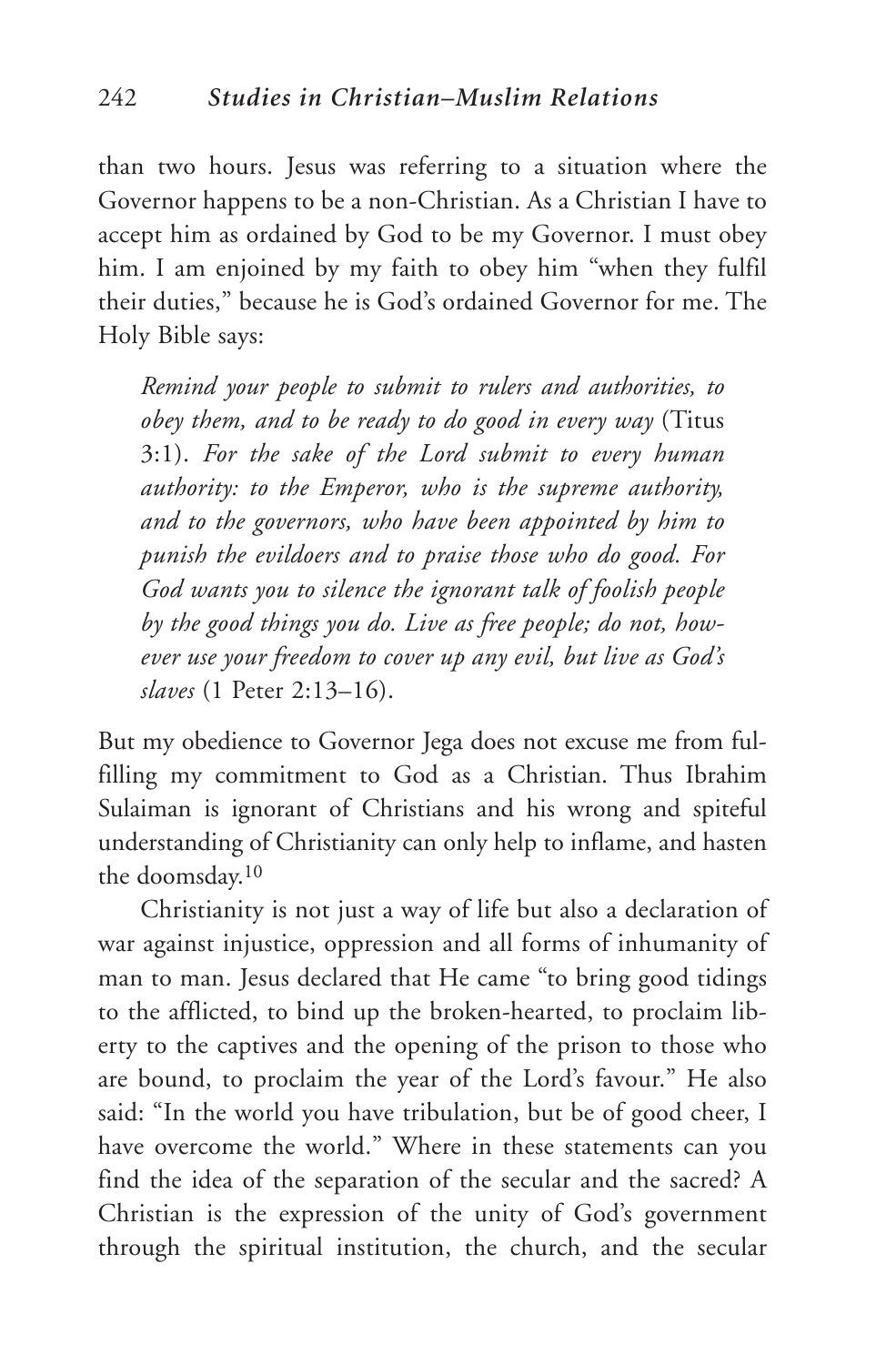institution, the government. Christianity is out to teach, heal and reform society. Thus there is no conflict between the secular and the sacred, because both institutions are established by God for the government of the world. "The earth is the Lord's and the fullness thereof," says the Word of God. We as Christians therefore believe that by ordaining government, God has also given us instruments of government, which is the Constitution, with which we are to curb evil and administer justice. *What cannot be mixed is the Church as an institution with government as an institution. For the Christian both government and church are like Father and Mother, each has a specific role for the upbringing of the child under God.*

Sulaiman said, "The sharia is the only law recognised by a Muslim to be binding on him, all other laws being invalid and products of selfishness and human desires." Honestly, may God help us. For such a situation or concept will be possible only in an Islamic state. Is Nigeria an Islamic state? Shall we then construe his claim to mean that a Muslim does not recognize any law other than the sharia and therefore the Nigerian Constitution is "invalid and the product of selfishness?"

#### GOVERNMENT FAVOURS ISLAM

To us the above is the crux of the matter. We want to reiterate strongly here: We do not see anything wrong with the Sharia Court. What we reject is that the government is establishing this new regime at the expense of non-Muslim taxpayers. It may be the job of *Jama'atul Nasril Islam* to set up Sharia Courts, but not the government's. If the government is establishing Islamic institutions and appointing Islamic officials exclusively for Muslims, while at the same time it is confiscating properties and institutions of other religions, then the government has declared itself Islamic and the country an Islamic state. For not only our institutions but even our taxes are being confiscated to run Islamic institutions.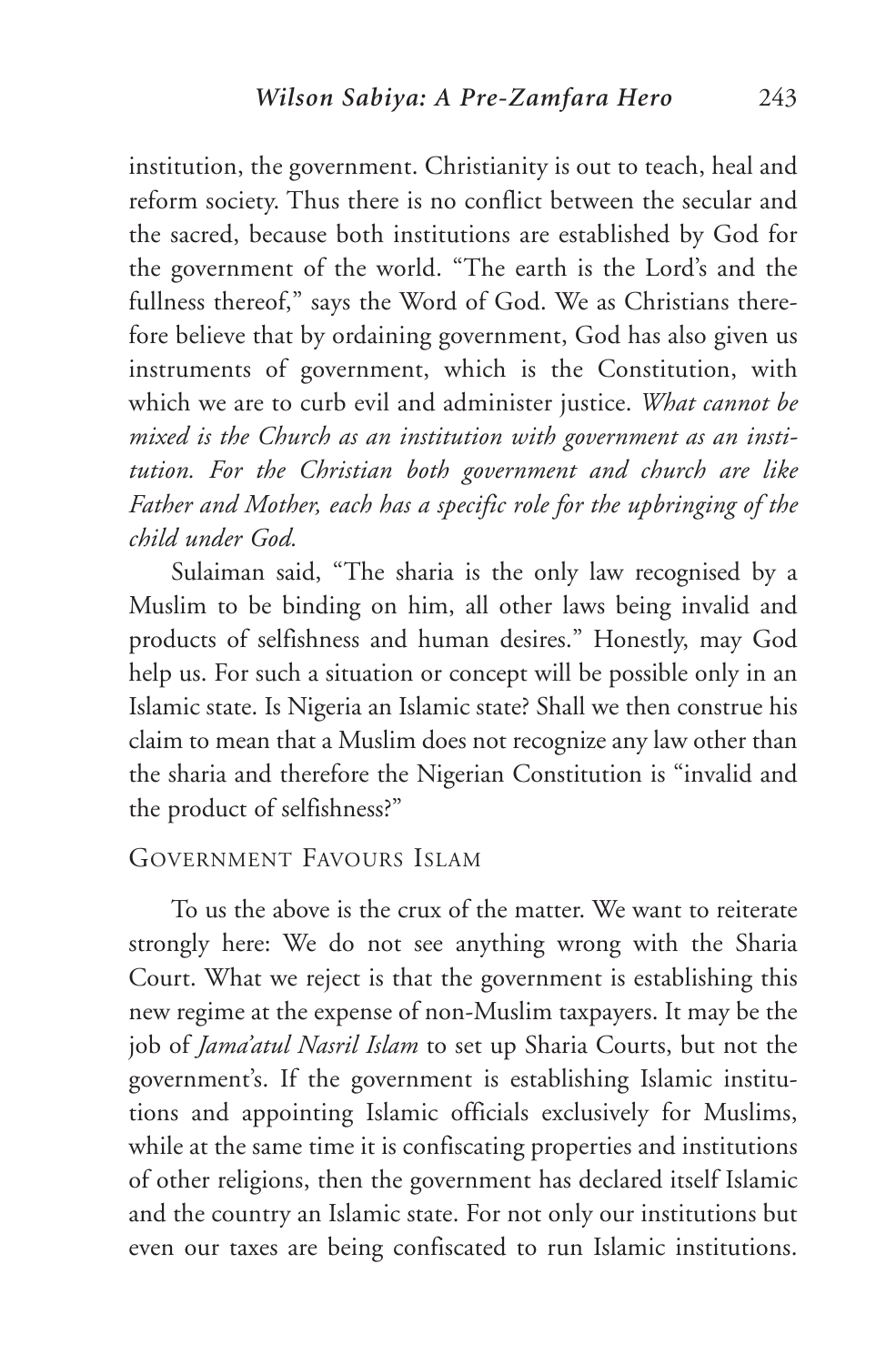We therefore plead that if the government has become the financial and institutional custodian of Islam, justice demands the same treatment for all religions.

We do not see how a government can be financially and institutionally involved with a particular religion, using public funds, and claim not to have declared that religion the state religion. At the very least, it has accorded that religion the status of the legally established religion. Neither do we see how a government can systematically confiscate institutions belonging to a particular religion and claim not to have declared that religion illegal. At the very least, it has declared that religion a *persona non grata* in the state. If we are going to be honest with ourselves we should admit that, judging from executive appointments—e.g., leading positions such as chairman, commissioner, secretary—and the massive support given to Islamic institutions from public funds, that Islam is the legally established religion to the various governments of Nigeria. We should also admit that, judging by the restrictions on and treatment meted out to Christians by the various governments in the country, Christianity has in effect been declared a *religio non grata*. This is now the fact of life in the country.

Our recommendation is that since Nigeria has declared herself a *secular state*,11 she has no business establishing, appointing and financing religious institutions to enforce sectarian morals. Each religion, under the provision of freedom of religion, can establish such institutions at their own expense. If the government involves herself, how can she intervene when such institutions use religion to perpetrate injustices? It is a gross injustice to burden a taxpayer with the expense of an institution from which he does not only not benefit but also is inimical to him and spiteful.

It is necessary here to refer to the article by a Special Correspondent in the *NN* of August 12, 1977. His main argument in the first part was that three court systems have been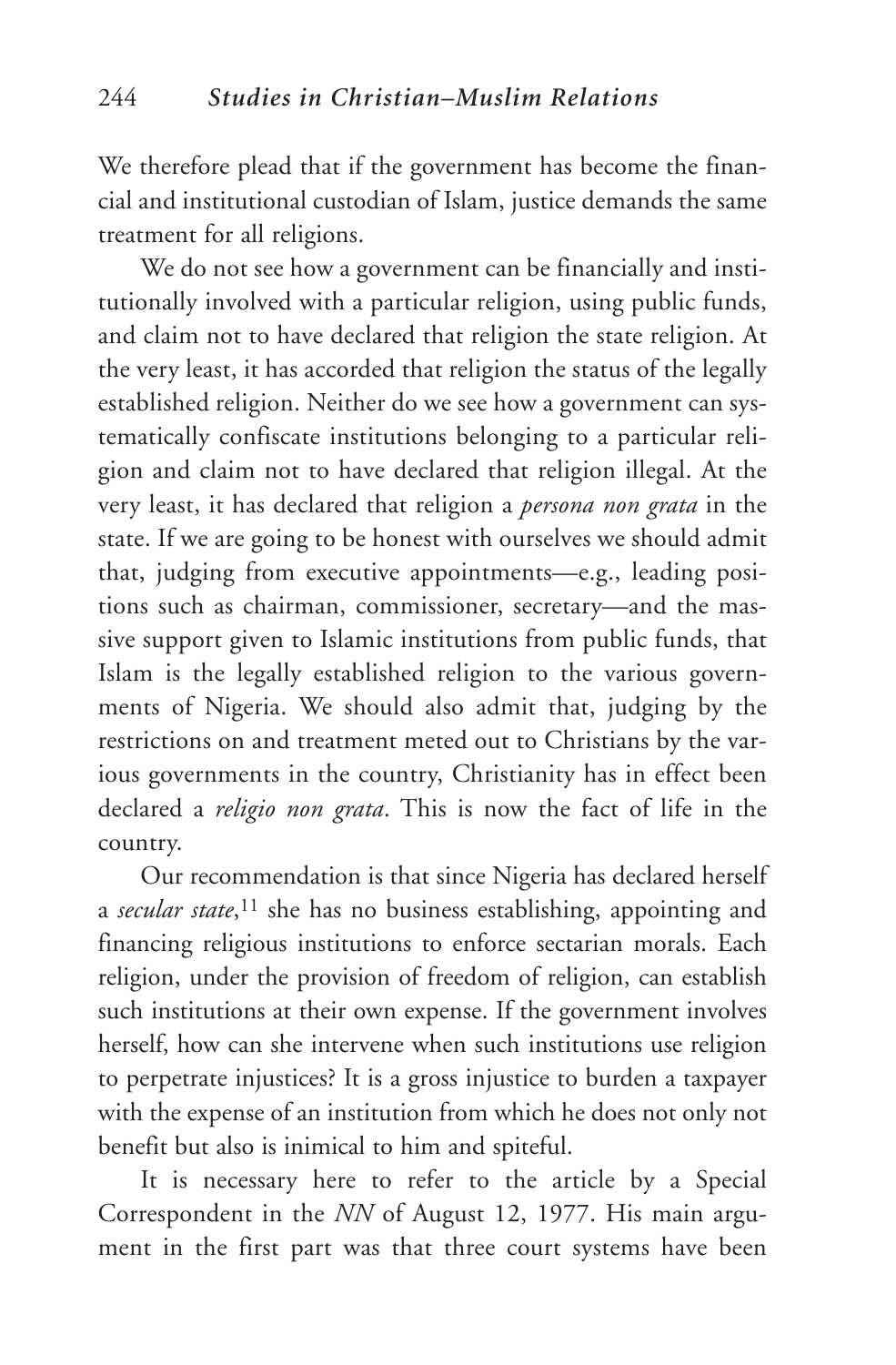operating in the country. Correction: in a part of the country. Our argument however is that the court systems have been discriminatory. In the former Northern Region where the so-called three court systems existed, the customary law was defined as "native law and custom," as was Islamic law. "It is as native law and custom, that Islamic law is enforced in Northern Nigeria more extensively than anywhere else in the world outside the Arabian Peninsula," declared one writer. The Customary Courts were and are still manned by Muslim Presidents and *Alkalis*. It is in these courts that a Muslim judge judges non-Muslims based on the sharia. Customary Courts in the Northern States are nothing but Sharia Courts in disguise to enforce the sharia on non-Muslims.

In most cases only Islamic Area Courts exist. Thus all non-Muslims are tried by the sharia. The non-Muslims in the northern part of the country have been paying taxes to facilitate their own enslavement to the sharia system. We are saying therefore that it is criminal to make non-Muslims in this country slaves to Islam and be forced to pay tribute for the protection, application, promotion and enforcement of Islam. We have had enough of this crime. We want to be free and we will go to any extent to gain that freedom.

#### THE SHARIA AND RIGHTS OF NON-MUSLIMS

Let us examine the sharia concept of the state and its functions in order to see the real issues at stake. According to the Qur'an, the sharia is a divine law for mankind. Thus the sharia "refuses to recognise the coexistence of non-Muslim communities, except perhaps as subordinate entities." Is that why Christian hospitals and schools were confiscated and Christians are denied executive positions in government in order to reduce Christian communities to subordinate entities? Thus "broadly speaking, the sharia imposes four kinds of rights and obligations upon every man:"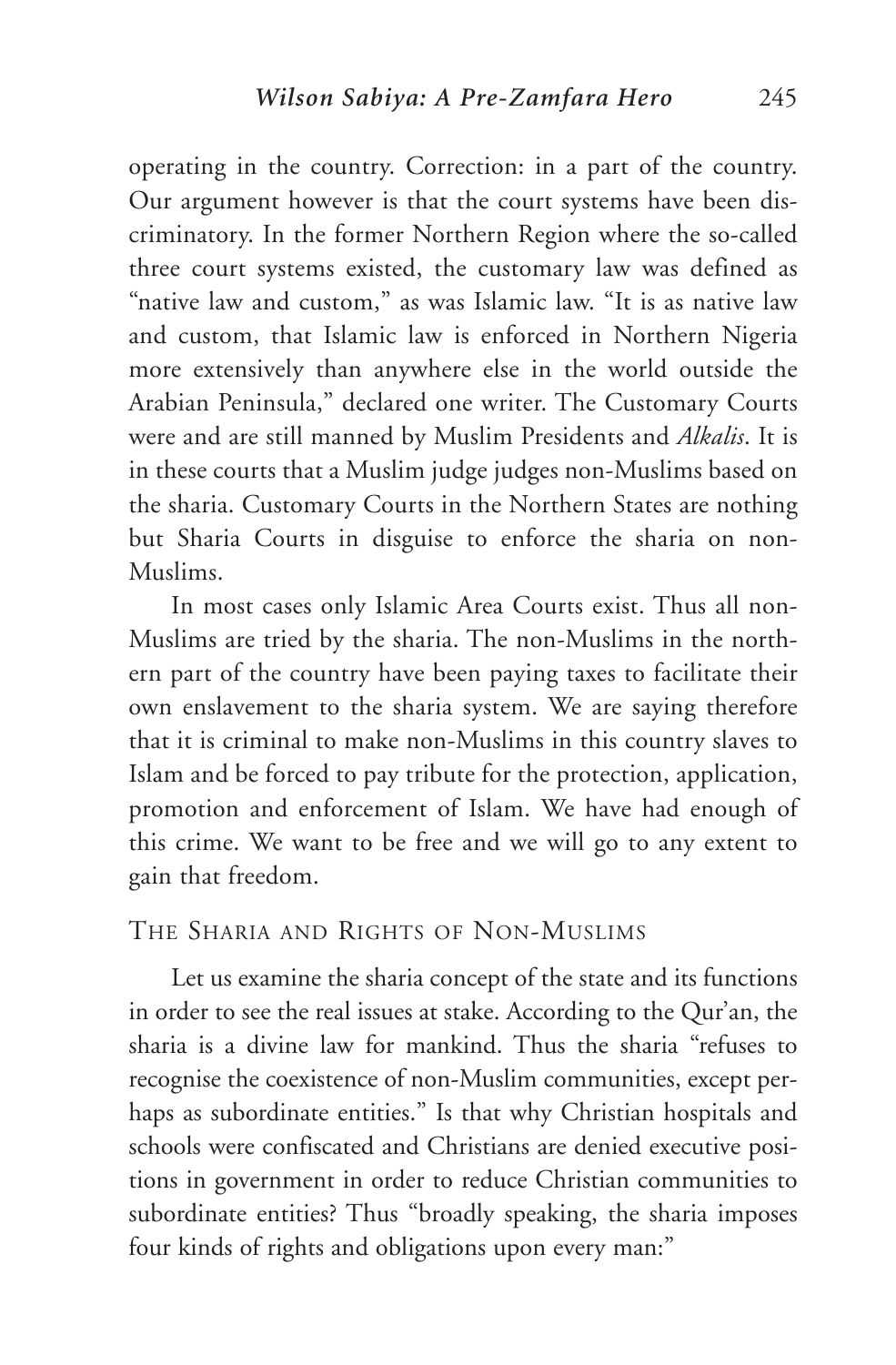(a) the rights of Allah which every man is obliged to fulfil

(b) his own rights over his own self

(c) the rights of other people over him

(d) the rights of those powers and resources which God has placed in his service and has empowered him to use for his benefit. [Two lines illegible due to poor stencil.]

"We fulfill the needs of these rights by following Allah's law as contained in the Qur'an and the sharia." According to *The Eternal Message of Muhammed* by A. Azzam:

*Islam has established certain sacred principles of law for all mankind; therefore, it is not the prerogative of a nation—as a whole or in part, whether in agreement with the Head of State or not, whether represented by a constituent assembly or not—to tamper with the eternal charter of rights and duties (obligations) ordained by God for all men, singly and collectively, in a particular land and throughout the human race. By virtue of this factor the Islamic order is superior to others. It predicates rights and duties, human equality.*

Pages 119–120 of the Draft Constitution provide that "every citizen shall have equality of rights, obligations and opportunities before the law," but this provision shall not "invalidate the rule of Islamic law." Therefore Islamic law must predicate national law, because the sharia is a sacred law for all mankind. "Neither the Nation nor the Head of State nor both together can go beyond justice and equity as directed by the sharia, even if it were to be done in the name of national sovereignty and the right of a country to what is called selfdetermination." Because it is "related to divine directive, the sovereignty of the sharia may not be repudiated by any individual or collective action or by any other force." Thus "the right arising from national sovereignty, as conceived by the interpreters of modern democratic constitutions, is qualified by and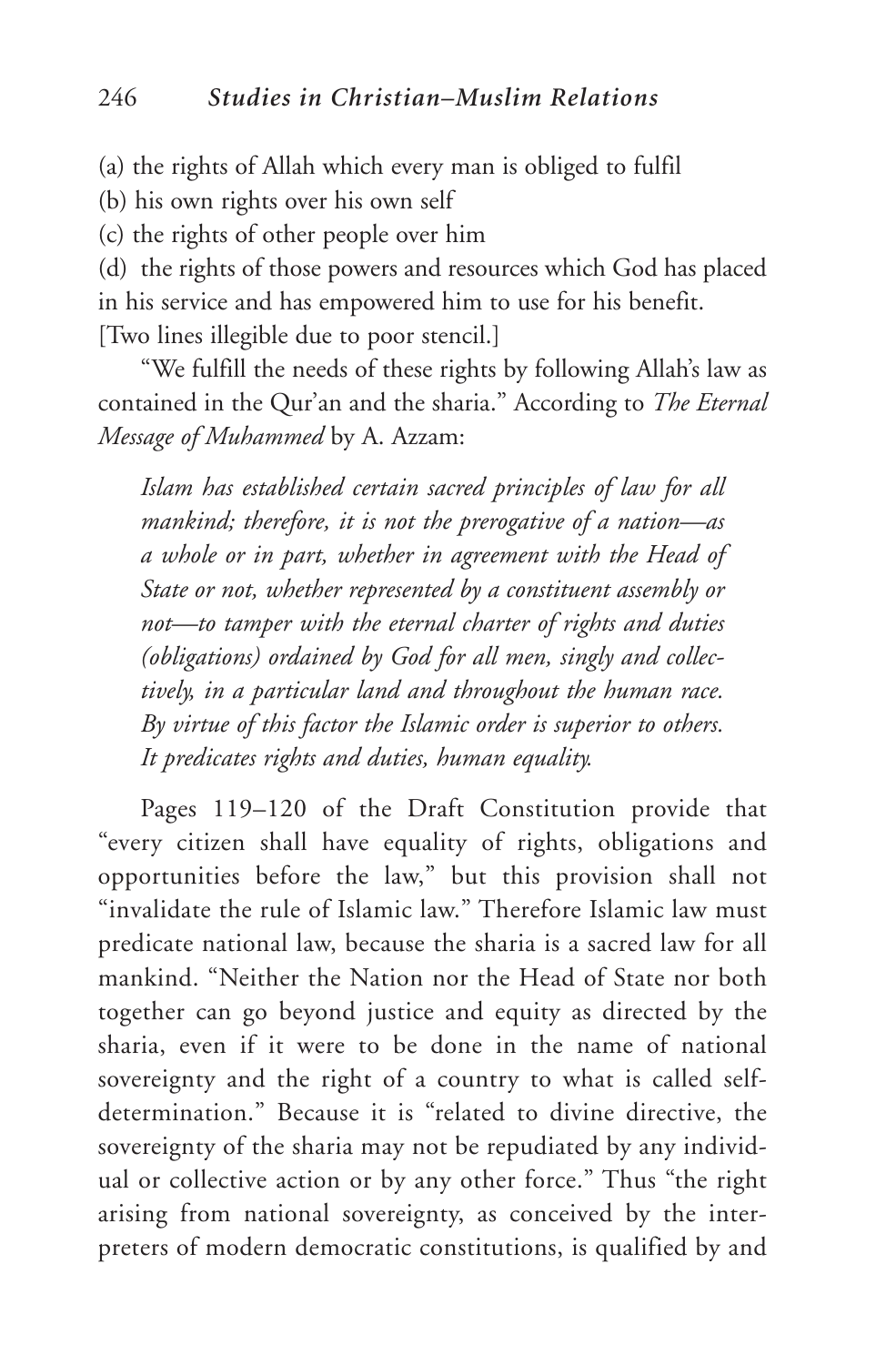subject to the general rights of humanity at large, as determined by Islam."

Anyone who examines the religious provisions in the Draft Constitution in the light of the above will be appalled. One thing is certain: Non-Muslim members of the Draft Constitution Committee were ignorant of the provision of the sharia. The Islamic Law divides the world into two: *Dar-el-Islam* and *Dar-el-Harb*. The latter is the non-Muslim world. The *Dar-el-Harb* includes the people of the scriptures (Christians, Jews etc.) and idolaters. According to the sharia, the people of the Scriptures (*alkitab*) may retain their own religion and become subject to a Muslim ruler, provided they agree to pay a special tax (*jizyah*) for the privilege. Thus they come under the status of *dhimmi*.

The *dhimmi* is a pledge of protection which "grants security to individuals or whole communities, (non-Muslims) living in the realm of Islam. The Muslims pledge guardianship and protection in the name of God, of His Prophet, and of the Muslims in exchange for the yearly *jizyah*, the individual poll tax or community tribute."

The term *dhimmi* then implies second-class citizenship. "Islamic law recognizes only Muslims as persons with full legal capacity. A Muslim is the natural person under Muslim law who enjoys full citizenship rights; all others enjoy varying degrees of rights, depending on the type of relationship they have established with the Muslims."

The state must of necessity be an Islamic state. This has to be so because "the state is the biggest and most important institution of a society which has accepted to implement Islam, the will of God."

The government must be Islamic. In such a state, "the condition upon which a *dhimmi* could secure or retain a high post was that he should become a convert to Islam."12

We shall show below that, if the present Draft Constitution is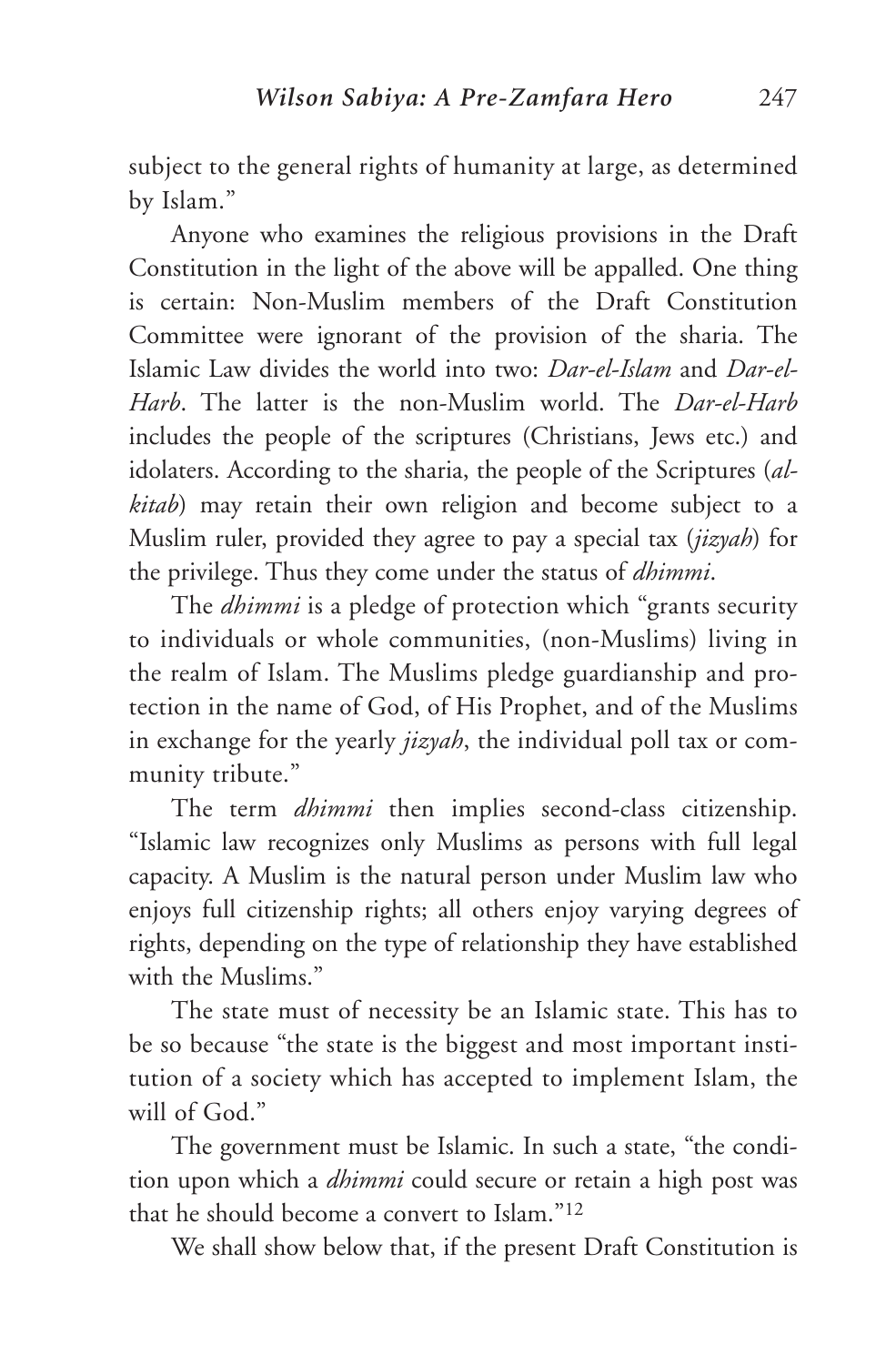accepted, no non-Muslim would be qualified to hold such executive posts as the President, the Governor, Chief Justice, Attorney-General, Executive Head of Civil Service, Inspector-General of Police or Commissioners for Local Government and Internal Affairs. In some cases *dhimmis* "were looked on as friends of foreign powers and were worse treated." Thus Christians were not only denied executive posts in the North but were maltreated because they were friends of the "Pagan south." These Islamic law provisions are, according to Islam, divine provisions meant for all mankind. Therefore "no nation, King, Head of State, or layman can repudiate human rights and duties on the pretext that the nation is free in the exercise of its full sovereignty."

One more point to be made. The Qur'an imposes on Muslims the duty of commanding others (non-Muslims) to do the right deed as provided by the sharia and to restrain them from doing wrong as prohibited by the sharia. In Qur'an 9:73 God tells the Prophet: "O Prophet, strive against the unbelievers and the hypocrites. Be harsh with them. Their ultimate abode is hell, a hapless journey's end." As far as Islamic law is concerned, "It is the duty of true believers, where they can, to extend the *Dar-el-Islam* (Muslim Kingdom) at the expense of the *Dar-el-Harb* (non-Muslim Kingdom)."

Islamic law thus insists that the sharia is the only valid constitution for any nation. The sharia must be supreme. The Draft Constitution has done just that. No human constitution should supersede the divine constitution. "Islamic law is not a local and traditional law, but it is a divine, written and universal law," according to Justice Bashir Sambo. The honourable judge quotes the Qur'an: "So judge them by that which Allah hath revealed and follow not their desires, but beware of them lest they seduce thee from some part of that which Allah hath revealed unto thee." He continues, "The first thing to note carefully with regards to the Islamic religion is that it is a universal religion whose principles are divine." "If one reads comments by either atheists or those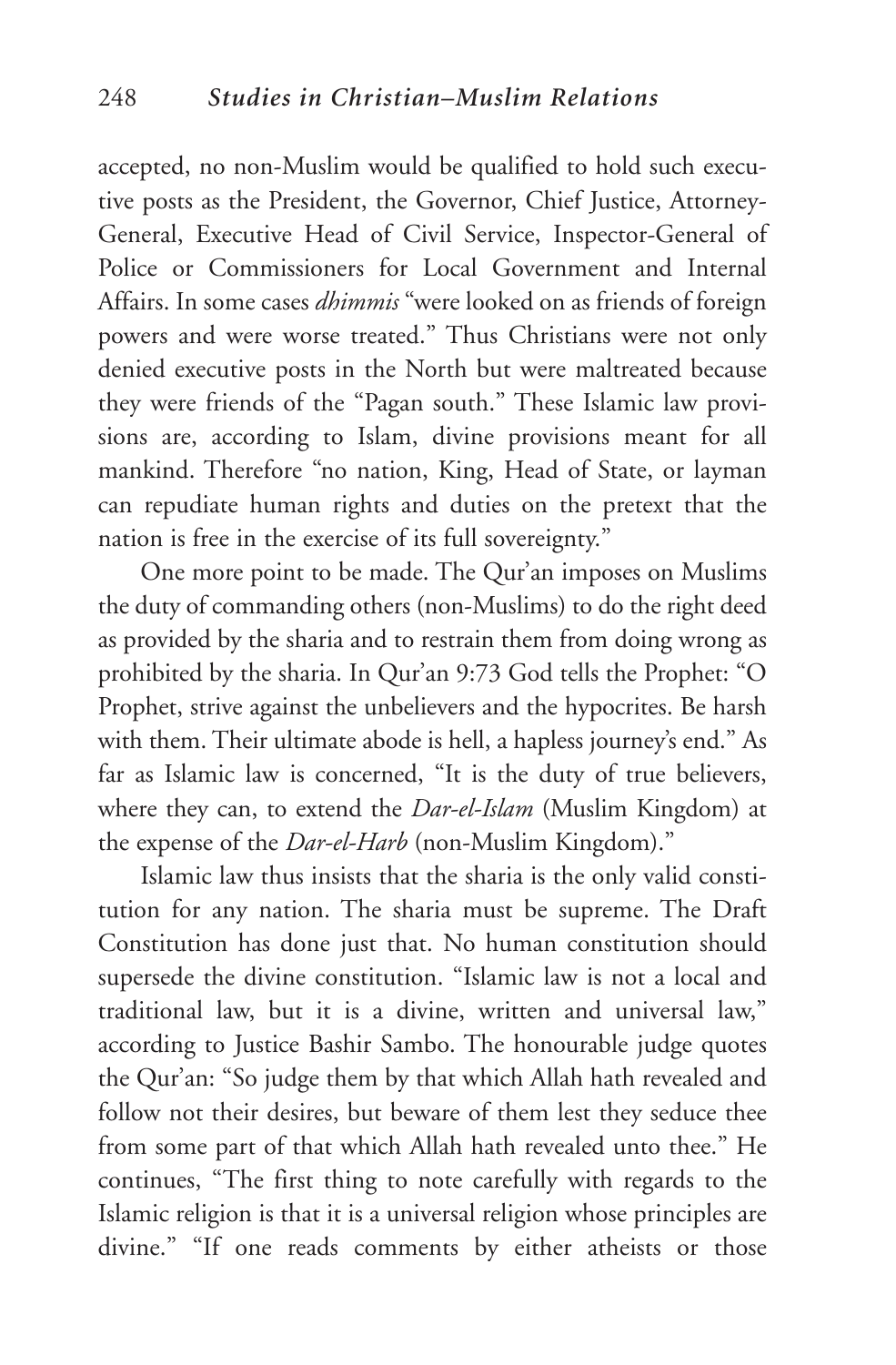Nigerians whose religion may be only theoretical, one will see that they regard Islamic religion to be the same as their own concept of what religion is."

#### MUSLIMS REGARD NIGERIA AN ISLAMIC STATE

We hope we have given a fair idea of the provisions of the Islamic law. Where then does Nigeria stand in the provision of the sharia? Is Nigeria *Dar-el-Islam* or *Dar-el-Harb*? We can only examine the utterances of Muslims to know how they categorize Nigeria. Whatever non-Muslims think is irrelevant and does not count as far as Muslims are concerned.

According to Alhaji Muhammadu Dodo, Grand *Khadi*, Kaduna State: "One surprising thing is the trend which the debate on the Constitution is taking, the way the non-Muslim about 25 per cent in population—is all out against the existence of the sharia which, he ought to know, is part and parcel of the life of the Muslims who number about 75 per cent in population in this country."

Dr. Suleiman Kumo agreed: "Since more than 75 per cent of the population of this country are Muslims, the type of legal system to be recommended by the Draft Constitution should reflect the aspiration of the Muslims."13 Based on the above then, Nigeria is a *Dar-el-Islam*. Therefore the Constitution should "reflect the aspiration of Muslims."

Bluntly put, we *must* adopt Islamic constitution and the sharia. It is because of this that Sharia Court judges are appealing for the removal of Section 17, for it is against state religion. This cannot be tolerated, because it is a foregone conclusion that Nigeria is an Islamic state.

One is however surprised at the number-games being played. Some non-Muslims have claimed that, according to the 1963 Census, 45- 47 percent of the population are Muslims; 35–37 percent, Christians; 18 percent, others. When an eminent person like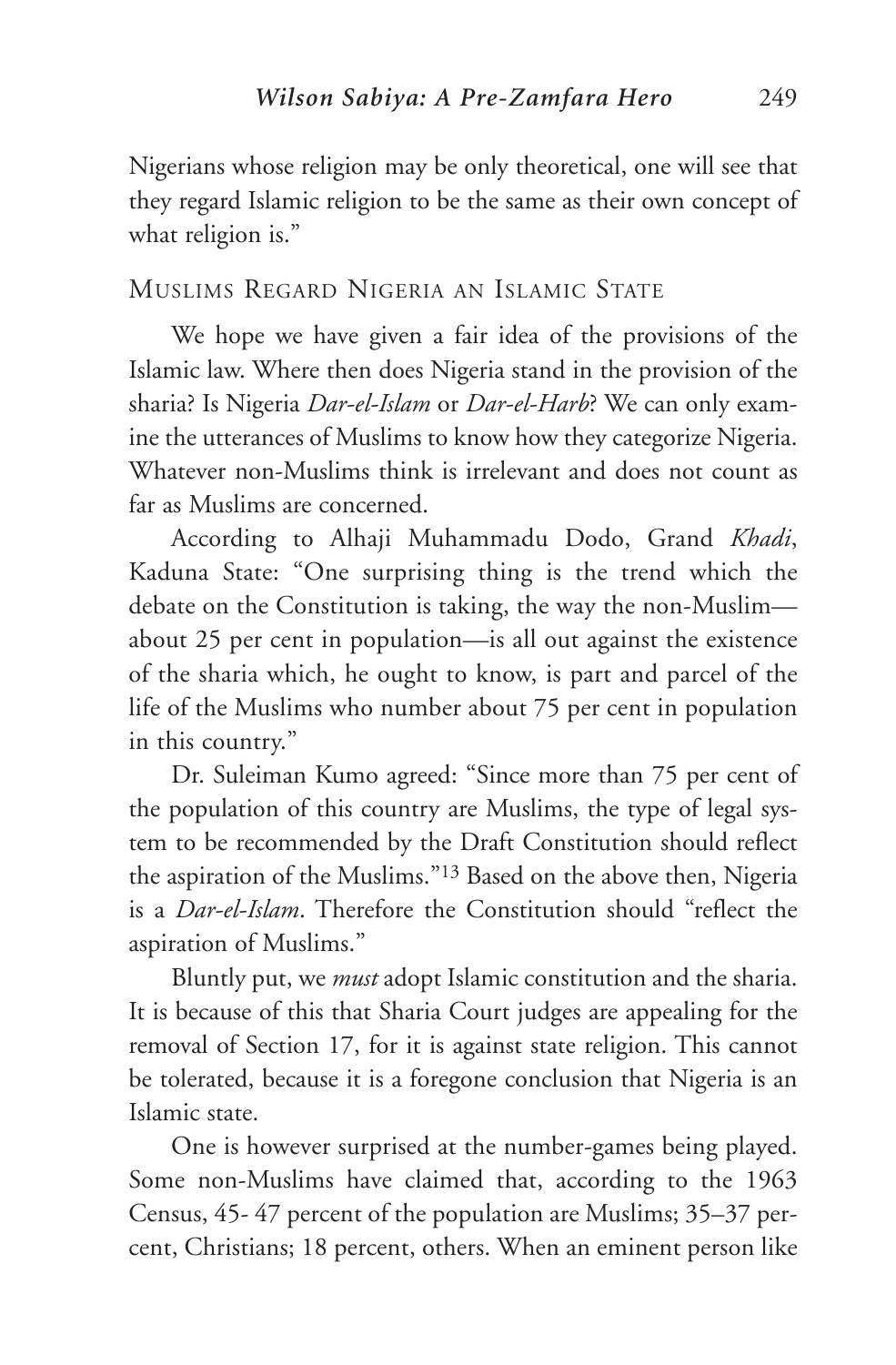Dr. Suleiman Kumo claims more than 75 per cent for Muslims, one cannot help smiling. It is a great pity that some would want us to write a constitution based on religious percentages. It is equally a pity that God-fearing people will publicly and shamelessly engage in falsehoods. *The honest truth is that no one knows the religious composition of our population. We are writing a Constitution for the unity, peace and progress of all Nigerians, not for religious groups*.14 Thus for eminent personalities like Dr. Kumo to claim that Muslims number more than 75 percent is the biggest joke of the year. We never knew Islamic law sanctions a believer to lie.

The late Premier of Northern Nigeria, Ahmadu Bello, has proved beyond doubt that the above claims by Alhaji Dodo and Dr. Kumo are totally false. That is the reason the Premier went all out for Islamic evangelism. From the converts he gained, one hundred—, ninety—, sixty—, and forty thousand, one can easily see that Muslims were indeed in the minority in those areas. The numbers were indicative of the small numbers of Muslims in those areas. What prompted a Premier to turn into an evangelist? Was it not the realization that Muslims were in the minority countrywide? Or is Dr. Kumo saying that the Premier's evangelism converted more that 75 percent of the population to Islam?

If we analyse the Northern States, one will find the following: (a) In 35 percent of the states Muslims are in the majority;

(b) In 30 percent of the states Christians are in the majority;

(c) In 45 percent of the states religions are mixed, with the numerical strength of each religion varying from area to area.15

The balance countrywide was in favour of non-Muslims. That was the situation that converted a Premier overnight into an evangelist. The declaration of Islam as a state religion is therefore irresponsible and reckless.

Moreover to contend that British laws are imperialistic is to forget that sharia laws are also imperialistic. The fact that the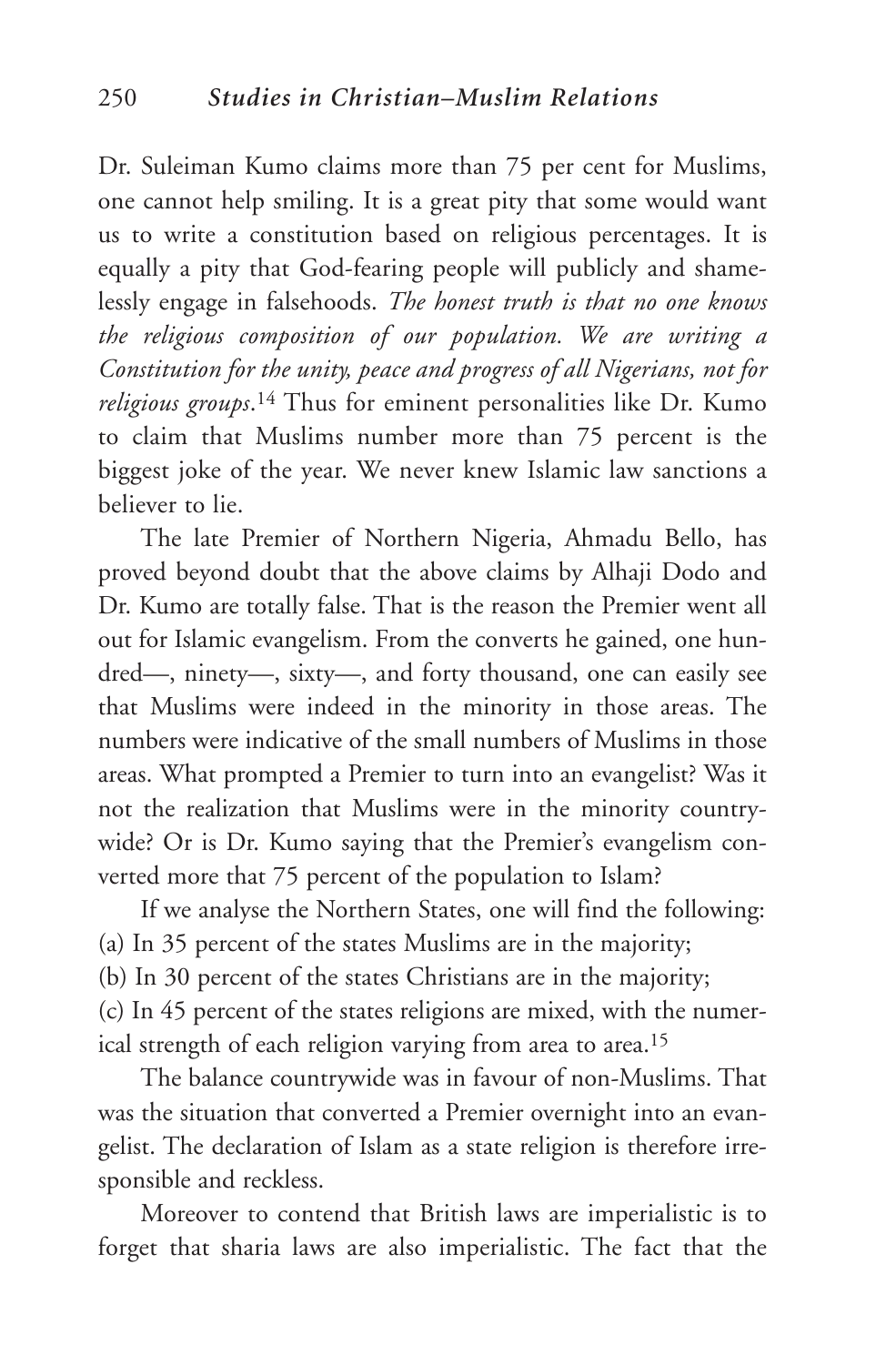sharia imperialism preceded British imperialism does not indigenize the former. We cannot therefore see the rationale of replacing one imperialistic law with another. Nigeria has no privileged group who are free to import foreign laws and force it down our throat as indigenous.

It is the non-Christians who guess the number of Christians in the country. Christians, however, have complete numerical statistics. They have complete records of everything they do: of Sunday service attendance, of conversions from other religions to Christianity, of births and deaths, and of marriages and baptisms. Thus Christians in the Northern part of the country know in which states they are in the majority and where they are in the minority. We therefore strongly recommend that we stop this number-game, because it will get us into religious politics and that could spell the doom of this country.

We also want to dismiss the myth of the so-called "natural differences" which term is understood to mean "Muslim North" and "Pagan South." Alhaji Dodo says we should "adopt a Federal Constitution which will take care of the natural differences between the Northern and Southern parts of the country and between Muslims and non-Muslims." "This is because," he continues, "it is the sharia that is mainly applied to the Muslims in the Northern part of the country, while it is the customary laws that are applied to the peoples of the Southern part of the country."16

In other words, Muslims live in the North and Pagans in the South. Can't we display a lesser insanity? We are constrained to strongly warn our fellow compatriots that the issue of these socalled "natural differences" between the North and South has been a primary cause of untold sufferings in this country. If we are going to produce a constitution based on accommodating these so-called "natural differences," we may as well forget about Nigeria as a nation. The creation of nineteen states<sup>17</sup> has exposed the claim of "natural differences" as a political gimmick that was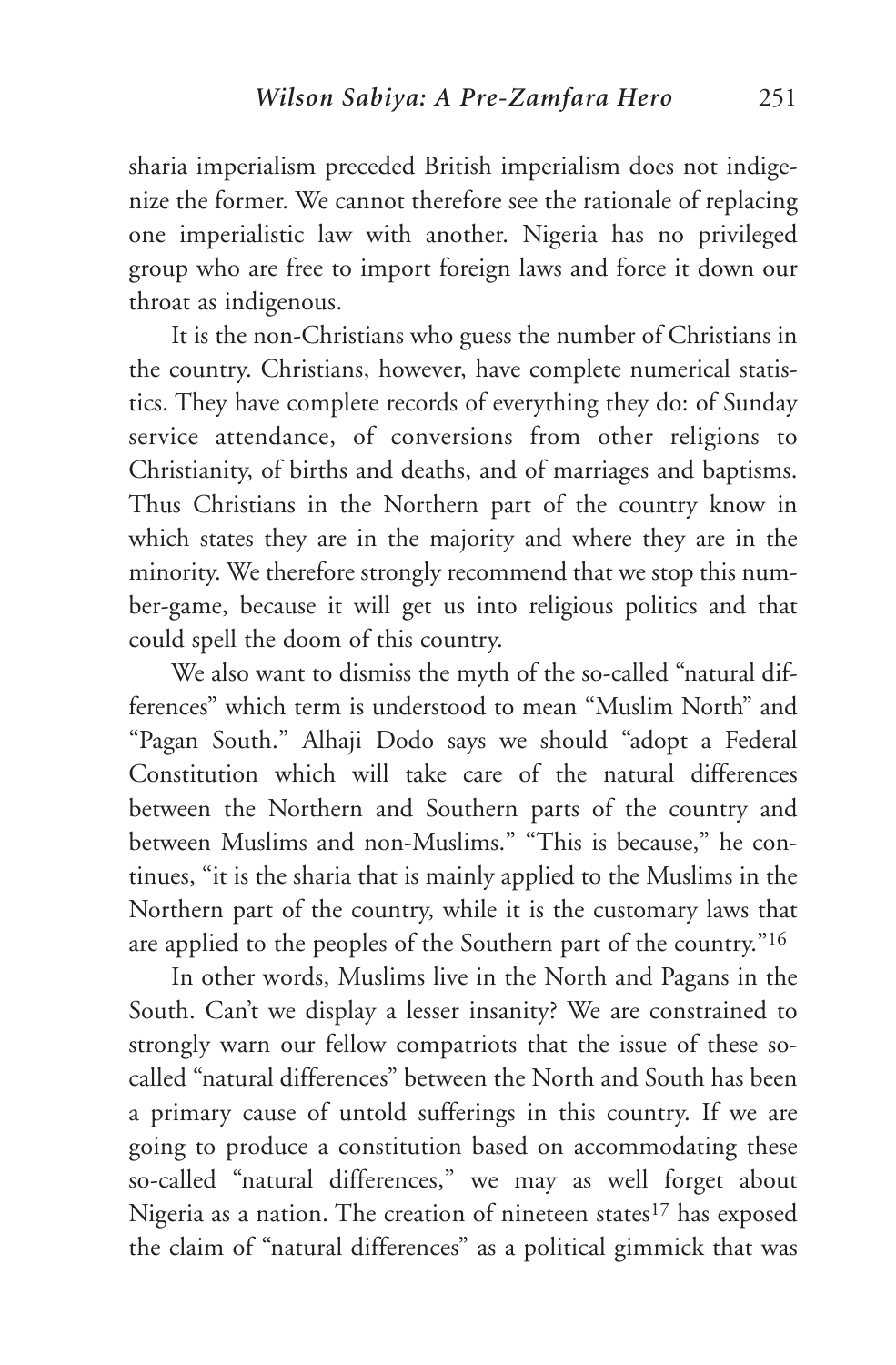supposed to prove false the claims of a religious empire for selfish ends.

The creation of states has demonstrated that there still are socalled "natural differences" between the so-called "Northerners" and "Southerners." We see "natural differences" as we are still crying for more states. It will be high treason to talk at the CA of "Northern voice" or "Southern voice." It is also illegal to hold meetings for "Northern voices" or "Southern voices." Every member must carry the mandate of all his electors and promote Nigerian unity, not to champion sectional interests. Muslim writers are asking that Nigeria be declared officially a traditional Islamic state as the Northern States have already been declared by actions. They are fighting for the former by way of the present Draft Constitution and for the latter by way of government practices that already have proven them to be Islamic states. After the creation of the new states, in the ten "Northern States" only Muslims were appointed as Military Governors, while Muslims also dominated other high offices: secretaries to the military governors, chief justices and attorney generals, commissioners of local governments, chairmen of statutory boards and corporations, resident federal electoral commissioners and nearly all other executive appointments.

Moreover, Muslim institutions have been set up. *Dhimmi* institutions were all confiscated and the *dhimmis* were reduced to the status of *jizyah* payers for the upkeep of Islam. Non-Muslims should not enjoy equal rights with a Muslim.

The issue before the CA is not whether there should be a Federal Sharia Court of Appeal, "so that the application by choice of the Islamic Law to certain transactions between the citizens of this country may be harmonized." Neither is the Sharia Court argument about "the harmonization of the Islamic Law as it *applies to all the citizens of this country* who choose the Islamic law to govern their transactions." We are not questioning the existence of Sharia Courts. What we are revolting against is the fact that non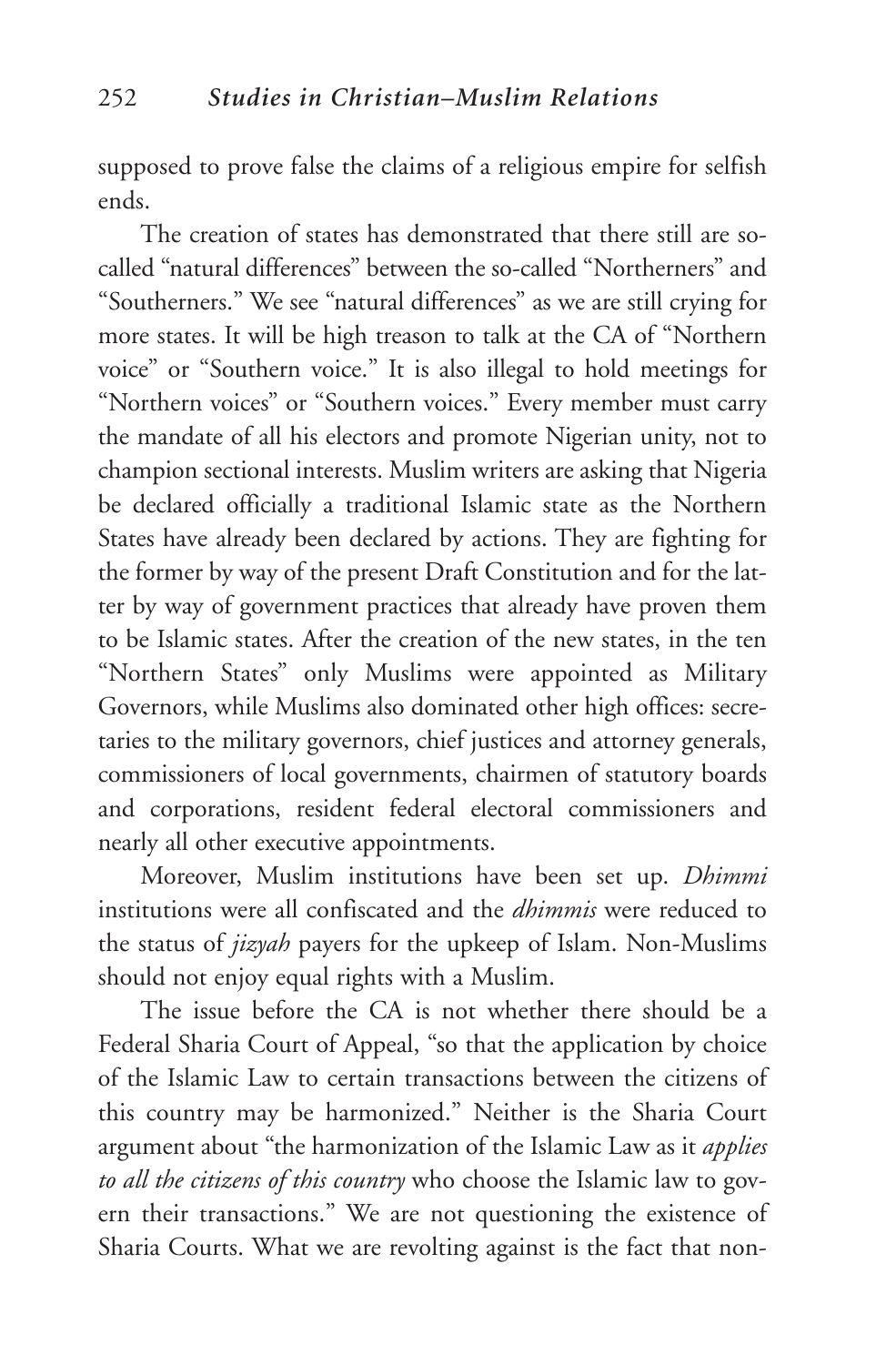Muslims are subjected to Islam and are forced to pay tribute for the upkeep and enforcement of Islam, the royal religion. We have reached the limits of extreme insanity. We cannot legalize one religion at the expense of others. The issue before the CA therefore is whether they should legalize the payment of tribute by non-adherents for the upkeep and the enforcement of the moral laws of one particular religion. In a democracy, where we are striving for justice and equality before the law, there cannot be any privileged group.

Chapter III, Section 35 (1), Paragraphs (a) and (b) of the Draft Constitution states:

*A citizen of Nigeria of a particular community, ethnic group, place of origin, religion or political opinion shall not by reason only that he is such a person be accorded either expressly by or in the practical application of, any law in force in Nigeria or any such, executive or administrative action, any privilege or advantage that is not conferred on citizens of Nigeria of other communities, ethnic groups, place of origin, religion or political opinion.*

If the Sharia Court provision and the establishment of Pilgrims Welfare Boards do not violate that provision, we do not know what does. We cannot be asked to pay tax and be deprived of representation. Why should non-Muslims be asked to pay for the maintenance of Islamic institutions from which they do not benefit? We hope the CA will sense the danger in the provision and abrogate it with immediate effect.

One other pointer to the danger in the Sharia Court provision is the provision that the oath of President shall be administered by the "Chief Justice of Nigeria or any other justice of the Supreme Court, or the president of the Federal Court of Appeal or Grand *Mufti*." If the president of the Court of Appeal and the Grand *Mufti* are members of a subordinate court, why then elevate the occupants of the subordinate court to the rank of the Justices of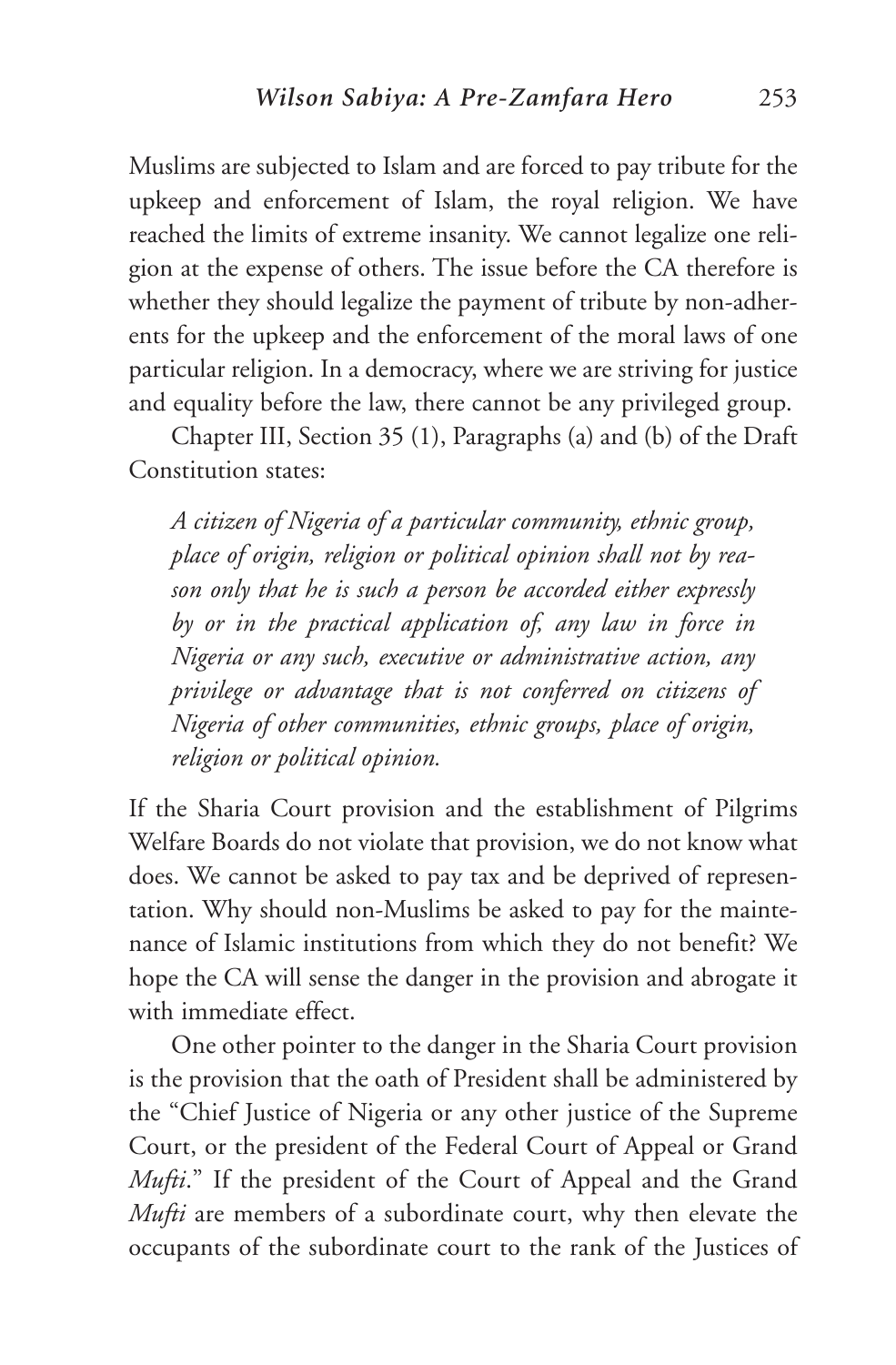the Supreme Court? Section 150 (5) provides that "in respect of appointments to the offices of Justices of the Supreme Court, the president shall have regard to the need to ensure that there are among the holders of such offices persons learned in Islamic Law and persons learned in Customary Law." Section 180 (1) provides that the Supreme Court of Nigeria shall "consist of a Chief Justice and such numbers of Federal Justices not being less than fifteen." Given the above provisions, what circumstances do we envisage that will eliminate the Chief Justice and fifteen other Justices and make it necessary to descend to a lower court for the administration of the oath to our President? Since Section 137 provides that "all former Chief Justices of Nigeria and all former Grand *Muftis*" shall belong to the Council of State, one has to conclude that the provision which confers power on the Grand *Mufti* to administer the oath to the President is designed to elevate the Sharia Court to an additional Supreme Court. If that is not the case, why exclude all former Presidents of the Court of Appeal from membership in the Council of States, while former Grand *Muftis* are included?

We want to clearly state here that our objection is that the Sharia Court is conferring privileges on Muslims at the expense of non-Muslims in violation of Chapter 11, Section 35 (1) (a) & (b). It is criminal to force non-Muslims to pay for an exclusive institution that is inimical and detrimental to their interest. Why should other religious groups be made to pay for an institution that denies the validity of their religion, in fact an institution that seeks to undermine their religion?

#### ONLY MUSLIMS QUALIFY FOR EXECUTIVE OFFICES

We promised above to show how Islam has been declared a state religion and bars non-Muslims from holding Executive Offices. We now turn to that promise.

We should note here that Chapter 11 of the Draft Constitution lays down policies for future governments of Nigeria.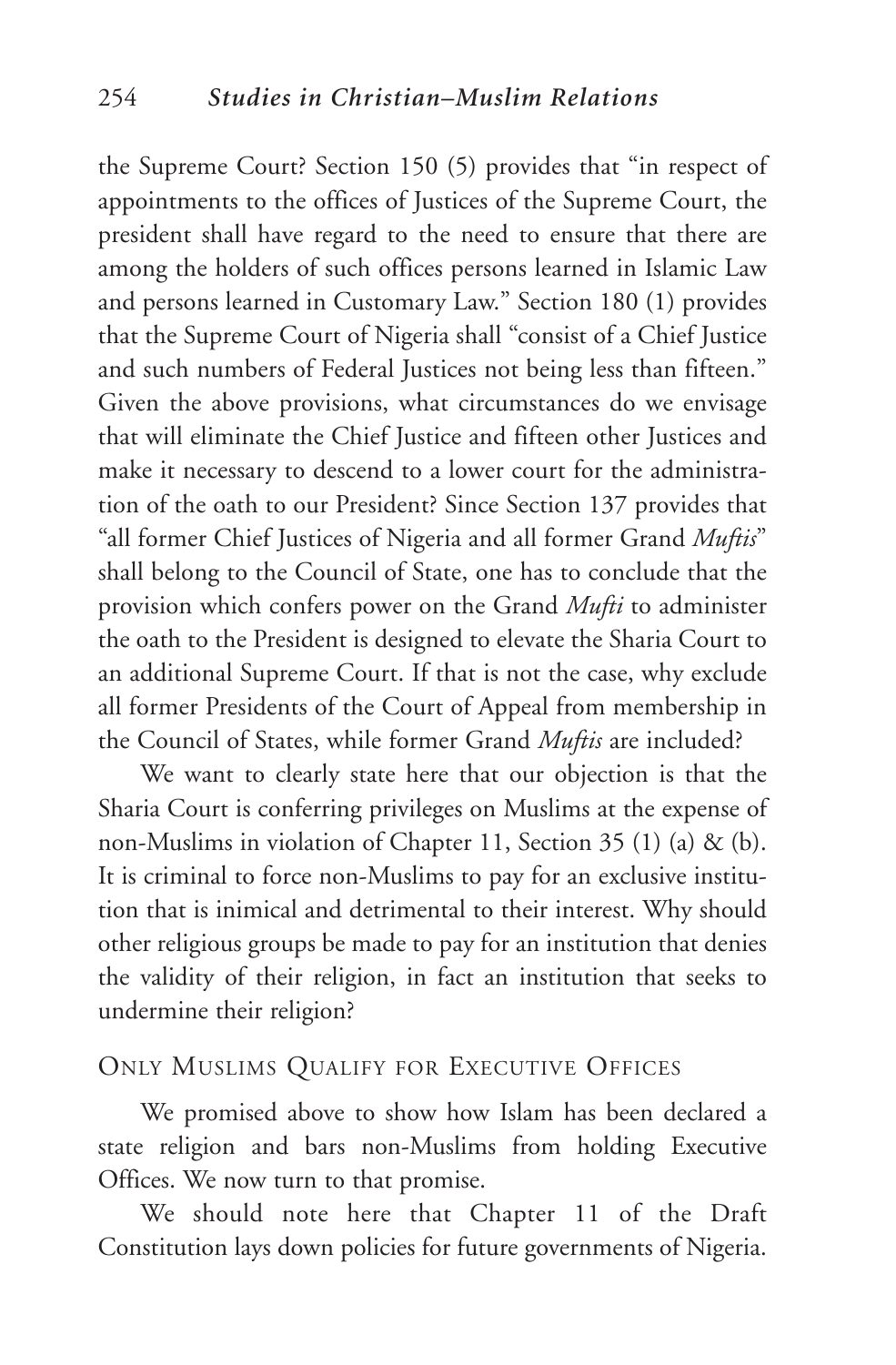It is a manifesto for future governments to seek to fulfill: "It shall be the duty and responsibility of all organs of Government, and all persons or authorities exercising executive, legislative or judicial functions to conform to, observe and apply the provisions of this chapter of the Constitution." Section 11 (1) paragraph (a) of this Chapter provides that: "Every citizen shall have equality of rights, obligations and opportunities before the law." But curiously Section 11 (2) of the same Chapter provides that: "The provisions of paragraph (a) of subsection (1) of this section shall not invalidate a rule of Islamic Law or Customary Law."

What this amounts to is that the sharia and customary law will define "equality of rights, obligations and opportunities before the law" of every citizen. But more important: "It shall be the duty and responsibility of all organs of Government and all persons or authorities exercising executive, legislative or judicial functions to conform to, observe and apply the provisions of this Chapter of this Constitution which provides" that "every citizen shall have equality of rights, obligations and opportunities before the law" according to Islamic law and Customary law.

In other words, the definition in the Islamic laws and Customary laws of "every citizen shall have equality of rights, obligations and opportunities before the law" shall hold for every citizen of this country, not only to Muslims. It will not only hold for every citizen, but "it shall be the duty and responsibility of all organs of Government and all persons or authorities exercising executive, legislative or judicial function" to ensure that it is "conformed to, observed and applied." Every citizen must abide by them. If this does not declare Islam the state religion we want to know what else it could possibly mean. By the above provision Islamic Law predicates the Nigerian Constitution. Hence Nigeria by implication has opted for an Islamic state, and the Sharia Court at Federal Level must predicate the Supreme Court.

The obvious conclusion then is that Muslims must predicate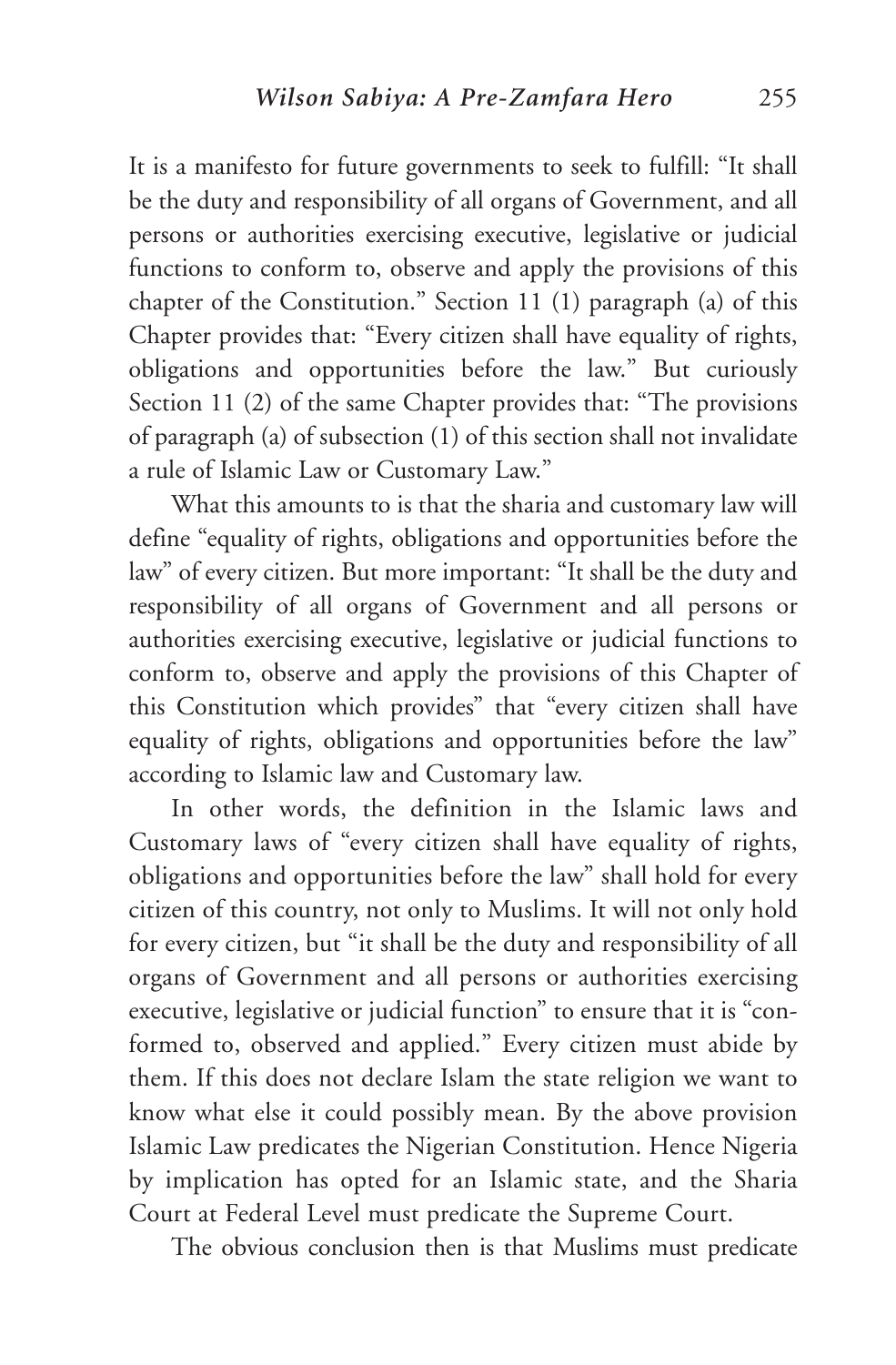the government of this country. The non-Muslims must be barred from holding any executive office. In other words, if the provision that "every citizen shall have equality of rights, obligations and opportunities before the law" may not invalidate Islamic Law, then no non-Muslim can qualify for President, Governor, Chief Justice, Attorney-General, Commissioner for Local Government or Commissioner for Internal Affairs. This is because section 7 (1) of the chapter stated that "it shall be the duty and responsibility of *all* organs of government and all persons or authorities exercising executive, legislative or judicial functions to conform to, observe and apply the provisions of this chapter of this Constitution." Will Muslims agree that a non-Muslim "exercising executive, legislative and judicial functions" can "conform to, observe and apply the supremacy of Islamic Law" in matters of "equality of rights, obligation and opportunity before the Law" of *every citizen*? Can non-Muslims be allowed by Muslims to interpret Islamic Law? The answer certainly is "No!" If we are going to abide by the Constitution and if the present Draft is adopted, then honesty demands that *only* a Muslim can be President, Governor, Chief Justice, Attorney-General, Commissioners of Internal Affairs and Local Government. They are the ones "exercising executive, legislative and judicial functions" and must ensure that Islamic law is not invalidated, in respect of the provision that "every citizen shall have equality of rights, obligations and opportunities before the law" as defined by the sharia. I do not see how Muslims will keep quiet when the provision is clear. Under this provision, the Supreme Court cannot challenge the Sharia Court's definition of Islamic law, because the Supreme Court has no jurisdiction over Islamic law or other Islamic matters.

Since the Islamic law predicates the national law, it follows logically that the Sharia Court must predicate the Supreme Court. It also follows logically that Muslims must predicate the executive functions of government, if Islamic law is to be pro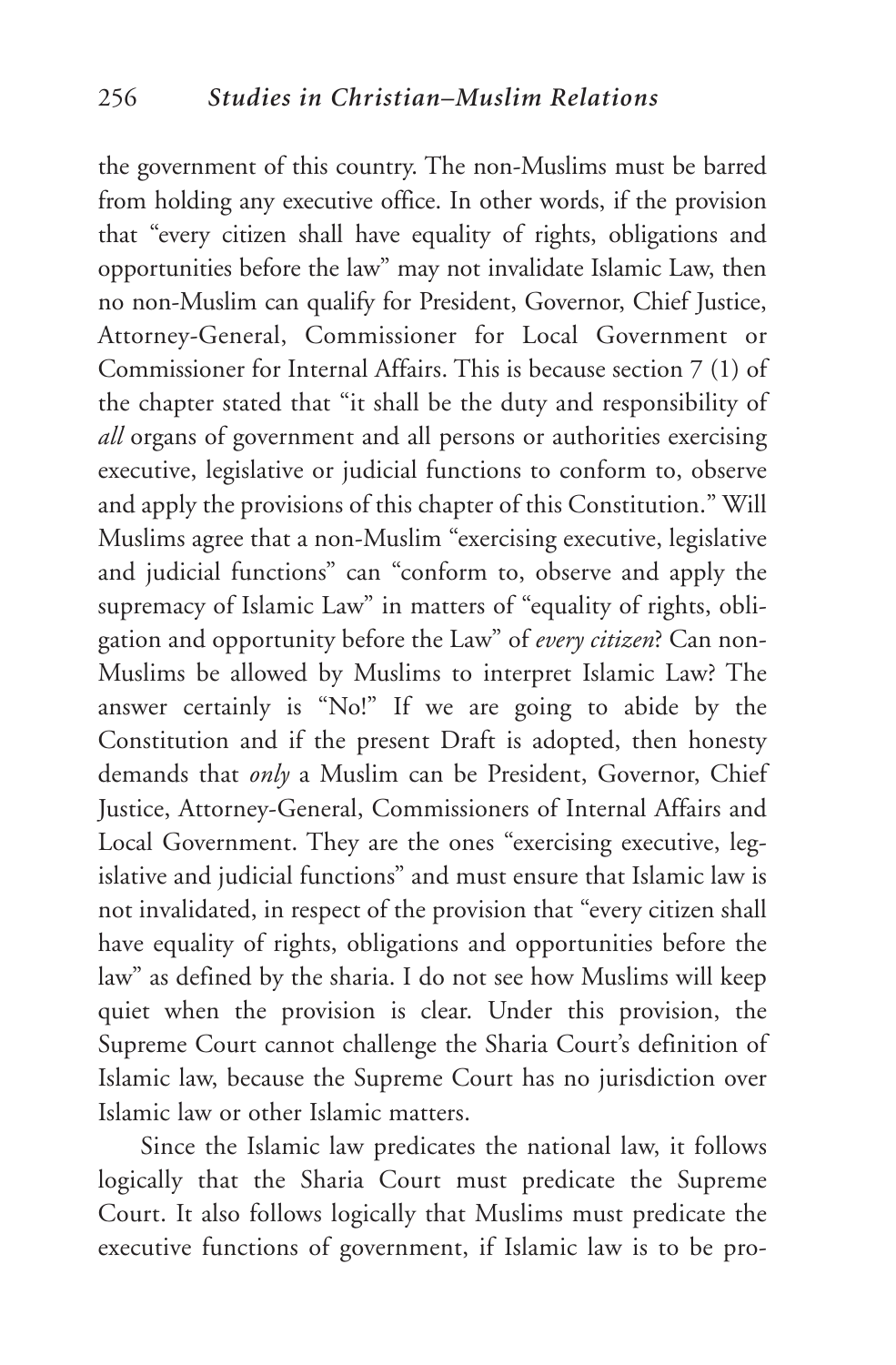tected. This receives even further emphasis in Schedule Six of the Draft Constitution in the statement that in taking the oath of office, the President must swear to "strive to preserve the Fundamental Objectives and Directive Principles of State Policy contained in the Constitution of the Federal Republic of Nigeria." How can a non-Muslim President take such an oath when we all know that according to sharia only Muslims "have equality of rights, obligations and opportunities before the law" and that the non-Muslims are completely denied any "equality of rights, obligation and opportunity before the law" with Muslims? How can he swear when the sharia "recognizes only Muslims as persons with full legal capacity?" How can he swear when only a Muslim is considered a natural person under Muslim law and only a Muslim enjoys full citizenship rights, while all others enjoy varying degrees of rights, depending on the type of relationship they have established with the Muslims? How can he when this is the Islamic law which the Draft Constitution says should not be invalidated? What will qualify a non-Muslim to administer Islamic law? We are convinced that as soon as the Draft Constitution is approved, if indeed it will be, the Muslims will demand their right to predicate the government of this country. This we base on the Indonesian experience. The Indonesian Constitution provides for the "sovereignty of the people with an obligation of adherents of Islam to follow Islamic Law."

Based on this provision the Muslims declared that only a Muslim can be President. They argued that only a Muslim President can ensure the obligation on Muslims to follow Islamic law. In the same vein, if the Draft is adopted, Muslims can rightly and constitutionally argue that only a Muslim President, Governor, Chief Justice etc. can ensure that Islamic law of "equality of rights, obligations and opportunities" is observed and applied to *every citizen*. In fact the Muslims of this country have stronger constitutional right to argue than their Indonesian coun-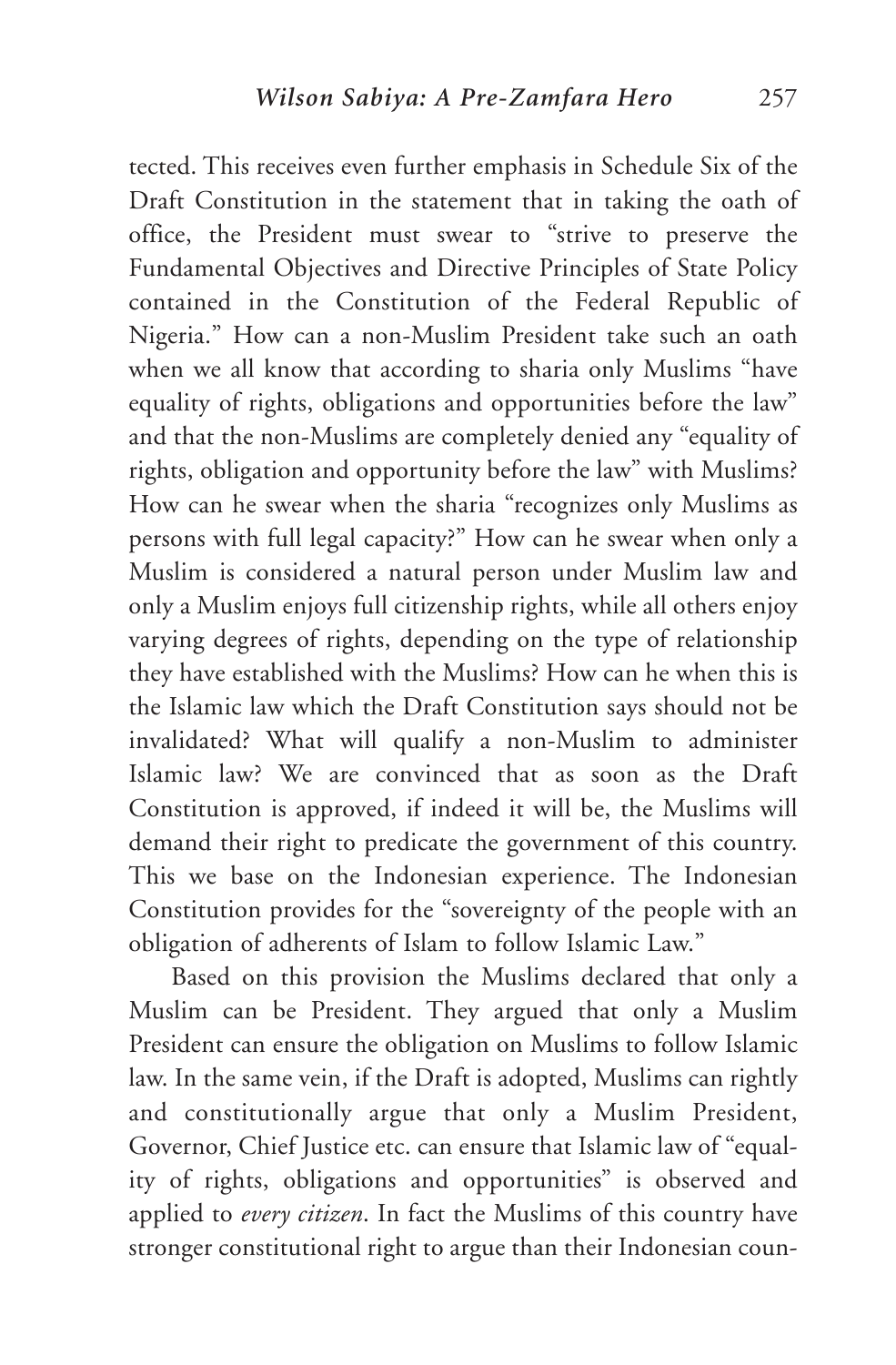terparts. The Indonesian provision as quoted above is vague. It does not say that the state is to enforce the obligation of Muslims to follow Islamic law. In our case, the Draft Constitution clearly states that "it is the duty and responsibility of all organs of Government and all persons or authorities exercising executive, legislative or judicial functions to conform to, observe and apply the provisions of this Chapter of this Constitution."18

What we need to ask here is what has necessitated the provision for the Sharia Court of Appeal? It is needed if we have a Muslim state so that it can enforce sharia. But from where has this need for a Muslim state originated? All along we have lived peacefully. The Sharia Court of Appeal in Kaduna is the Supreme Court for Muslims. To create another Supreme Court at the Federal level has for us sinister ulterior motives.

We want to warn that it is now becoming clear that only a Muslim is allowed the full facility for practising his religion, while every effort is exerted to prevent a Christian from practising his. Anyone who denies that we are heading for a religious war is deceiving himself. If the religious provisions are adopted by the CA, then the political parties to be formed will have religious colouring. This country will be split into religious camps. Definitely, if the provisions are adopted, politics in 1979 will be so bitter that it will be difficult to return to civilian rule. Well, the ball is in our court.

#### ▲ *Document 2* \_\_\_\_\_\_\_\_\_\_\_\_\_\_\_\_\_\_\_\_\_\_\_\_\_\_\_\_\_\_\_\_\_\_\_\_\_

THE CONSTITUENT ASSEMBLY AND THE SHARIA CONTROVERSY: THE HOUR OF DECISION: SHARIA OR JIHAD (CHAOS)?19

A MESSAGE TO SHARIA ADVOCATES, SECULARISTS AND THE COMPROMISERS IN THE CONSTITUENT ASSEMBLY

After a thorough research of the Draft Constitution, we are convinced that the *Sharia Provision* is the *apex of a grand plan*.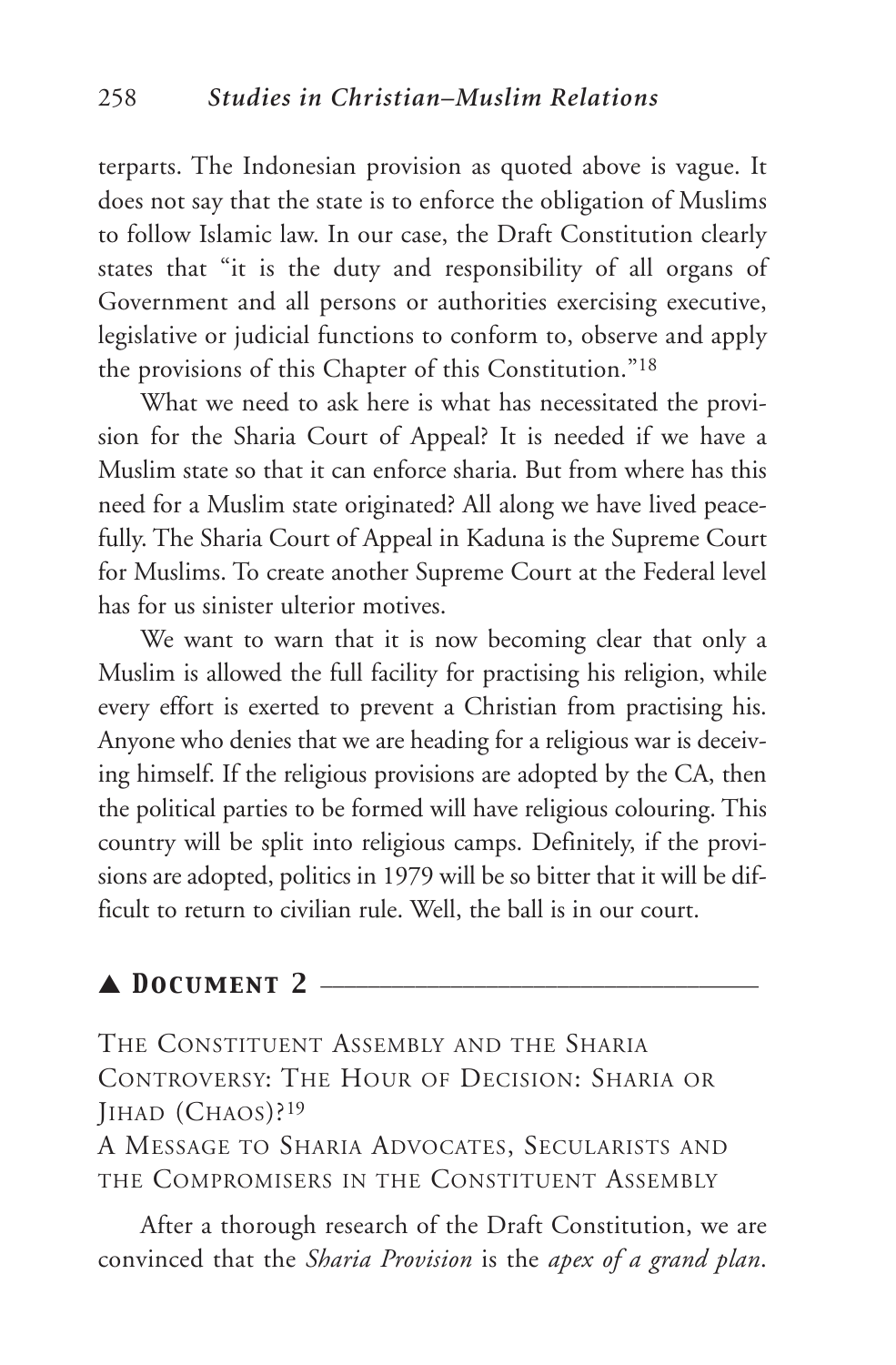The sharia is the *Crown* of a completed plan and the declaration of our *D-Day*. Read the facts and draw your own conclusions. We are convinced that by the time you have read the entire paper, you will be fully convinced that *to entrench the sharia in the Constitution is to constitutionally legalize Northern domination and ownership of Nigeria and a Constitutional Declaration of Islam as the state Religion*. Note that Islam claims to be the religion of the North.

#### A. THREE APPROACHES

Judging from the debates on the general principles of the Draft Constitution in the CA, the members could be classified into three groups with regard to the sharia controversy:

### 1. The Sharia Advocates

*Now, I must, at this juncture, Mr. Chairman, sound a note of warning to all of us. Nigeria has seen a lot and we are able to survive. On this question of Sharia, Mr. Chairman, Hon. Members, I must be honest and sincere to all of us. I am not here to deceive anybody. I am here in the interest of Nigeria, and as a Nigerian Citizen, I owe it as a duty to tell the truth wherever I may be in the interest of the nation. This sharia issue is a test case and it will certainly determine whether Nigeria will continue to remain as a political entity. Yes.*<sup>20</sup>

The quotation above summarizes the numerous warnings by sharia advocates, including, surprisingly, the Federal Complaints Commissioner, that if a Federal Sharia Court is not provided for, there will be "chaos" in the country. One needs to ask here, "Why the sudden violent demand for a Federal Sharia Court of Appeal?**"** *Sharia forbids equality between Muslims and non-Muslims***.**

The Sharia "refuses to recognize the coexistence of non-Muslim communities except perhaps as *subordinate* entities." This is because *sharia "recognizes only Muslims as persons with full legal*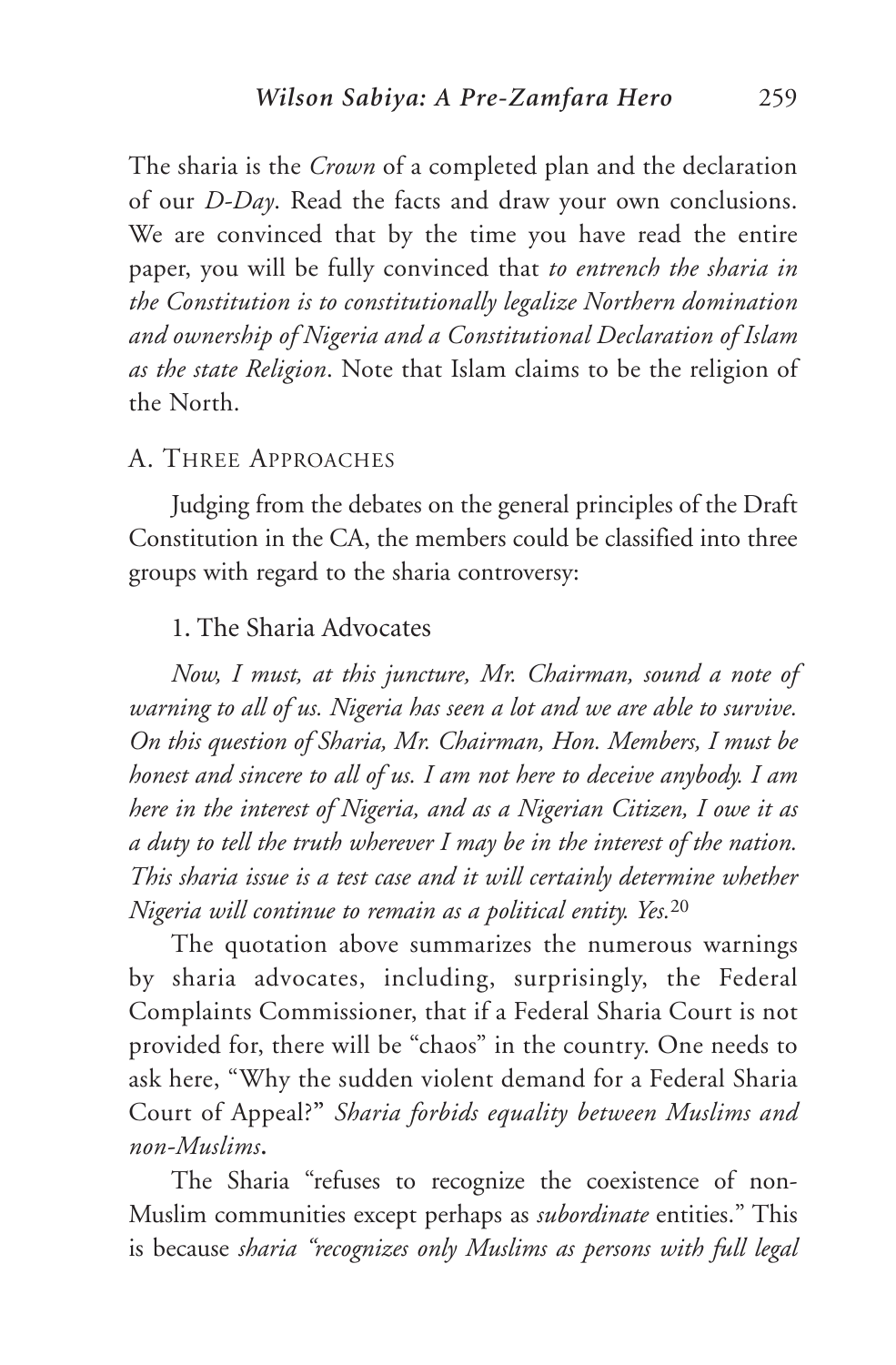*capacity. A Muslim is the natural person under Muslim Law who enjoys full citizenship rights*, *while all others enjoy varying degrees of rights,* depending on the type of relationship they have established with the Muslims.**"**<sup>21</sup>

It is in the light of the above that we should understand the threat from the sharia advocates. The sharia decrees that Muslims are superior to non-Muslims. If the non-Muslims are going to reject the implementation of Allah's injunction, the only alternative left is "chaos," because according to sharia advocates, Muslims will not stand for so-called equal treatment before the law. The choice before non-Muslims then is either sharia or *jihad*, because the sharia is "related to divine directives, and the sovereignty of the sharia may not be repudiated by an individual or collective action or by any other force."22 What the sharia advocates are telling non-Muslims is that the Muslims are not giving them any choice. "The state is the biggest and most important institution of a society which has accepted to implement Islam, the will of God."23 Thus Alhaji B.O. Tofa, Member of the CA, declares: "As far as I am concerned, there is no Constitution but that of the Qur'an, and no laws but those of the sharia. If therefore we want to make peace, unity and strengthen the country, these things we all yearn for."24

Does it follow that Tofa wants sharia to replace the Draft? The sharia advocates have told us again and again that sharia is Islam and Islam is sharia. It is totally the Muslim way of life. Yet they claim that the establishment of the Sharia Court will not infringe on non-Muslim rights. This assertion is baffling in the light of sharia claims and injunctions. For if according to the sharia, the non-Muslims can only "enjoy varying degrees of rights depending on the type of relationship they have established with the Muslims,"25 then the sharia will define the place of non-Muslims in Nigeria. Thus to entrench the Sharia Court in the Constitution is to legalize the inferiority of non-Muslims and the superiority of Muslims. The sharia will then reshape the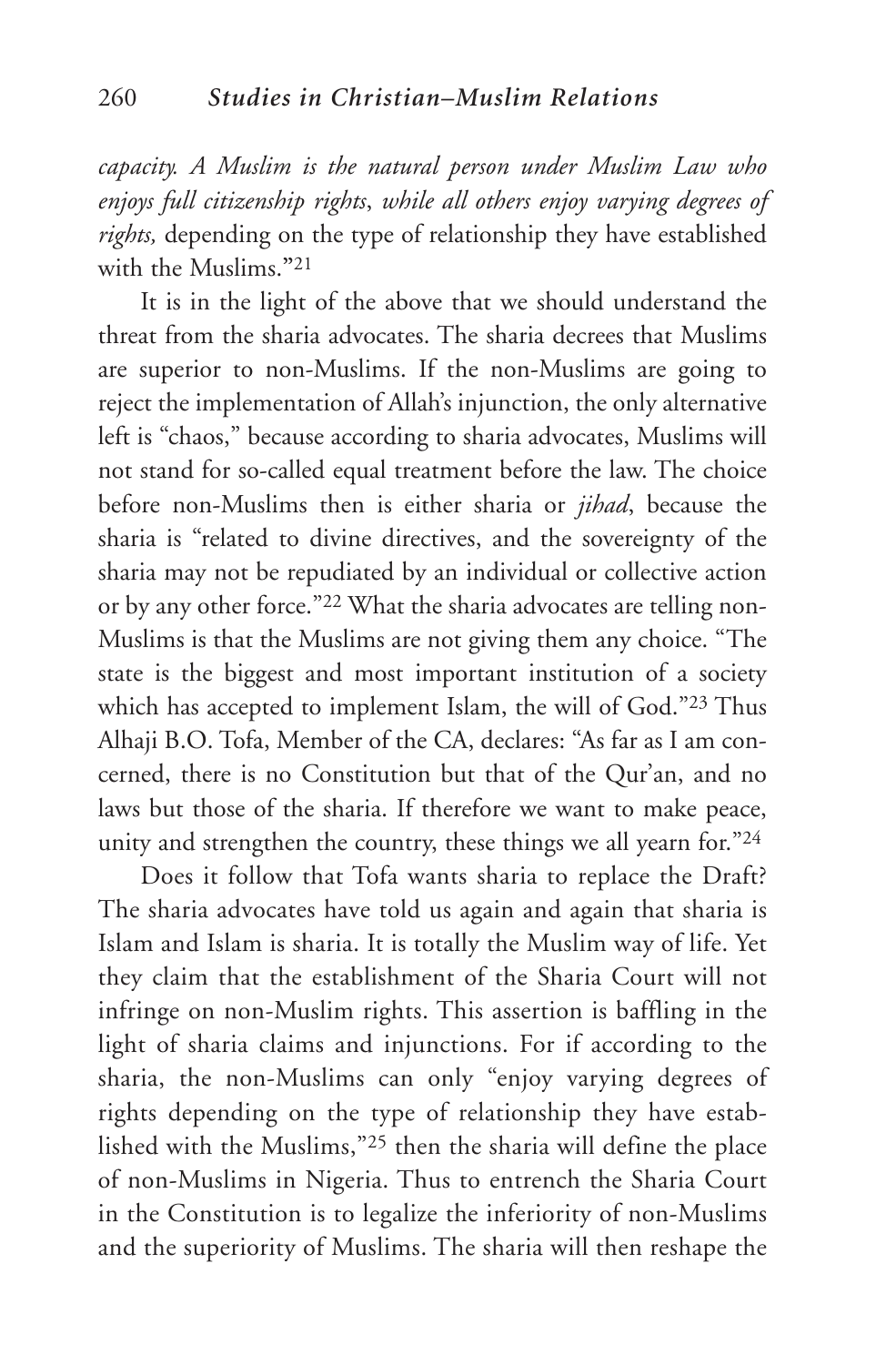Constitution. In other words the Constitution cannot then violate the sharia. The sharia, the divine will, must be supreme.

#### a. The Northern Non-Muslims' Experience

The claim therefore that courts cannot be used as an instrument of evangelism is totally false. The sharia is Islam and Islam is sharia. It follows that the court cannot implement one without the other. Sharia is a total way of life. It is evangelism, politics, economics; you name it; it is dictated by sharia. It is a violation of sharia to implement it only partially.

Moreover if our experience in the Northern states is something to go by—and certainly it is—, then the Sharia Court is meant to ensure that Muslims have their rights upheld and maintained at the expense of non-Muslims. It must also ensure that no equality of rights is accorded non-Muslims. The non-Muslims in the Northern states are suffering a lot of inequalities in treatment. The sharia has nullified the Customary Law. The sharia is systematically imposed on non-Muslims at the Area Courts**.**

#### b. Place Of Non-Muslims

The sharia is the imposed governing judicial system in the Northern states. The Area Court edict provides as follows: "An Area Court shall consist of the following member or members: (a) an Area Judge sitting alone or (b) an Area Judge sitting with one or more members, one of which must be a man learned in Islamic Law." The edict then goes on to provide that in the case of (b) "All questions of Muslim personal law shall be heard and determined by any member of an Area Court learned in Muslim Law sitting alone." One would see that the (a) provision above must be a Muslim learned in Islamic Law. In fact, a circular letter to "All [Northern] Attorney/Solicitors General" states: "In the Native Courts law, '*alkali*' was defined as a person learned in Muslim law, appointed as alkali in accordance with provisions of the law. The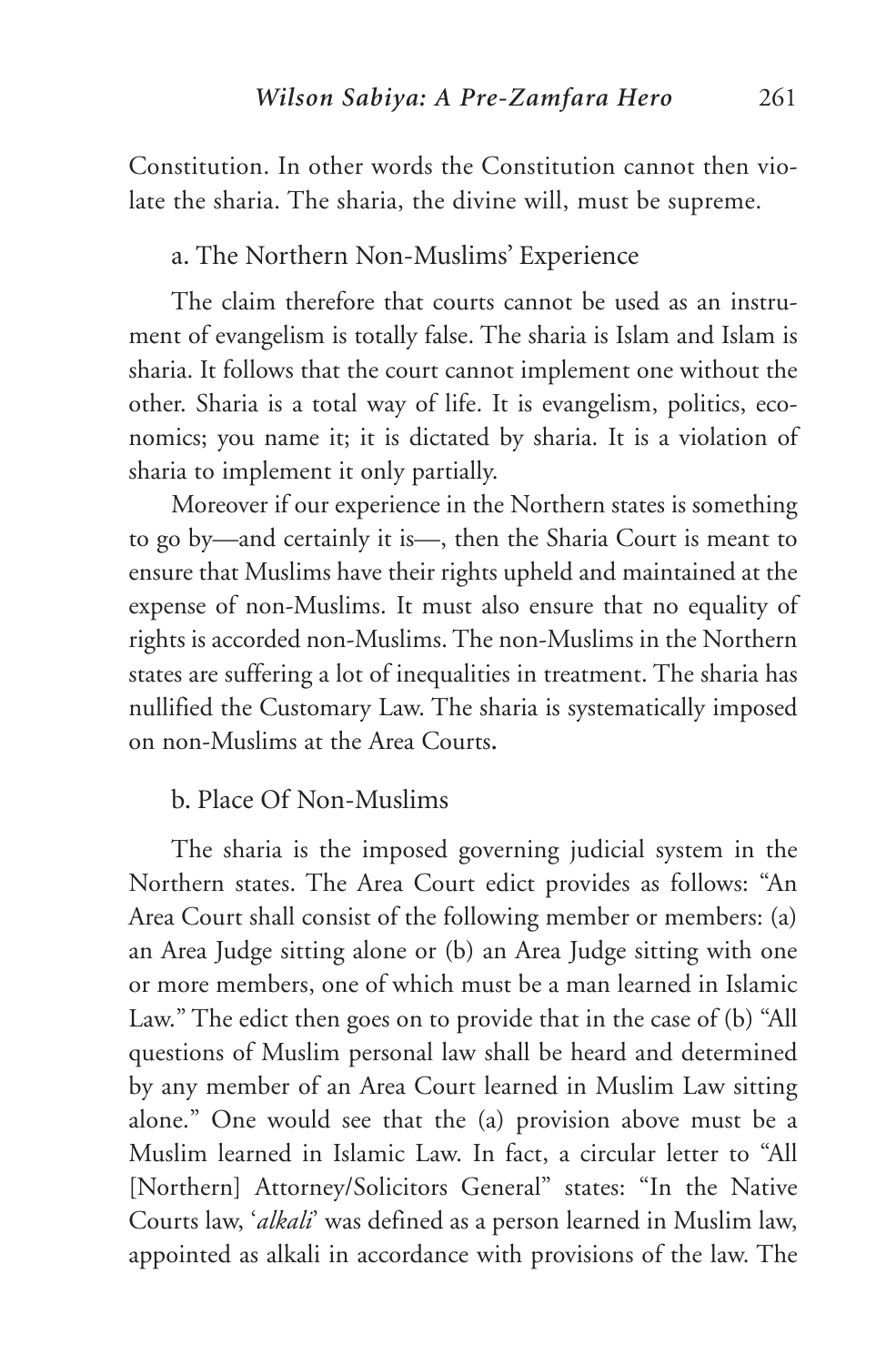word '*alkali*' is not used in the Area Courts Edict, but it is of course still essential that persons appointed as sole judges in Muslim areas should be persons learned in Muslim law.**"**

The sum total of the Area Court Edict provisions are the following: i. There are areas in the Northern states which are declared Muslim areas. In such areas the judge must be a Muslim learned in Islamic law sitting alone and the courts are Sharia Courts. Yet there are no areas declared as non-Muslim areas. Thus by implication all areas are Muslim areas**.**

ii. In other areas there will be a Muslim learned in Islamic law sitting as president with one or more members. The member could be Christian, Traditionalist or Muslim. In other words, there are Muslim areas that have non-Muslims to be catered for. What is important here is that "all questions of Muslim personal law shall be heard and determined by any member of an Area Court learned in Muslim Law sitting alone.**"**<sup>26</sup>

This is the greatest insult to non-Muslims. No case of Muslim personal law would be tried in the presence of non-Muslim judges, but all cases of non-Muslim personal laws are not only tried in the presence of Muslim judges, but are presided over by a Muslim judge. This sort of thing creates the impression that the Muslims are sacred, while the non-Muslims are profane. When therefore cases of personal laws of sacred Muslims come up in the Area Courts, the profane non- Muslim judges must leave the bench, leaving the sacred Muslim judge "sitting alone" to try the case. The profane non-Muslim should only be too glad to have the sacred Muslim judge try their cases of personal laws.

This is not all, however. The Edict also provides that Area Courts should execute any decrees or orders of the Sharia Court of Appeal. Now the Sharia Court of Appeal has decreed in the case of Liman vs Risku, a farm dispute, that "if the local custom and tradition contradicts the Muslim Law, they should not be followed.**"**<sup>27</sup>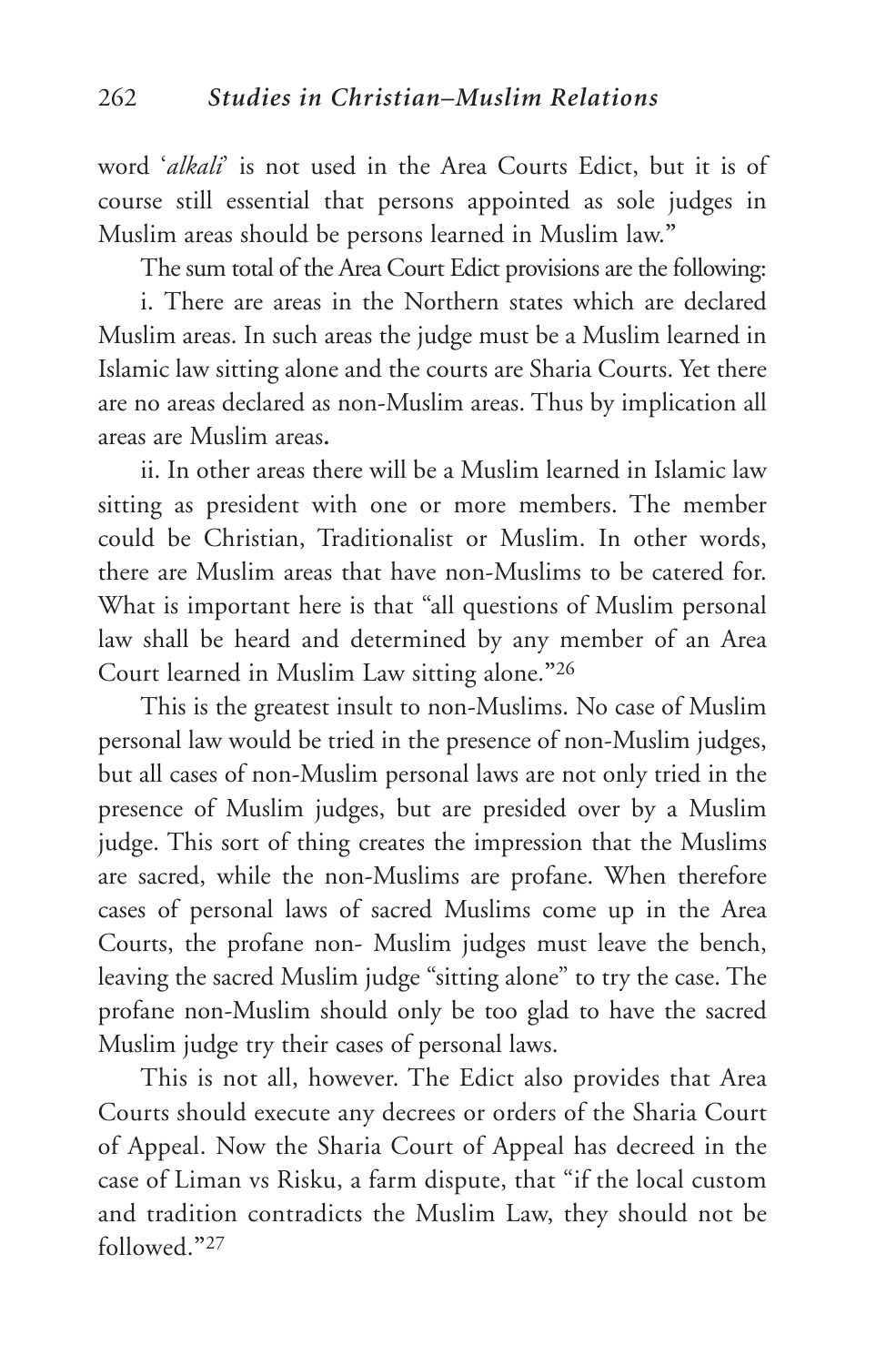Thus all the Area Courts then really are Sharia Courts, since the Area Courts must uphold the supremacy of Islamic law.28

The sharia is therefore imposed on non-Muslims. The Area Court judges impose *ushira* (ten percent) to be taken off the property of a deceased non-Muslim. In Bauchi, for example, in 1963, the Christian Church protested against this imposition of the sharia on them. The judge replied in these words: "With regard to your letter that sharia has ruled against you, the sharia has a say on a Muslim, Christian as well as on a Pagan. Based on the power conferred on us by the sharia, all Muslims, Christians and Pagans alike, the sharia takes *ushira* from their inheritance." The Christians in Bauchi appealed to the Provincial Commissioner and got a reply in these words: "I have investigated this matter and found that the *alkali* has taken action in accordance with the Native Courts (Civil procedure) rules 1960, Chapter XXVI, sub-section (3) of Section I. It should be noted here that the Penal Code which replaces criminal code is a modification of Maliki law."29

It is therefore false to say that sharia is applied to Muslims only. Most of the Northern States enforce the application of sharia in one form or the other to non-Muslims. Where there are only Sharia Courts termed "Area Courts," non-Muslims have no other place to go. Moreover, the Draft Constitution has replaced the State High Courts with the State Sharia Court of Appeal. Section 185 (1) provides that "The High Court shall not have or exercise any appellate or supervisory jurisdiction over any court to the extent that such court administered Islamic law."30

We have seen above that all the Area Courts are Sharia Courts since, "if the local custom and traditions contradicts the Muslim law, they should not be followed."31 Thus in the Northern states, gradually the Area Courts were converted to Sharia Courts and the Customary law was replaced with "Muslim law." The State Sharia Court of Appeal, which was established to administer Muslim per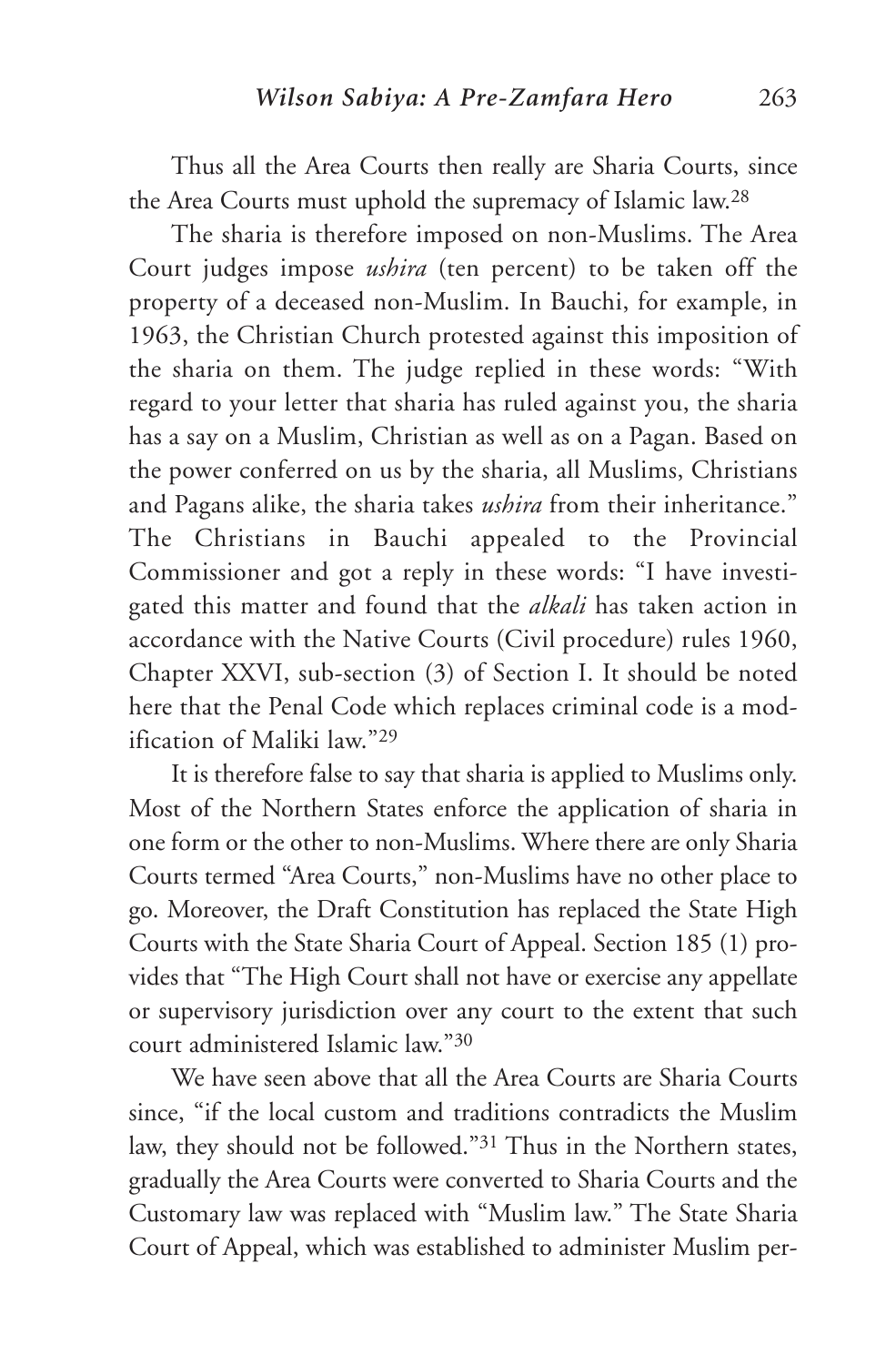sonal law, has now replaced the State High Court under the present Draft Constitution.

It is therefore obvious that once the sharia is allowed at the federal level in any form, it will gradually replace the Federal Courts. The rationale is that "the Islamic order is superior to others. It predicates rights and duties, human equality."32 This subterranean attempt to an eventual legal declaration of Nigeria as an Islamic state must be repulsed right away. *The secular state is the only answer to our ills.* Legally then, the non-Muslims in the Northern states are considered as either non-entities or as subordinate entities, who have to live under the Islamic law.

For the advocates of the sharia to say that the sharia could coexist with a secular Constitution is unbelievable, because as quoted above, for them the Qur'an is the only constitution; sharia, the only law. The divine law must not submit to the supremacy of human laws. The sharia can only exist as the supreme law.

#### 2. The Secularists

"My simple understanding of a secular state is that it is one which allows all forms of religion to coexist without any of them being the religion of the entire country."33

What the secularists are saying is that the state should not adopt any religion. There should only be freedom of religion. The state should keep clear of involvement in religion. "The key doctrine of democracy is that laws are impartial and impersonal. A democratic state cannot be expected to enforce rules based on personal religious scruples." This is the very thing sharia refuses to accept. The goals of Islam are about "*the salvation of human beings and the establishment of a society founded on divinely revealed norms (the sharia). Therefore law, faith and morality are necessarily united to further those goals.*" We must not forget that "law is the expression of the culture and character of a people. As it stands, the sharia is the paramount expression of an Arab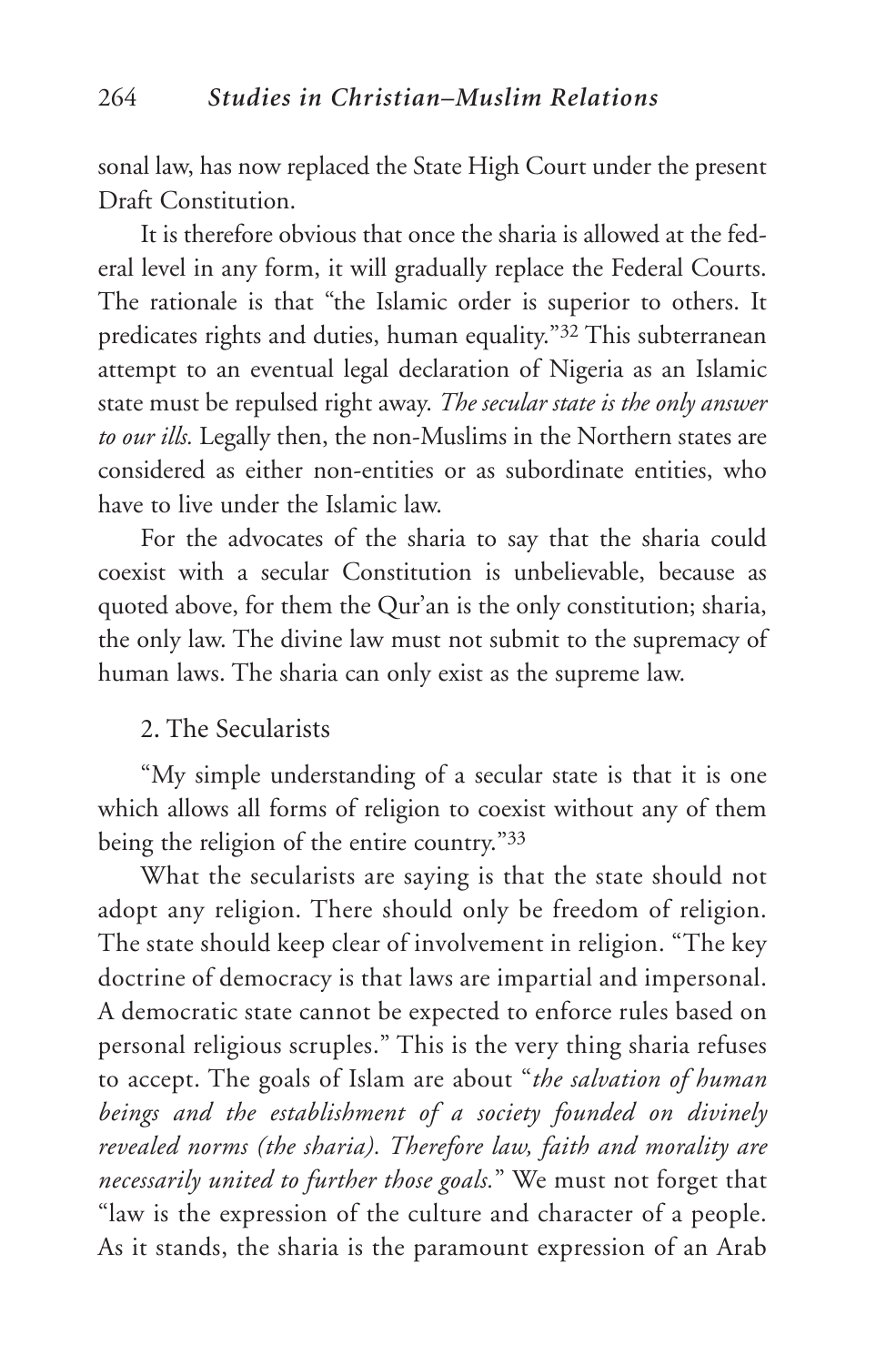society which flourished some twelve centuries ago. That society is long dead."34 How can we then in this day and age duplicate that experience in Nigeria? For a peaceful coexistence "we must separate the demands of law from the demands of morality." Sharia, however, puts the two together.

The advocates of a secular state in India recommend that "the state shall endeavour to secure for its citizens a uniform code throughout the territory of India" [think: Nigeria].35 In other words, the idea of the secular state means "all religions are entitled to equality of treatment." In Nigeria, however, there is no equal treatment as we will postulate below. "We must introduce a uniform personal law for the purpose of national consolidation. There is no necessary connection between religion and personal law. Law is an expression of the needs and values of a particular society; the law is inherently distinct from religion."36

The sharia is the source of much confusion by combining law and religion, law with the will of God, and by its failure to distinguish between moral obligation and legal necessity. How can we, for example, constitutionally legalize the assertion that Islam has "a special claim to truth?" It will be wrong for the state to constitutionally assume the responsibility of enforcing the moral scruples of Islam, Christianity or any other religion. "The religion of Islam ... is only one religion among many. As such, the state cannot enforce obedience to its organizational commands" without declaring itself an Islamic state. "Only religion can make a rule of conscience, as the conscience is entirely the individual's own affair."37

*How can the Nigerian government constitutionally declare that only Muslims have "rules of conscience" that need to be enforced at the expense of all? I think this is the problem (and we shall elaborate below) we are facing in Nigeria*. Some governments in this country have identified themselves very closely with the promotion of Islamic practices. Unfortunately, even the FG is deeply involved in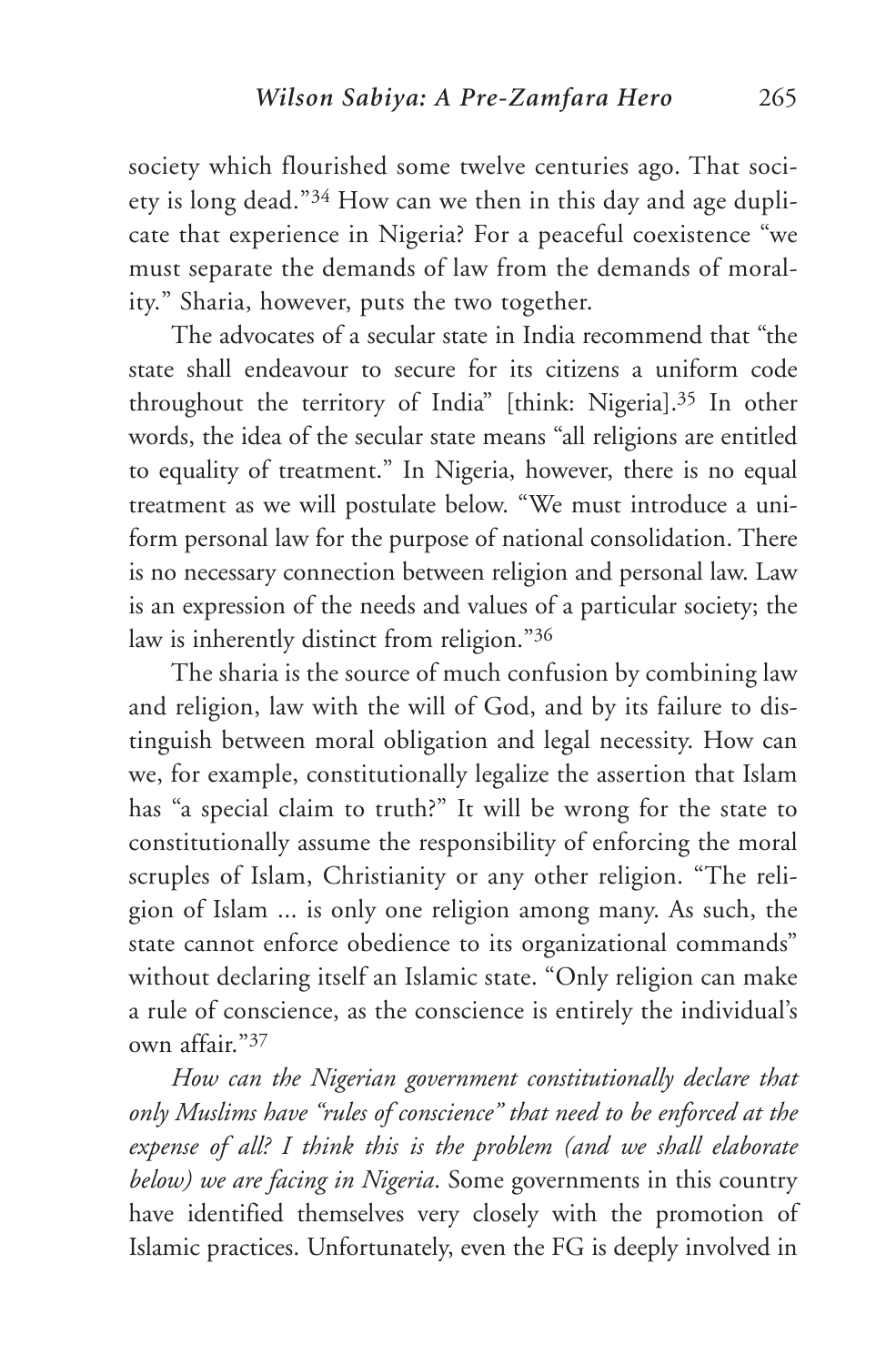encouraging and promoting Islam at the expense of all. Muslims cannot even imagine a government neutral to, or not dictated by, sharia. I will return to the subject of government involvement in religion below**.**

#### 3. The Compromisers

**"**Why not get only the Federal Court of Appeal as we have now and then get people who are versed in Islamic law to be members to consider appeals that come from Sharia Courts?"38

We are aware that the compromisers at the CA are divided in two groups. There are those that want to leave sharia at state level and those who want a Sharia Court of Appeal division in the Federal Court of Appeal. If there is any group that we are worried about, it is the compromisers. We are worried because they assume that sharia could coexist with the secular court system, which is absolutely false.

A. R. Azzam insists on the superiority of Islam in this context: [Here Sabiya quotes the same paragraph also found in Document 1.39 Please turn there.]

In the light of the above quote, it is not possible that sharia should exist as a division in the Federal Court of Appeal. Eventually the Federal Court of Appeal would become a division in the Federal Sharia Court of Appeal.

Justice Sambo reiterates the popular view that "Islamic law is not a local and traditional law but it is a divinely written and universal law." Then he quotes from the Qur'an, saying, "So judge them by that which Allah hath revealed and follow not their desires, but beware of them lest they seduce thee from some part of that which Allah hath revealed unto thee."40 Thus, wherever the Constitution or the laws of Nigeria go against sharia, it is the sharia that prevails. Sharia is the divine constitution. Another member of the CA, A. D. Gari, adheres to the same opinion. He said, "People who are versed in Islamic law will con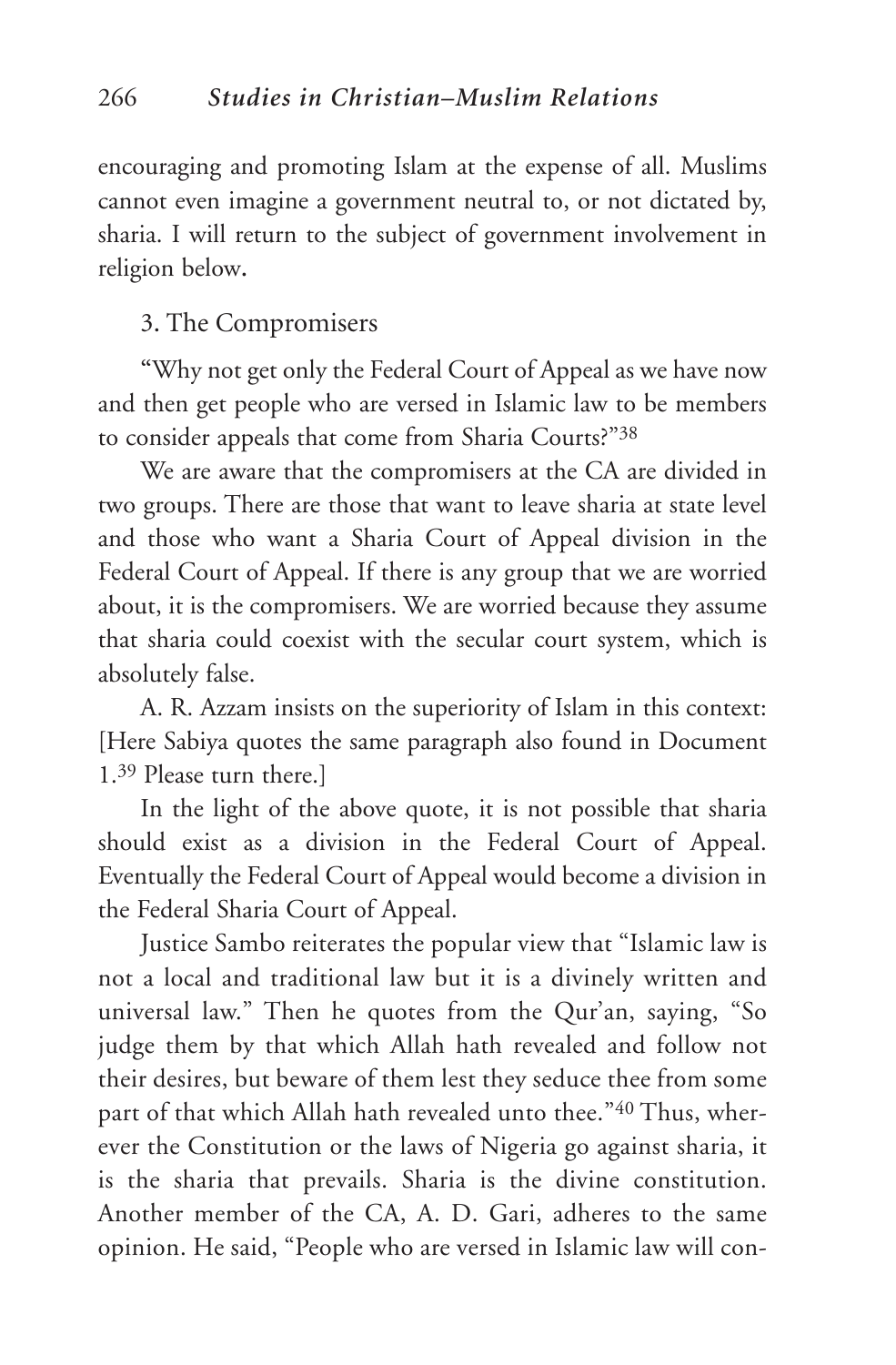stitute the Federal Court of Appeal. This law has been in existence and is a divine law. No Muslim or Christian will ever reject a divine law."41

Given all these strong Muslim opinions and declarations, *it is obvious that the likelihood of compromise with respect to sharia is very slim*. Those who think they can make sharia a division of the Federal Court of Appeal had better just support sharia. They are supporting and elevating it even more than those who are advocating a separate Sharia Court. For according to sharia, "It is the duty of true believers, where they can, to extend the *Dar-el-Islam* at the expense of the *Dar-el-Harb*." Furthermore, sharia "imposes on believers (Muslims) the commanding of others to do the right deed (as provided by the sharia) and to refrain from doing the wrong deed (as prohibited by the sharia)." Based on the above, *it is considered a virtue to impose sharia on non-Muslims, because in doing so, one is helping the non-Muslim do the right deed and refrain from evil deeds.*

Another group of compromisers wants to leave sharia at state level, not elevate it to federal level. This group gives the impression that their thinking is still in terms of the infamous "North-South dichotomy." What they are in effect saying is "The North is Muslim. If they want sharia, they may have it." *But since when has the North become Muslim?* This amounts to legalizing the false claim of Northern Muslims. The North has falsely been declared an Islamic state by them. The sharia is therefore their unifying factor, as one eminent Northerner recently said:

*I had informed you that I was undertaking a serious inquiry. Here is what I have found out from Yoruba elders, who are not Muslims. According to them, careful observation will reveal that those who are dedicated to this conspiracy (against sharia) are not Ibos nor Southern Yorubas. No, it is the Northern Christians who are the ring-leaders. Theirs is the politics of religious jealousy. The word "Islam"*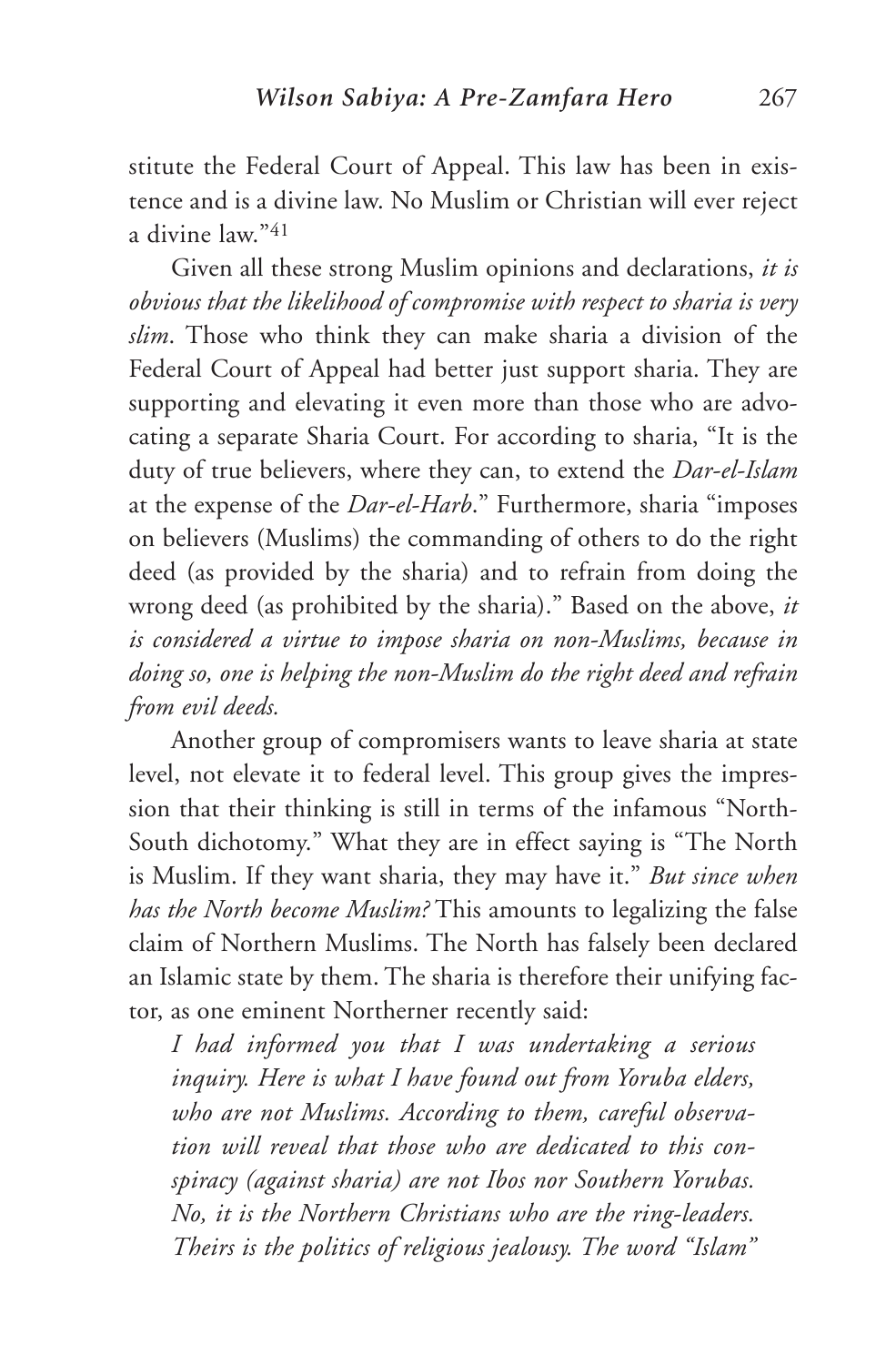*to them means evil. However, as for the Southerners, their conspiracy is not out of religious jealousy. They base it on the fact that Muslims should not be given a court at federal level, because it will unite the North. Theirs is not from religious jealousy. For them anything that will unite the North is their enemy. They understand that, if the North is united, it will mean leadership of Nigeria will come from the North because of its population. That is their issue; no more, no less.*

Another eminent "Northerner" wrote: "Our North is in the deep seas. All of us, Muslims and Christians, are sinking. My prayer is that we save ourselves first before we start the search for common understanding with this and that group."42

Thus it is obvious that the Sharia Court is looked upon as a political tool to unite the North. It is to maintain the North-South dichotomy and the domination of the North over the South. J. O. Aghimien, a member of the CA of 1979, commented, "Mr. Chairman, from the utterances and behaviour of some protagonists of this particular system, one begins to fear whether there is not more than meets the eye." How true!

The choice is therefore clear. To allow the Sharia Court at any level is to divide Nigeria into first and second class citizens. The Sharia Court is to decide the permanent leadership of Nigeria. We are being called upon to decide between sharia and chaos. We either entrench the sharia in the Constitution or we face chaos. It is either the sharia or Nigeria will cease to remain as a political entity. Where then is the room for compromise?

May we at this juncture ask for the result of the compromise of the First Republic? The second partner in that compromise government was named a *junior partner*. Dr. Azikiwe then protested that in an alliance there is no *junior* or *senior*. Dr. Azikiwe did not realise that the sharia "refuses to recognize the coexistence of non-Muslim communities except perhaps as subordinate entities."43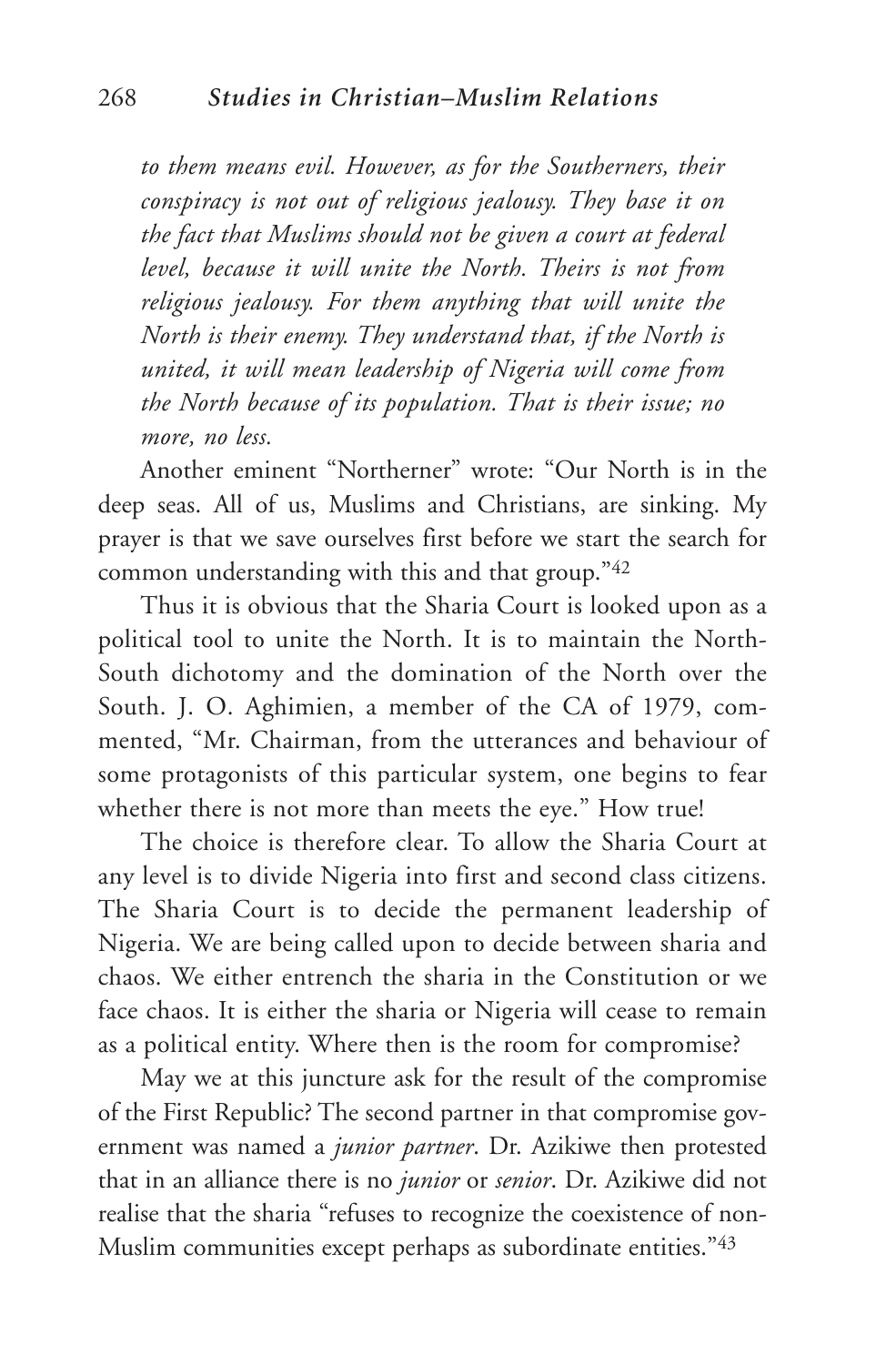The Northern People's Congress (NPC) was a sharia party; its government was a sharia government. To them to oppose the NPC was to go against sharia, against the will of God. Therefore it was justifiable to kill, maim or imprison opponents, because they were against Allah's government. The late Premier Ahmadu Bello was the head of an Islamic government dedicated to implement the will of Allah. Thus he went out preaching Islam. The Sharia Courts were jailing those that opposed the Premier and Allah's government. "The basis of the Islamic attitude towards unbelievers is the law of *war*; they must be either *converted* or *subjugated* or *killed*."44

The NPC government and its Premier went out *converting, subjugating, killing, maiming, and imprisoning* in the name of sharia. *The memory is still fresh in our minds.* What the sharia advocates are asking is the constitutional entrenchment of *jihad*. They want the non-Muslims to give them the constitutional right to conduct *jihad* against them. And the Muslims have the guts to say that, unless the non-Muslims give them that constitutional right, there will be chaos. Where is the room for compromise then? To entrench sharia in the Constitution is to give legal right for *jihad*; not to entrench sharia means there will be "chaos" or *jihad*. Let the compromisers in the CA compromise the destiny of non-Muslims to permanent second-class citizens against whom *jihad* will be conducted for conversion, subjugation or killing. The compromisers are then out to give the "North" a permanent political entity with power to make and unmake Nigeria at will through *jihad*.

A group of people last year formed an organization called "Council for Unity and Solidarity" (CUS). They had three aims they insisted on: 1) Nigeria must remain a secular state; 2) Sharia must be rejected; 3) Nigerian unity is not negotiable. Its members are from the Northern states. This group feels that Nigeria is for all of us. No single group can arrogate to itself the ownership of Nigeria so as to dictate single-handedly whether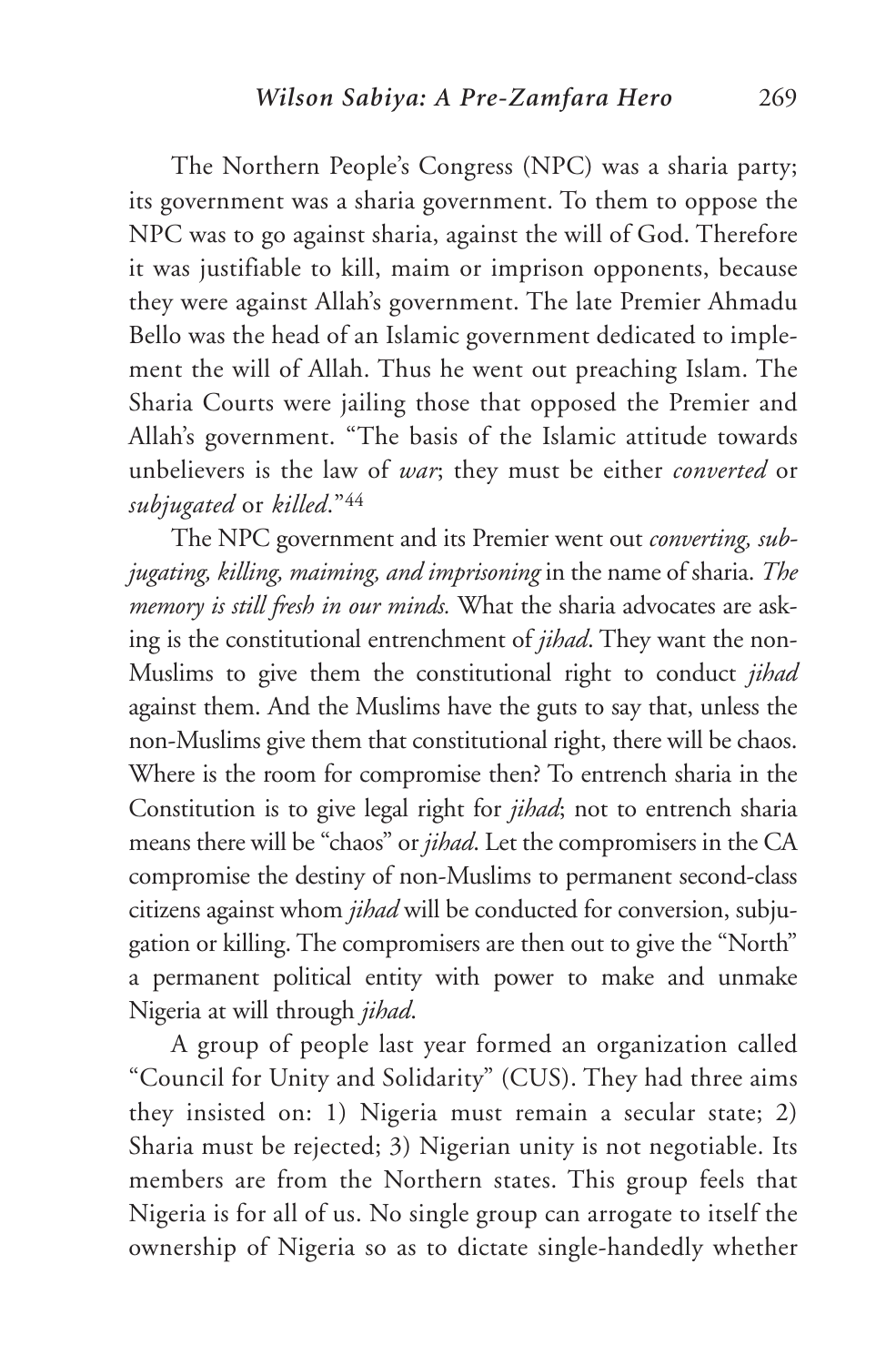Nigeria remains a political entity or not. For this group, the Civil War was fought to keep Nigeria *one* politically and geographically. It was not a *jihad* against Ibos. No one is to be degraded to second-class citizenship. Every section of this country has equal claim to the leadership. Neither should anyone have the constitutional or legal right to conduct a religious war against other Nigerians.

The Southern states should choose where to cast their dice: with CUS or with the advocates of sharia. *There is no space for compromise anywhere.*

#### B. THE GRAND PLAN

A careful examination will reveal that the demand for a Federal Sharia Court of Appeal comes as the apex of a Grand Plan<sup>45</sup> to turn Nigeria into an Islamic state, if she is not one already. In 1962 in the Northern House of Assembly, Sir Ahmadu Bello had this to say:

*I would like to remind the Hon. Members that one hundred and fifty years ago this country was ruled by a certain people who formed part of the Native Authority System. They dealt seriously or leniently with those that obstructed their administration. They were succeeded by the British some fifty-nine years ago. History has now repeated itself.... Let no one think that this government intends to ruin the system. I for one have been born and bred by the system and will therefore never attempt to cut down a tree planted by my ancestors, but only prune it in order to make it flourish.*<sup>46</sup>

The Federal Sharia Court of Appeal is the apex of the systematic application of that plan. With the system firmly planted in the North, there is the need to apply it to the Federation as a whole. One man commented, "Islamic law is in fact applied throughout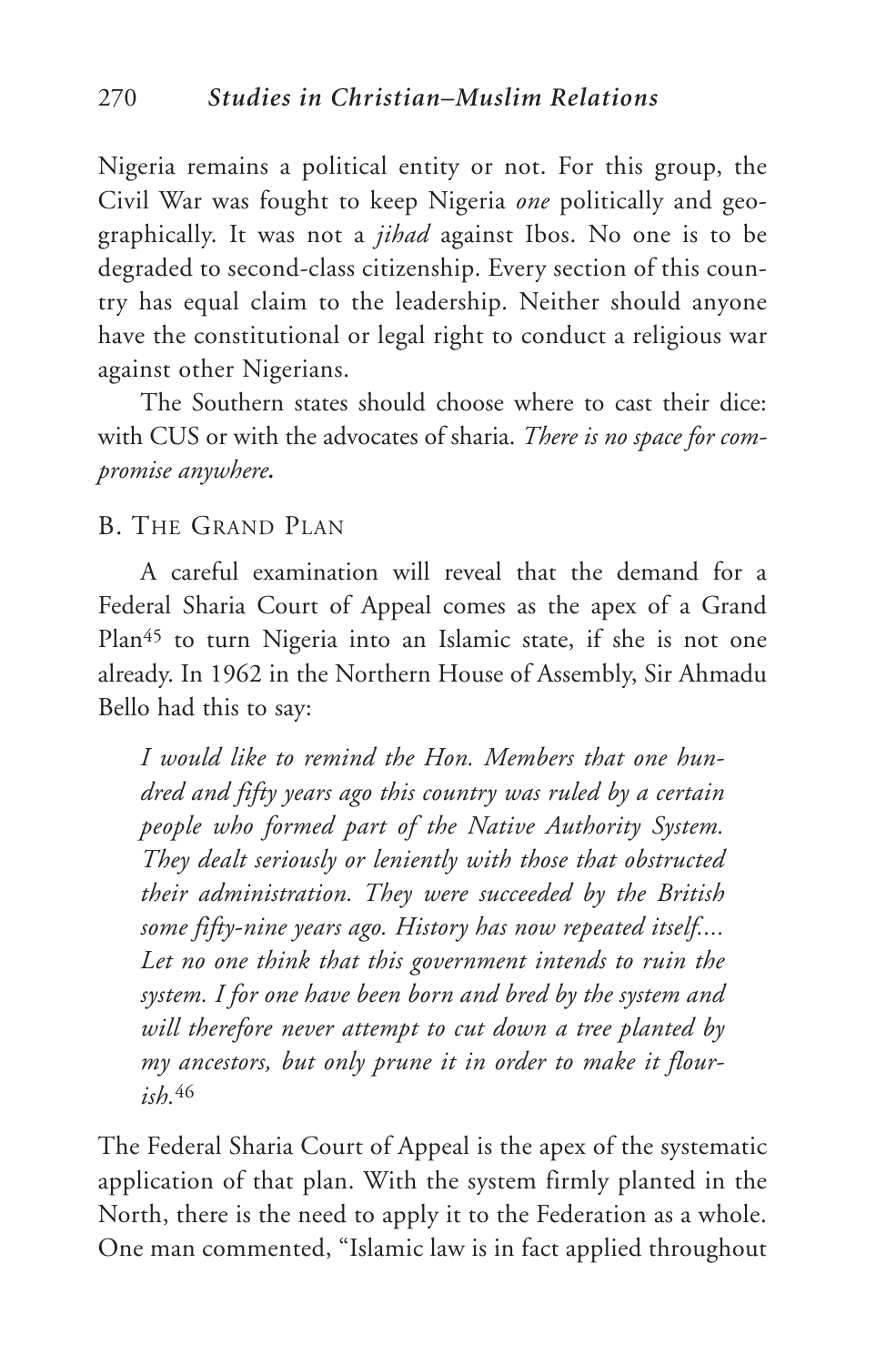the Federation of Nigeria, particularly in the North, under the provisions concerning the application of native law and custom**."**<sup>47</sup>

The threat of "chaos" therefore is a warning to those who refuse to accept the conquest of cold *jihad*. Either the non-Muslims accept the conquest peacefully or through the total chaos of *jihad*. "The basis of the Islamic attitude towards unbelievers is the law of war; they must pay the poll-tax under humiliating conditions."<sup>48</sup> Up to now we are not convinced of the reasons for the taking over of Christian hospitals and schools. The argument that it was done to "relieve the churches of a burden" is unconvincingly shallow.49

How can our governments find it morally wrong to financially support the church institutions which are serving all communities, but find it morally right to support the Pilgrims Welfare Boards, Sharia Court of Appeals and the yearly *Hajj* all of which are for the exclusive use of Muslims? How can a government find it wrong for the church voluntarily to carry the "burden:" to help *all* people at the church's own expense, but find it right to assume the responsibility to enable Muslims to fulfill the demands of their religion *that serves only Muslims but at the expense of all of us?* Why must governments treat Muslims as a privileged class? Why must non-Muslims be made "to pay taxes under humiliating conditions?**"**

## C. CONSTITUENT ASSEMBLY MUST REMOVE THE **INJUSTICES**

The injustices that non-Muslims are forced to bear in humiliation are many, but the principal ones are the following:

- 1. Pilgrimage Arrangements
	- a. The Pilgrims Welfare Boards

These boards have as many as eleven members in each of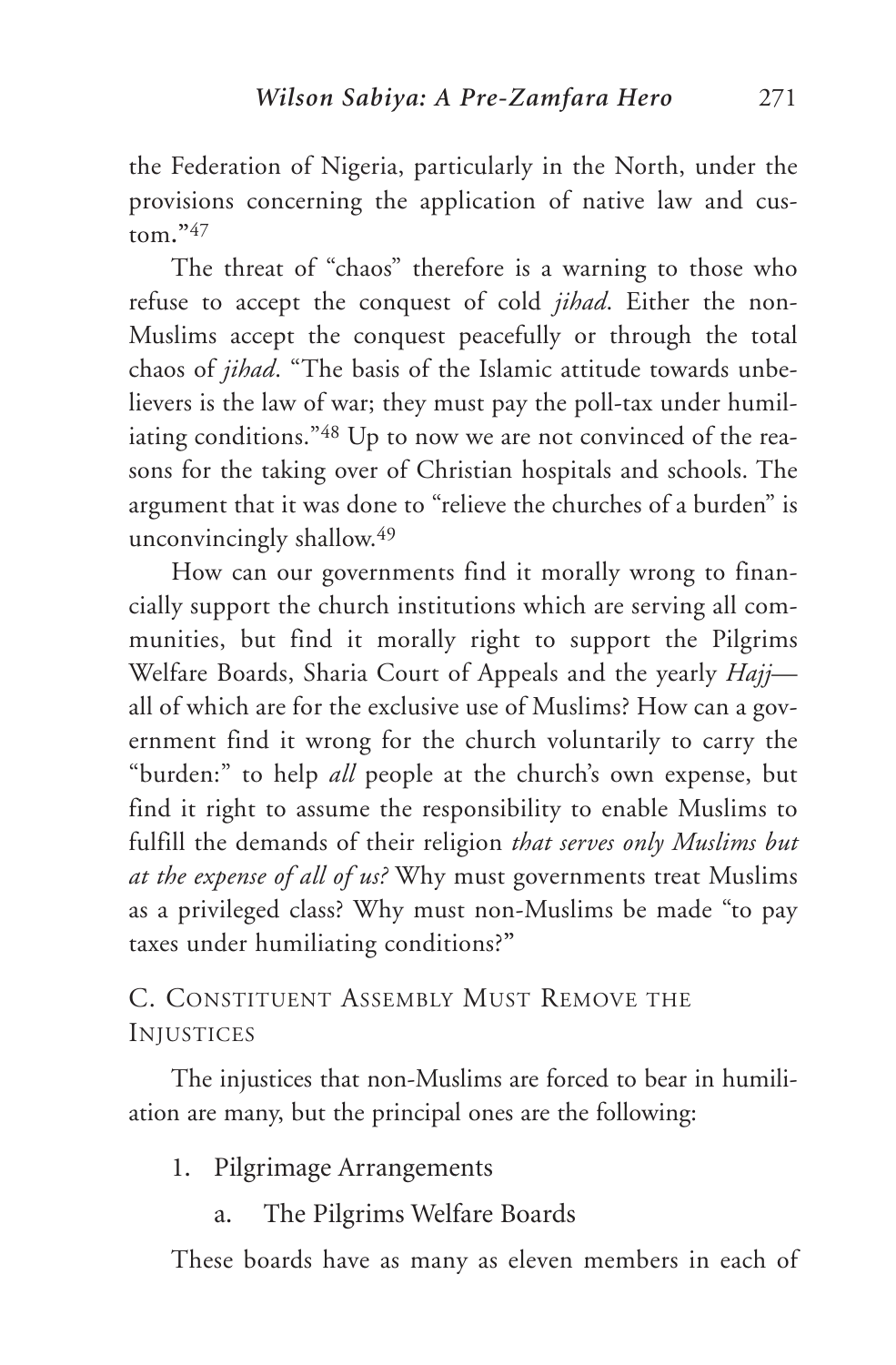the nineteen states. How much is the Chairman paid? N3,500? The Secretary? Level 07? 09? How many permanent members? And their salaries? How many part-time members? How much are they paid? How many buses? How many cars? How many typewriters and clerks? How many offices? How much is spent on infrastructure facilities? In short, how much is their yearly budget? How much is spent on the Federal Pilgrims Welfare Board?

Whatever amount is spent, the fact remains that it comes from the taxes we all pay, but it is for the exclusive use and benefit of Muslims only. Thus as it is written, "The non-Muslims must pay poll-taxes under humiliating conditions." We pay for the State Pilgrims Welfare Board and Federal Pilgrims Welfare Board. If this is not slavery for non-Muslims, we want to know what it is.

#### b. The Yearly *Hajj*

It was announced last year that the FG sent 25 people on *hajj* or pilgrimage. If the story is true, then it is very disturbing, because this means the FG was officially declaring this country an Islamic state by using federal money to cater for the interests of Islam as a religion. *Thus this country is no more a secular state, since the FG has given Islam preferential treatment or official recognition up to the point of using national funds for upholding its institutions*.

It is pertinent to ask here the implications of sending 25 people on *hajj*. Does it mean that the FG was responsible for their air ticket of N318 each, the N218 to be paid to the government of Saudi Arabia and the N500 allowance for each pilgrim? Or were the officials given the estacode, that "fat" allowance for the expense of those on official assignment abroad? Did any state Government send officials too? How many? Using public funds?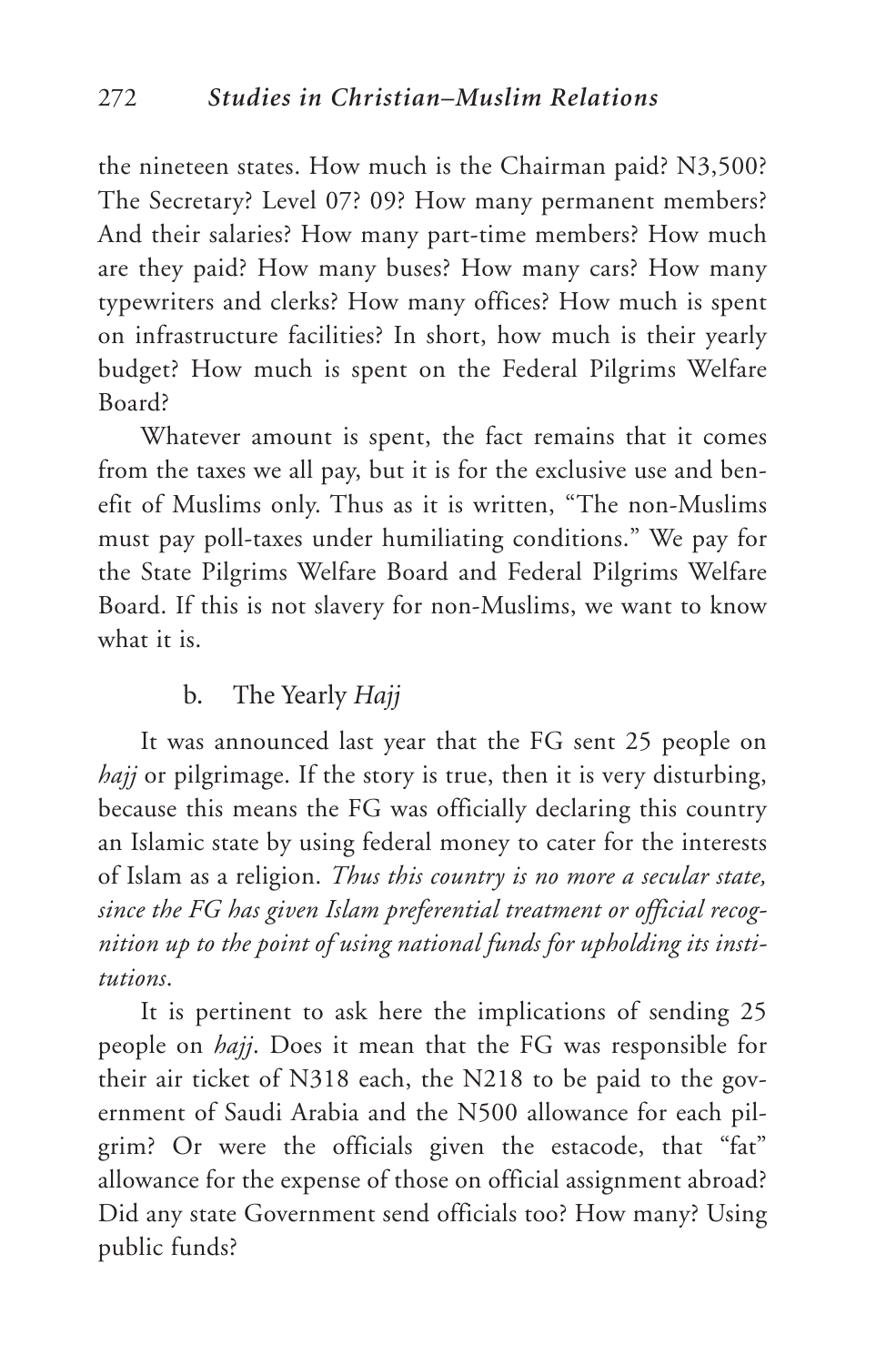We were also told of a large support group that accompanied the pilgrims: (1) doctors and nurses—how many? (2) security guards—how many? (3) loaders to load the pilgrims' belongingshow many? How far did the government assume their expenses? If it was true that over 100,000 Nigerians went on pilgrimage this year, how many medical personnel, security guards and loaders accompanied them at the expense of all Nigerians? How much money was spent on their air tickets, accommodation, travel expenses, etc.?50

2. The Sharia Court of Appeal—An Insult to Judiciary.

The composition of the State Sharia Court of Appeal is a mockery of the judicial profession and, in fact, a mockery of justice itself. The Sharia Court of Appeal Edict states in Section 5: "A person shall be qualified to be a judge if he is: (1) a Muslim; (2) not less than thirty-five years of age; (3) a person who has been an adviser on Muslim law in the service of a native authority for not less than ten years; or (4) the holder of a certificate that he has satisfactorily completed a recognised course of study in sharia at a university, college, or school approved by the governor in council.**"**<sup>51</sup>

From the above, the Sharia Court of Appeal judge does not have to have a degree in Islamic Law. He does not have to have ten years practice. The kind of school attended by the person needs only the approval of the governor. All the person needs educationally is to have a recognised course of study in sharia at a university, college or school approved by the governor in council. Thus simply put, educationally, to be a Sharia Court of Appeal judge, you need only to satisfactorily complete a course of study and be approved by the governor in council. But the Sharia Court of Appeal is a High Court, because the judges of the Sharia Court of Appeal enjoy the same status with High Court judges. The Grand *Khadi* is also a Chief Judge.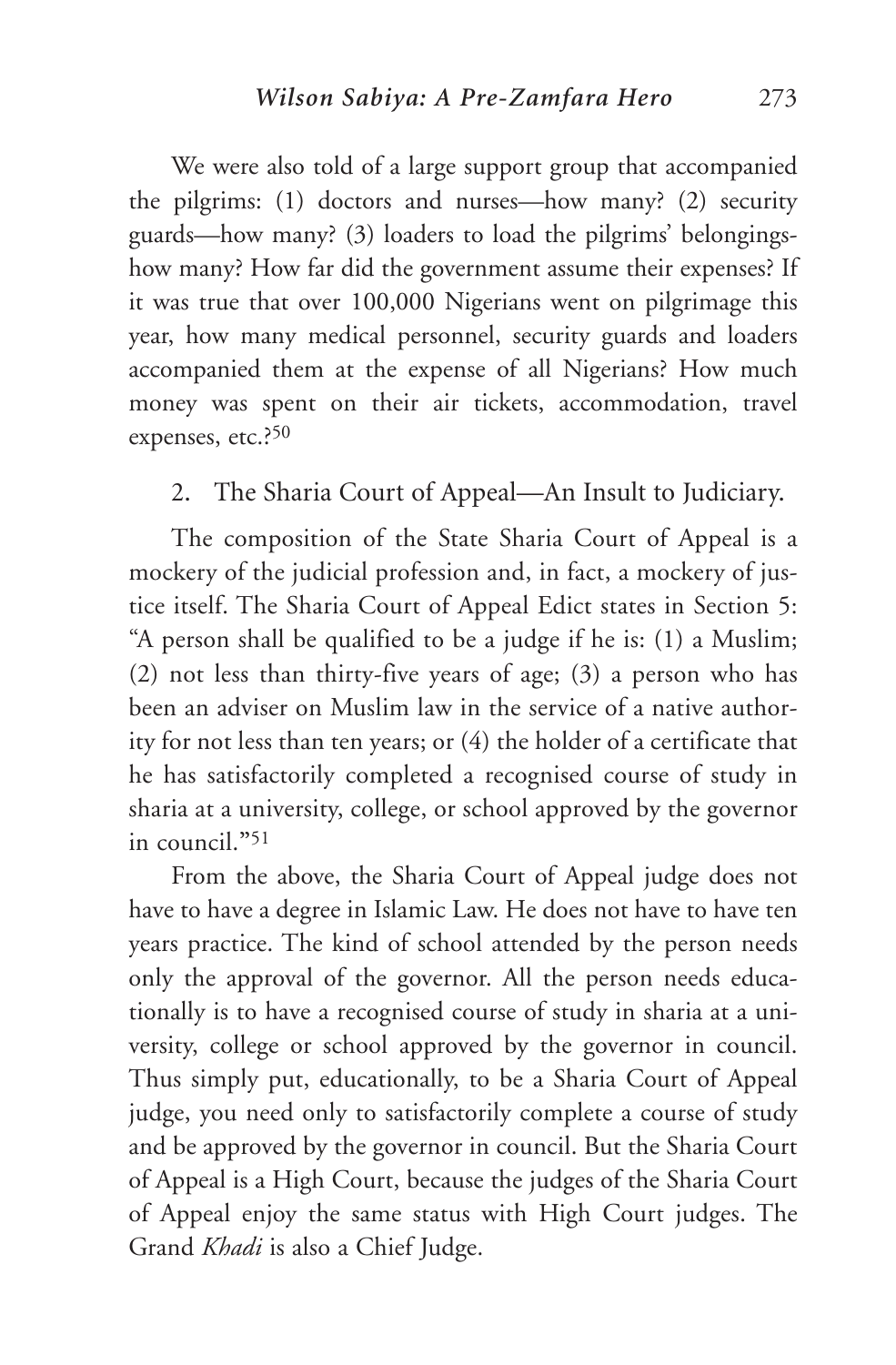#### 274 *Studies in Christian–Muslim Relations*

One is therefore surprised that simply belonging to a particular religion could confer one with privilege and status that would normally take others years of hard study and ten years of practice. We know, for example, a person who was appointed Chief Education Officer of a state. When his appointment was challenged by a better-qualified candidate, the appointed candidate was reassigned and appointed a judge of the Sharia Court of Appeal. Thus we now have an educator enjoying the status of High Court Judge! How many years was he on the bench? How many years has he studied sharia? He may have taken no more than a course in sharia as part of normal courses. Or was he appointed simply because he is a Muslim? *Is not this an insult to the laws governing the appointment of High Court Judges*? This promotion from Education Officer to a consolidated salary of N14,200 plus other benefits is a mockery of, an insult and a grave injustice to our judicial system.

Another shocking example was that of a dropout from ABU Law School. He was forced to drop out because he failed his law courses. He was employed in one of the Northern states on level 07, that is on a salary of N2,400. This man was appointed judge of the Sharia Court of Appeal, far above his classmates who were able to pass the law courses. The man is now enjoying the consolidated salary of N14,200 plus benefits.

Another one was on level 08 but was also appointed to the Sharia Court of Appeal. How do we expect our High Court judges to feel sitting with these people as equals on the same bench, enjoying the same benefits, a people whose only qualification is belonging to a particular religion? Qualifications for a High Court judge are that "he is or has been a judge of a court having unlimited jurisdiction in civil and criminal matters, and he is qualified for admission as an advocate in Nigeria and he has been so qualified for not less than ten years."52

The person who is so qualified is forced to sit on the bench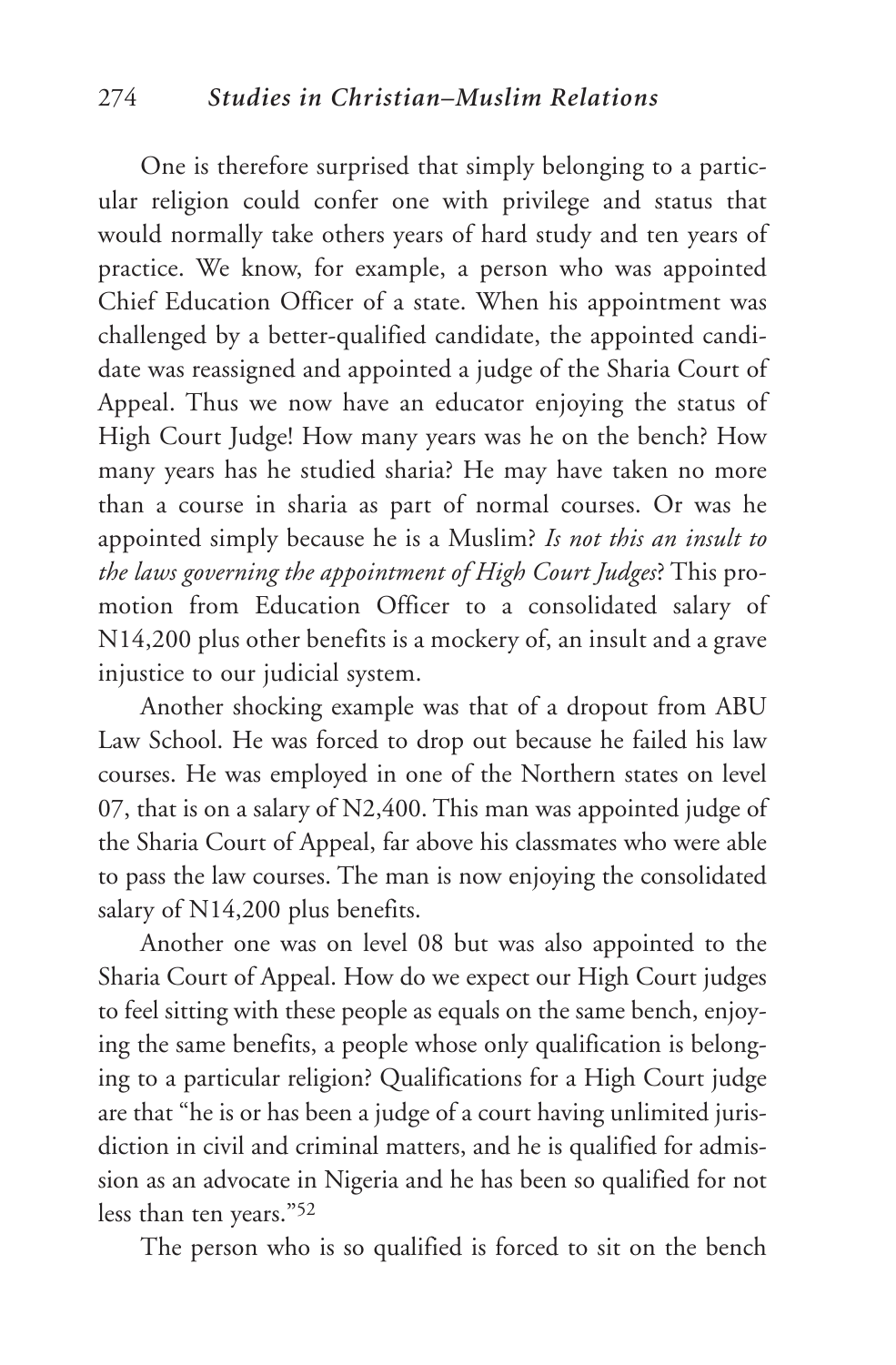with a law school dropout, who qualified for that position because of his religion. Religion therefore becomes a qualification; in this case a particular religion, namely Islam.

But what is more painful is that non-Muslims are also paying for these insults and injustices. Non-Muslims are made to pay to be insulted. Only slaves are forced to do what non-Muslims are forced to bear in this country. "The sharia refuses to recognize the coexistence of non-Muslim communities, ex**c**ept perhaps as subordinate entities, but *does* recognize that a Muslim is the natural person under Muslim law to enjoy full citizenship rights."53

Muslims are not only legally enjoying more than their rights, but they also legally deprive non-Muslims of their rights. It is very unfortunate that this country has been declared an Islamic state through the barrel of a gun. In that state non-Muslims are insultingly enslaved and "paying taxes under humiliating conditions," as they watch Muslims use public funds at will for the fulfillment of Islamic religious practices, and Muslims enjoying status, which it takes non-Muslims years of study and practice—[or from which they are barred altogether-Boer]. *All those privileges simply because they are Muslims!*

The non-Muslims are crying for liberation. Let freedom and justice reign at the gates, so that non-Muslims may for once breathe the air of dignity, rather than continue to suffer the suffocating air of perpetual humiliation.

#### D. CONCLUDING COMMENTS

*This we consider to be the crux of the sharia problem*. Nigerian unity is threatened by sharia advocates, because non-Muslims are trying to reverse the country to a secular state. Should the latter succeed, it would mean pulling down Islam from its present royal pedestal. It is the attempt to restore a measure of dignity to non-Muslims that is paining sharia advocates.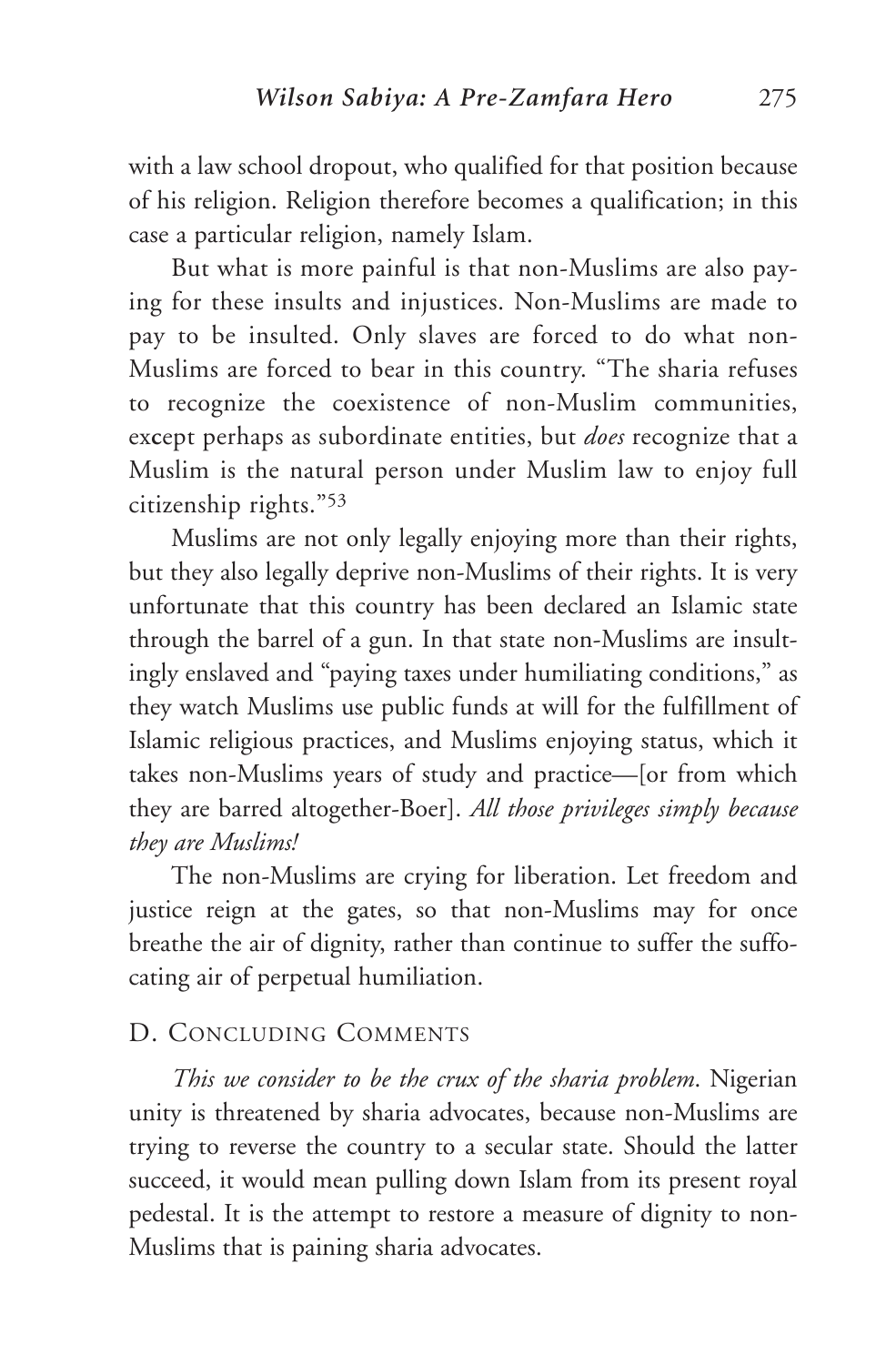In terms of appointment to high posts, no one suffers like Northern non-Muslims. Any high post given to a non-Muslim in the Northern States in most cases will either be a Southern Christian or an expatriate. The demarcation is clear: the North is Islamic; the South is Pagan and needs to be converted, subjugated by Islam by forcing them to pay tribute to the Islamic community. For sharia advocates it is not, therefore, puerile and parochial to threaten the unity of this nation on the basis of one religion. It is their legitimate right conferred on them by the government of this country when she opened the public treasury for the full use by Muslim institutions and communities. Since the various governments of this country have conferred superior dignity on one religion and reduced the adherents of other religions to mere tax-payers, why should not the sharia advocates threaten the unity of this country to thwart any attempt to reduce their privileged status?

Who among us would honestly volunteer to give up such privileged position? For the federal and state governments, A. B. Ahmed claims that "The odour of Muslims is the same thing to the state as the ritual dance of the 'Bori' or the incantations of the worshippers of Sango, the god of thunder. The state has no religious faith, no favourites, and it regards all religions equal in rights and limitations." This is not true. The Muslim odour is superior to that of non-Muslims. Also the Nigerian governments may claim they do not have "religious faith," but they certainly do have a "favourite religion" in Islam. Islam has both state and FG support. The state places no limitations on Islam, yet it has placed limitations on the Christian Church. The hope for the restoration of equality of rights between religions now lies with the CA. The CA should not "allow fanatics to threaten and insult us, because we reaffirm our belief in the fact that the *only hope for unity in this great country lies in a strictly secular state*."54 *The right to this belief constitutes for us the sine qua non of any*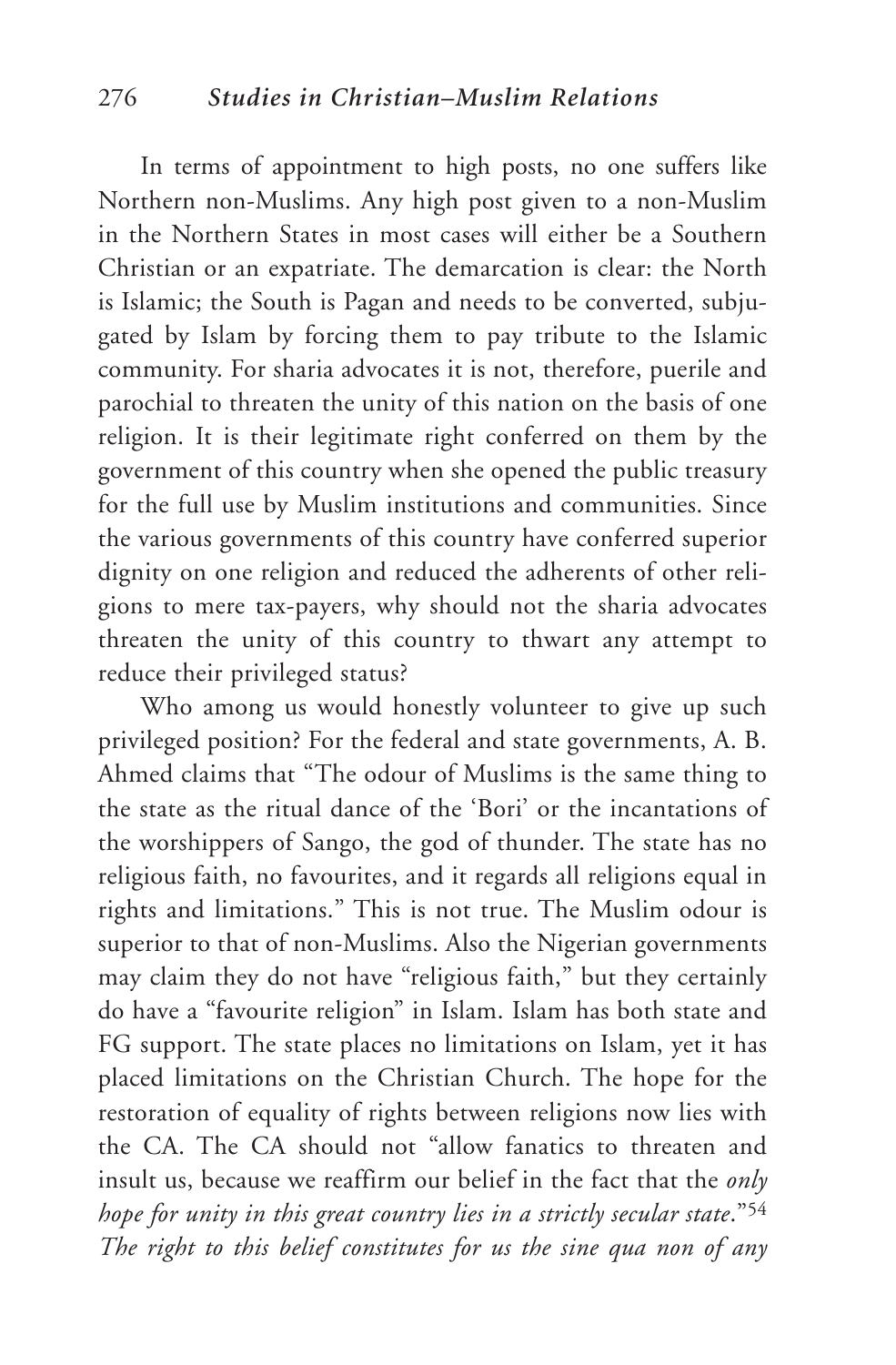*meaningful life in this polity, just as the sharia is the sine qua non for its ardent protagonists. "The only difference is that while some people advocate diversity and thinly-disguised apartheid, we emphasise unity at the federal level,* and we are not afraid to say so, loud and clear."55

The banned United Muslim Party had this to say: "Muslims in Nigeria officially number 13,900,000. Christians number only 9,966,000. Pagans or other denominations, North, East, West and in the colonies number 10,549,000." They declared themselves to favour "one Nigeria in which everyone, irrespective of colour, creed, tribe, or race, can live and work happily together."56 Their statistics were based on the 1952 census, the most reliable census to date.

In a New Year message, the late Sir Ahmadu Bello had this to say: "The interests of the state should and indeed must take precedence over those of the tribe or of a political grouping. Our watch-word should henceforth be not who is right, but what is right for Nigeria." With these quotations we call on the CA to give us a Constitution that will cater for *all Nigerians*, that will restore the dignity of every Nigerian and that will unite this country. They should not allow the Constitution to be an instrument of a privileged religious, political or sectional group for the oppression of others.

Well, Members of the Constituent Assembly, the ball is in your court. Play it well.

## ▲ *Document 3* \_\_\_\_\_\_\_\_\_\_\_\_\_\_\_\_\_\_\_\_\_\_\_\_\_\_\_\_\_\_\_\_\_\_\_\_\_

#### THE RELEVANCE OF DIALOGUE IN NIGERIA<sup>57</sup>

I was born into a Pagan family. When I was three years of age, my father converted to Christianity. My father had a very good Muslim friend. They were so close that when I was born, it was the Muslim that named me "Rajil." When my younger brother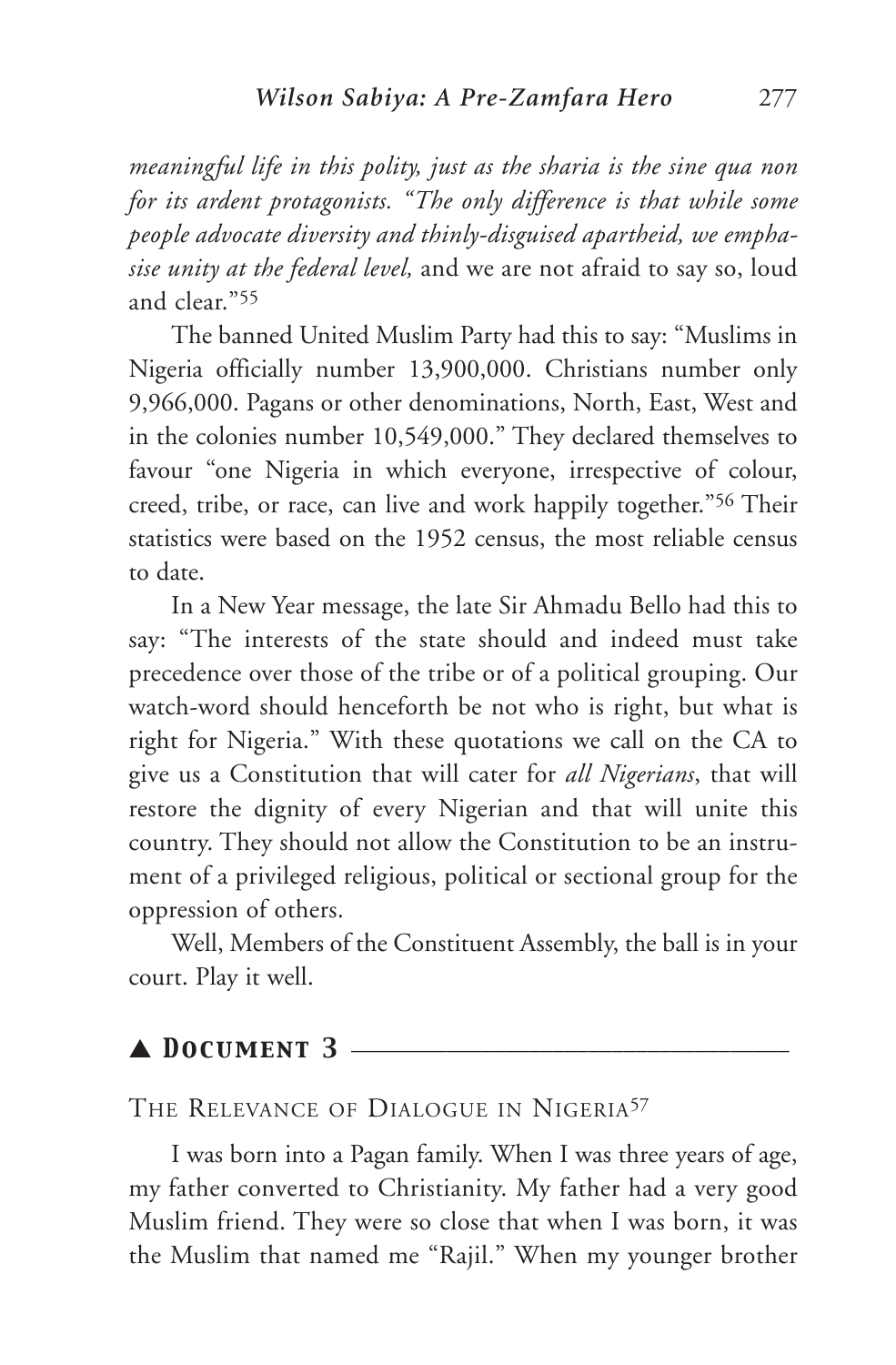was born, it was the Muslim that named him "Hamashuta," meaning "let the older one rest." Again, when another male child was born into the family, the *Mallam* named him "Mallum." My father had many other Muslim friends and when we became older, we would also mix freely with Muslims. There was never a time that religion divided the community. My father and the Muslim friend often discussed the similarities between the Bible and the Qu'ran, but these discussions were not evangelistic; I never heard my father ask the Muslim to become a Christian and ditto the Muslim. The *Mallam* ate anything set before him.

When we come to our extended family, there are Muslims among them. In fact, my brother, who was a Christian, became a Muslim. Our youngest brother has three of his daughters while I have two of his sons, but they are all practicing the religion of their choice. There are many families like ours.

One feature in Christian-Muslim relations in Kilba are the Christians who convert to Islam. Those who convert to Islam retain their Christian names as surnames, e.g. Buba Guyas, Mohammed John, Usman Mathias, Mohammed Ezra, Adamu Joel, etc. Those who have converted to Islam never succeeded in dragging all their grown-up children along with them into Islam. Even the younger ones, when they were grown up, they rejected Islam as their older brothers have done. Yet it did not create rancour in the family.

In Kilba, Christians are eighty percent. If elections were to be based on religion, no Muslim in Kilba would ever have been elected to any office. But today there is one Muslim in the LGC and the Chairman is a clergyman. Thus Christians and Muslims found themselves living together as neighbours. There was openness and willingness to share and communicate with one another. At the wider scale, Muslims and Christians encountered one another both at the market place and during festivals or cere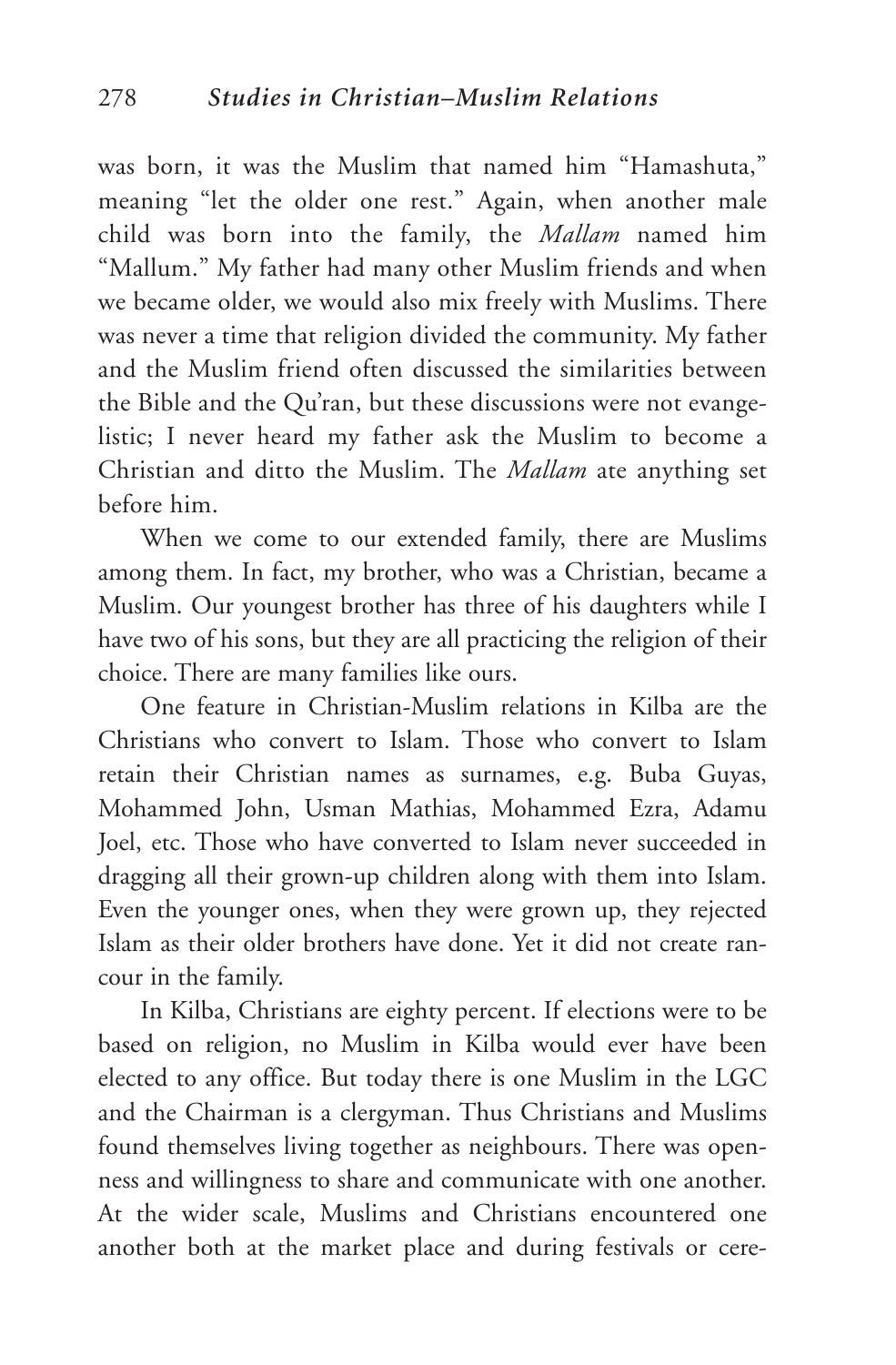monies such as weddings. Thus there was a positive and respectful relationship. There was no animosity. During independence, when elections were conducted into the Regional House and Federal House of Representatives, in Kilba Muslims were elected in both positions. Christians did not complain. What I am trying to say is that religious discrimination was not visible. There was no enmity between Muslims and Christians, while dialogue took place without rancour.

Unfortunately, things changed for the worse. It was reported that the Sardauna of Sokoto told Azikiwe, "You do not understand, we are not the same." This was the beginning of our misunderstanding. The Sardauna declared, "Since independence, we Muslims have felt it our duty to impose our religion upon every non-Muslim and to convince everybody to become a Muslim."

Christians have always been ready for dialogue, but when the government refused to provide aid for building churches and church institutions, the dialogue became difficult. After all, they were supporting Muslims with building mosques. Things got even worse when religious fanaticism arose. It played havoc with any remaining dialogue. Again, we were mixing together freely in mission and government schools and welfare institutions, but with the take-over of Christian schools and hospitals by the government, that great line of social communication was cut. Another context for daily dialogue gone. Despite the hostility of the government to Christians they remained accommodating and open for dialogue, but not the fanatical Muslims.58 Fanatical Muslims are not for dialogue. They claim that the basis of the Islamic attitude towards unbelievers is the law of war: They must be converted, subjugated or killed.

As if things were not bad enough, violence and polarization became the order of the day. There were the religious riots that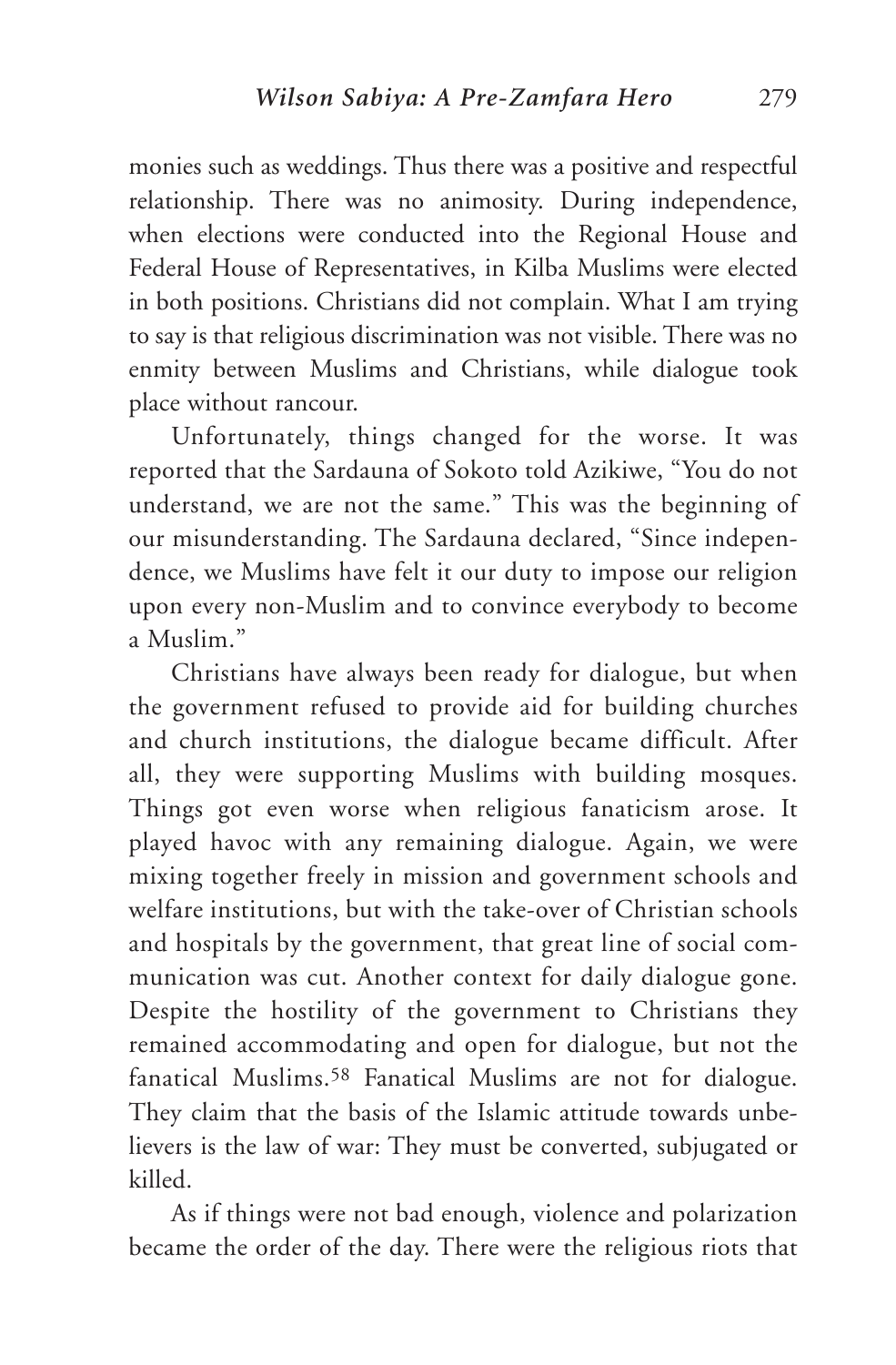engulfed Kafanchan, Kaduna and Bauchi.<sup>59</sup> Increasing polarization of students along religious lines produced riots in secondary schools and at the universities. Then the Muslim feeling of superiority reared its ugly head. This drove them to design separate uniforms for Muslim students. At that front, too, the dialogue was cut and replaced by high tension between students. Thus in Yelwa Secondary School<sup>60</sup> riots broke out because a Christian student talked to a Muslim girl. Muslim students began to regard Christian students with disdain and thought of them as profane. In a confidential report by a Commissioner of Police it said that the fanatics and radicals are out to install an Islamic state of the Iranian type in Nigeria.

All these created doubts in the minds of Christians. Relationships became more difficult and bitter because of this new negative atmosphere. It was not conducive to dialogue, but, instead, frightened Christians. Christians had to re-examine Muslim-Christian relations and were forced to take a militant stand to counter Islamic fanaticism. An Advisory Council for Religious Affairs was created by the FG for the sole purpose of dialogue between Christian and Muslim leaders, but these leaders could not agree on the form the dialogue should take. The barrier was that of equality vs inequality between them. CAN was created to counter this Islamic resurgence and superiority feeling.

Throughout all of this Christians and Muslims were drifting further and further away from each other. This is because the Muslim sense of superiority naturally was reflected in all their dealings with Christians. Its development was encouraged by the Christian sense of inferiority and timidity.61

One thing that is observable is that Christian leaders have failed to educate their members on the meaning and obligations of Christian ethics. Muslims always claim that theirs is a total way of life. They are therefore more committed to their ethical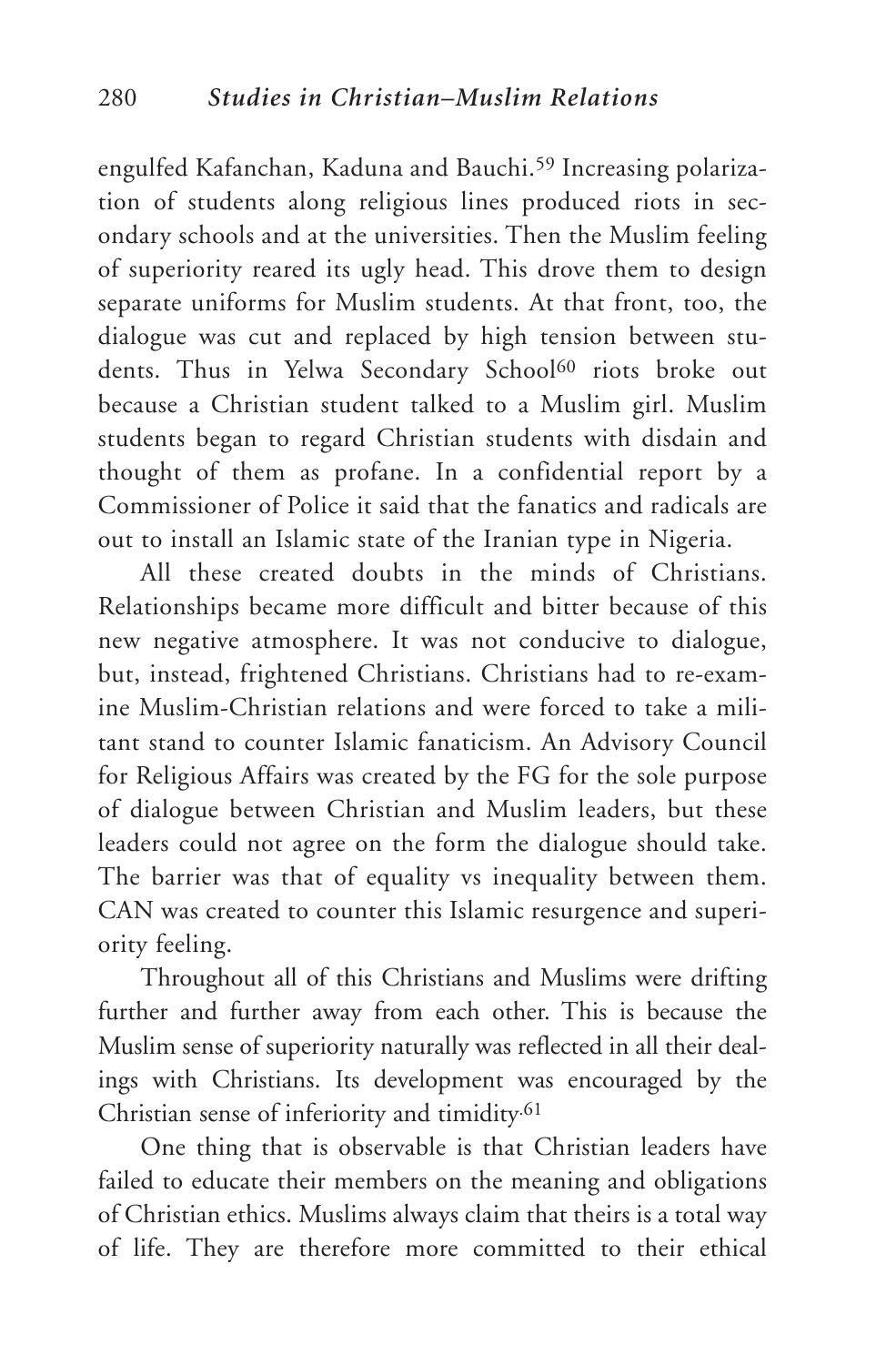demands than are Christians. We remember that Bashir Tofa declared at the CA that "there is no constitution but the Qur'an and no law but the sharia." We also remember the famous utterance of Gumi that if Christians will not accept the leadership of Muslims, then Nigeria must be divided. Muslims feel that they are always on the permanent path of *jihad*. Not always violent, but subtle. In government they want to hold important ministries. From the word go, the Muslims are always waging cold war against Christians. Thus, religious dialogue is absolutely necessary if we want to live in peace, not in pieces, in Nigeria. If we are going to conduct religious dialogue, we must keep in mind that never would a Muslim accept equality in any relationship or equality before the law with a Christian.

It is possible that Muslims will be open to dialogue with Christians once Christians become economically and socially equal to Muslims. But at this stage, when Muslims are economically superior to Christians, dialogue will be academic without practical results. At this point it is difficult to lose our suspicions, fears and mistrust of each other and enter into a relationship of confidence, trust and friendliness.

True dialogue requires us to respect the identity of the person with whom we are in dialogue. That is lacking among Muslims. Dialogue must allow one the freedom to be committed and to be open to witness, to change and to be changed. Genuine dialogue is possible only when we accept that the objective is not to convert a partner to our faith. As for Muslims, a dialogue is acceptable only if it is for the conversion of the Christian. Also because of the riots, it is very difficult for both individuals and groups to erase the mutual fears and mistrust that currently exist and to work towards the sole purpose of creating a new relationship of mutual trust. Dialogue must also be in an atmosphere of living and building the world anew together. Muslims may accept living and acting together,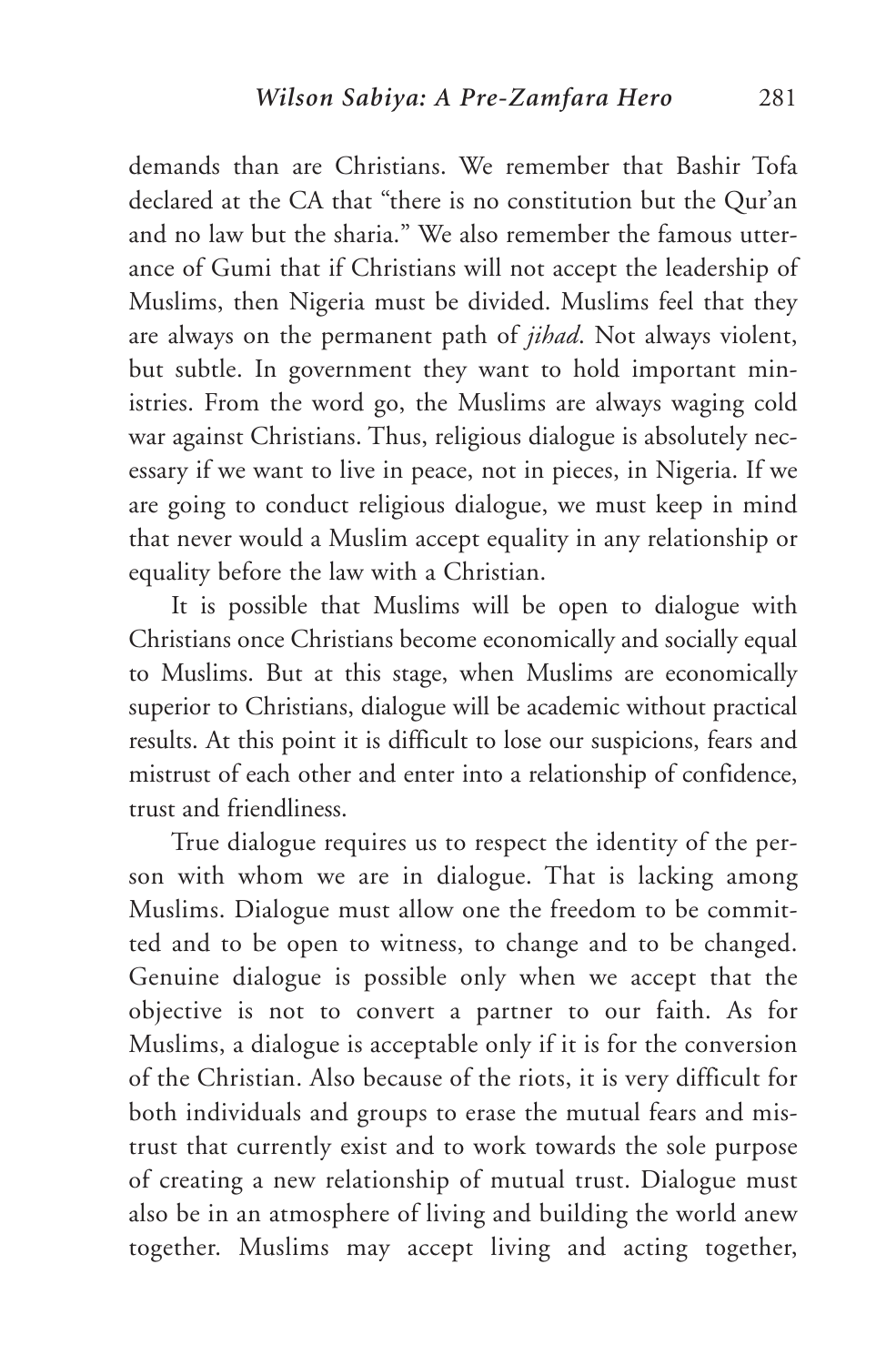because they cannot do otherwise, but building the world together is another matter.

In dialogue we strive for the elimination of poverty and destitution and to build a new world of peace, justice, prosperity and mutual trust. This compounds the difficulties because the elimination of poverty and destitution includes Christians and Muslims sharing of the national cake, a goal that is always controversial. It is controversial because Muslims insist that they are the natural leaders to divide the cake and no one else. Dialogue in Nigeria therefore is cosmetic if, indeed, it will ever take place. This is because currently Muslims are not prepared to accept these conditions for dialogue.

As I said above, the Advisory Council on Religious Affairs failed, because Muslims would not accept equality. During the last CA, Dan Suleiman was appointed Military Governor of Plateau State in order to contain the eminent dangers developing in the state because of the crisis about sharia at the CA. There were ten of us Christians and ten Muslims. At the first meeting we decided that we were going to travel throughout the local governments of the state to explain the issues and urge for a dialogue. However, the Muslims withdrew. They explained that if they should travel together with Christians, fellow Muslims would think they had succumbed to Christians.

Then there is the issue that both Christians and Muslims understand their faith as giving them a mission mandate. This is another reason for the Islamic resurgence and radicalism and has lead to confrontation and bitter enmity between Christians and Muslims. Christians are merely reacting to Islamic confrontation. But the confrontation will get worse, if the present militant attitude continues. *I conclude that dialogue is relevant and even necessary, but, because of crises that erupt so frequently, at this point it is not practicable.*

I propose that the Interfaith Dialogue Centre be assigned to